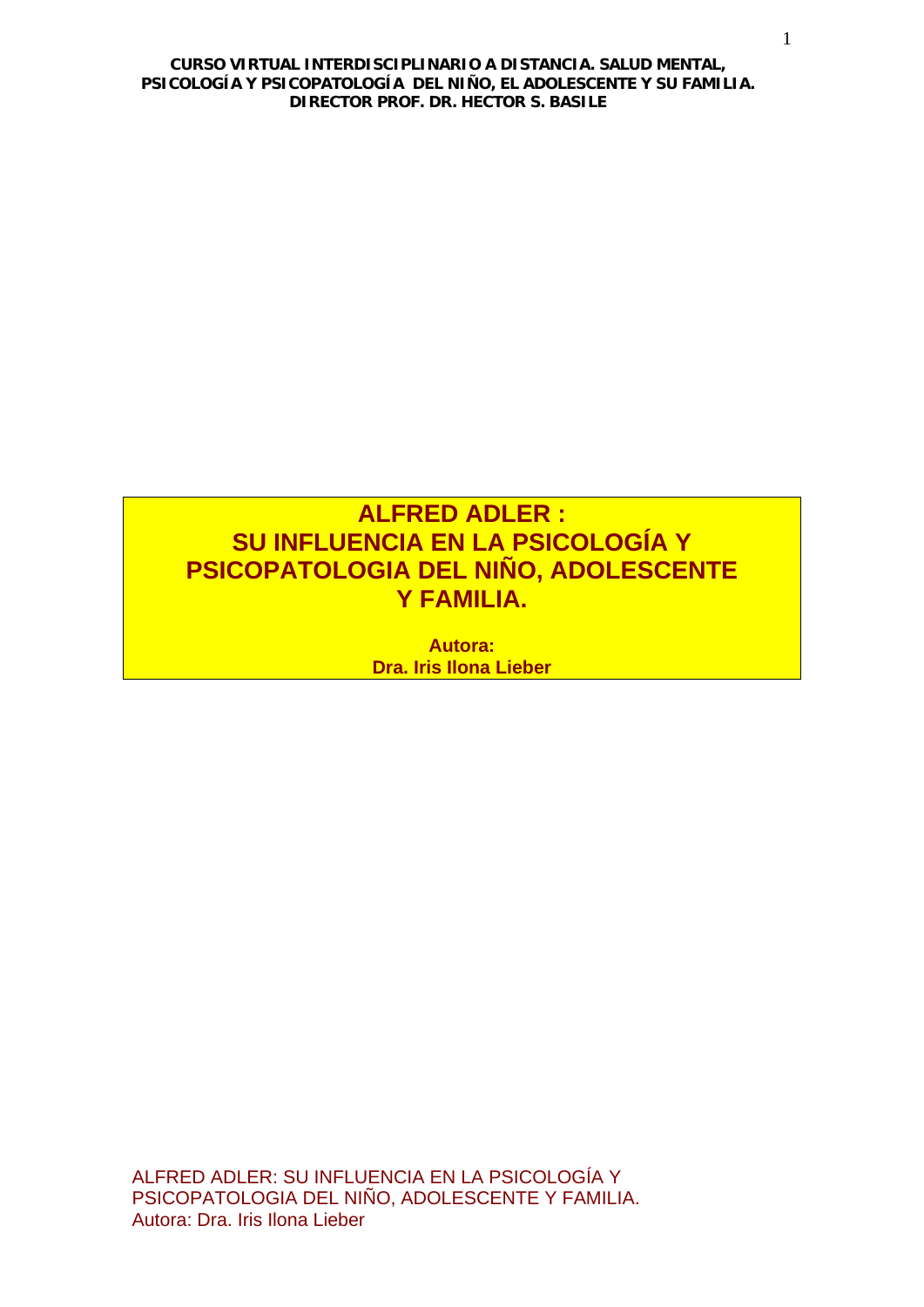# *Resumen:*

 *El objetivo de este trabajo es destacar los conceptos de Alfred Adler, creador de la Teoría de la Psicología Individual, que es la segunda escuela de psicoterapia vienesa.1870-1937.* 

 *Adler se recuerda como médico, por su teoría psicológica, como psicoterapeuta y educador.* 

 *Era un gran psicopedagogo, y creo numerosas escuelas de consultoría , para niños y adolescentes.* 

 *Afrontaba los problemas educacionales y se ocupada de orientar al niño, adolescente y a padres en el hogar y en la escuela.* 

 *Daba importancia a corregir los errores en la educación, para prevenir y tratar los trastornos psicológicos y de conducta.* 

 *Adler tiene con su psicoterapia, una visión optimista, hacia el sentido común, la esperanza y la prevención.* 

 *Es de destacar que ya Adler en 1914, cuando expuso la teoría de la inferioridad orgánica en la que las personas pueden sufrir una alteración morfológica o deficiencia funcional, por herencia o adquirida y cuando hablaba de un complejo de inferioridad ya estaba refiriéndose a la vulnerabilidad física y psíquica.* 

*Asimismo, cuando sostiene que hay una compensación física y /o psíquica, para superar las deficiencias y dificultades, adversidades también se puede relacionar a la capacidad de resiliencia, término en boga en nuestros días.* 

 *En su teoría introduce y resalta conceptos importantes como principio teleológico, la constelación familiar, el orden y posición entre la serie de hermanos, sobreprotección, sentimiento y complejo de inferioridad, el sentimiento comunitario, el significado de la vida, el estilo de la vida ,metas, carácter o personalidad, neurosis, la prevención y educación, todos temas que siguen en vigencia en nuestra era.* 

*Adler dio gran importancia a todo lo relacionado al sentimiento de comunidad, el afecto de los padres hacia sus hijos, para que tengan alguien significativo que les de aliento, estímulo, valor, coraje, esperanza autoestima. Estos también son considerados factores protectores de la resiliencia.* 

 *Buscaba orientar la compensación del sentimiento de inferioridad, mediante la conducta de los niños con un movimiento hacia el lado útil*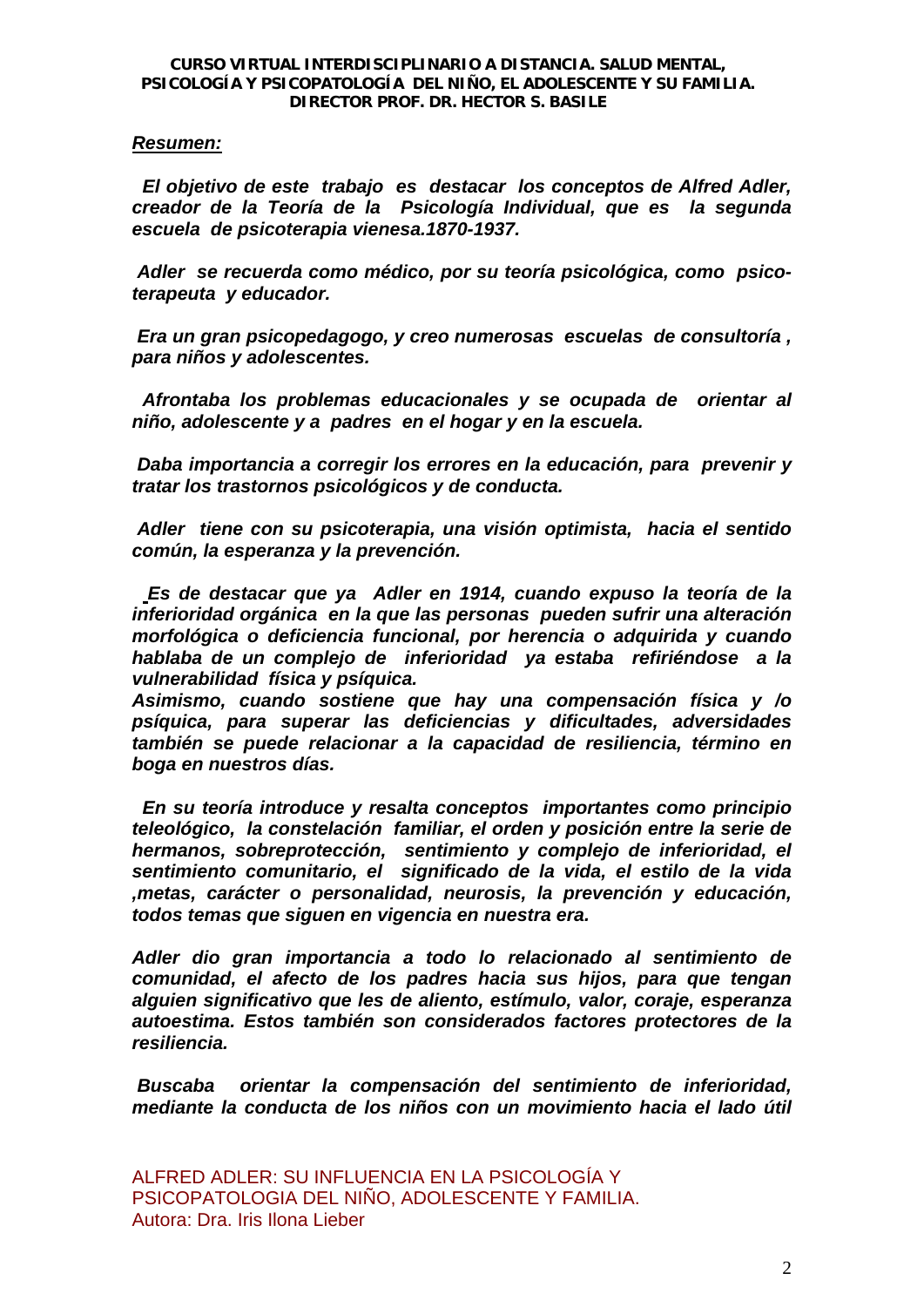*con contribución social, evitando el desvío del comportamiento hacia el lado inútil, siendo egoístas, sin sentimiento comunitario, creando alteraciones de la conducta y psicopatología.* 

 *Señala que las causas principales de los trastornos de conductas de los niños originadas por sensación de inferioridad ,son:* 

*a) para llamar la atención b) para obtener poder, y c) por venganza, d) por sentirse inadecuados y desalentados .* 

 *Entre las causas que pueden generar alteración en el comportamiento y un sentimiento de inferioridad tanto en el aspecto físico o psíquico, o social, influyen el abandono, rechazo, la sobreprotección, educación autoritaria y falta de protección y amor.* 

 *Alfred Adler, ha brindado múltiples beneficios a través de la Psicología Individual, mediante la orientación a los padres, familias, a maestro , para mejorar y corregir los errores de la educación en los niños, adolescentes y para prevenir el desarrollo de trastornos psicopatológicos .* 

*Salud Mental: está dada por la autoestima, por el elevado estado de ánimo, actividad, sentimiento de comunidad y por volcarse hacia los demás.* 

 *Actualmente se busca continuar con las ideas de Adler con respecto a la prevención de la salud física y mental, promoción y protección de la salud individual y de la comunidad para que se favorezca el desarrollo del ser, en su esencia y sentido, la solidaridad, la comunicación, la creatividad, la responsabilidad y el compromiso.* 

# *Summary:*

.

*The purpose of this article is to emphasize the psychological concepts of Alfred Adler, creator of Individual Psychology, the second school of psychotherapy from Viena,( 1870-1937 ).* 

*Adler is reminded as a distinguished medical doctor, because of his original psychologic theory ,as psychotherapist and educator.* 

*He was a great psycho-pedagogue, and created many consulting schools for children and adolescents.* 

*Adler dedicated his life to educational problems and gave orientation to the child, adolescent and parents in the house and school.* 

*He gave important to correct the mistakes in the education to prevent and treat psychological disorders and of conduct.*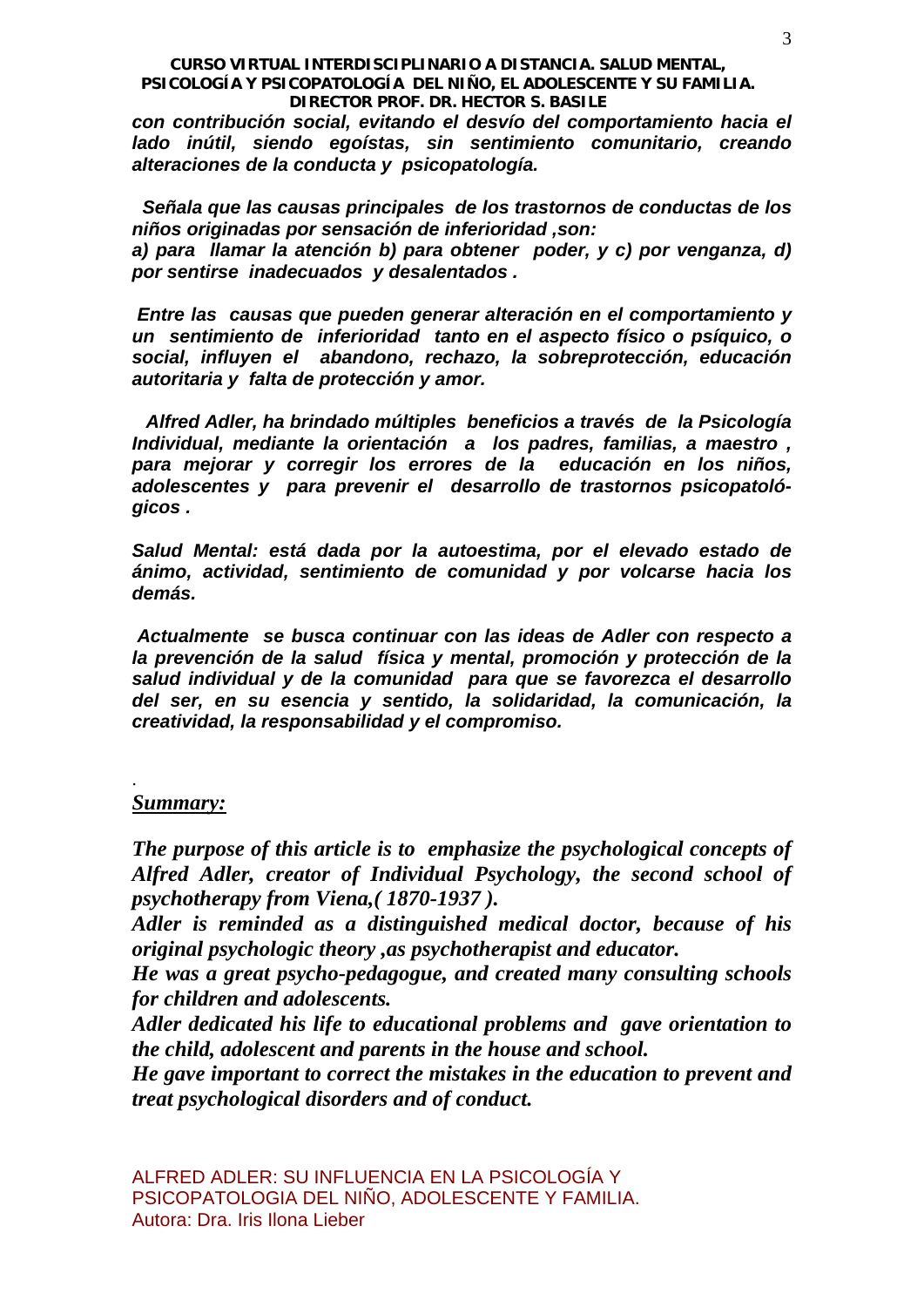*Adler has an optimistic perspective, an orientation to common sense, to hope, give courage, stimulation, affection, and prevention to educational problems.* 

*It is to remark that Adler in 1914, when he exposed his theory of organic inferiority in which a person can suffer a morphologic alteration, or a functional deficiency, because of hereditary causes or acquired, and when he referred to inferiority complex, he was already considering to the concept of physical and psychological vulnerability.* 

*Also, when he sustained that there in a physical and /or psychological compensation, to overcome and compensate deficiencies, difficulties, and adversities, he was also meaning to the capacity of resilience, term so widely used in our days.* 

*In his theory he introduces and emphasizes important concepts as theological principal, family constellation, order and position of the brother, according to their birth, overprotection, feeling of inferiority, community feelings, meaning of life, inferiority complex, life style, character or personality, neurosis, prevention and education ,terms that continue to have actuality.* 

*Adler, considers that the principal motivation of a person is not search of pleasure, as considered by Freud, but the strive and wish to have more power, be more important, goes toward perfection, control, superiority, to be more whole or complete, to improve in all ways, to go to a better situation, status.* 

*There are different ways to obtain power, through a useful way or useless way, like, conduct disorders, and to make feel the other person who had success ,because of his efforts and intelligence, feel inferior and inadequate, criticizing and disqualifying.* 

 *Adler gave great importance to all that was related to the community feeling, the love of parents to their children, that they should have somebody significant that gives them courage, faith, hope, self-esteem. These are also considered factors that protect , that provide the capacity of resilience.* 

*He tried to orient the compensation of inferiority feelings, leading the conduct of children to a movement to the useful side, to social*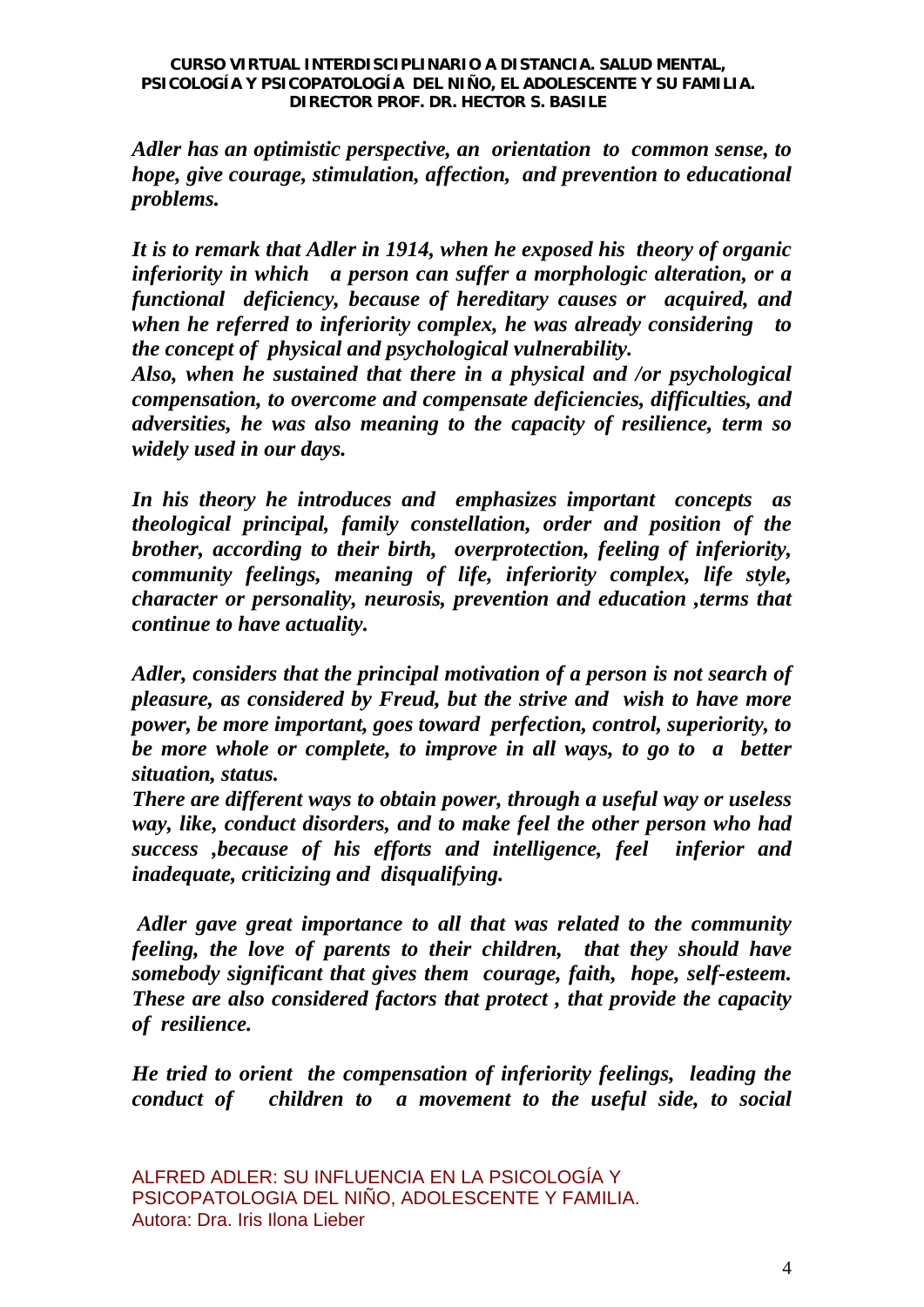*contribution, avoiding the deviation of the conduct to the useless side, being egoistic, without community feelings, creating conduct disorders and psychopathology.* 

 *He points out that the principal causes of conduct disorders in children are originated by their sense of inferiority, which are: a) to call attention b) to obtain power, c) revenge ,d) feeling inadequate and discouraged.* 

 *In between the causes that could generate conduct disorders and an exaggerated inferiority feeling in the physical , psychological or social aspects, are abandonment, rejection , overprotection, authocratic education, and lack of protection and love.* 

*Alfred Adler has provided many assets and benefits, through his Individual Psychological* 

*School, by orientating parents, families and teachers, to improve and correct errors of education in children, adolescents, and to prevent the development of psychopathological disorders.* 

*Mental Health: is obtained through self-esteem, high state of mood, activities, prevention, feeling of community and cooperate and to contribute with others.* 

 *In our days we propose to continue with ideas of Adler with respect to the prevention of physical and mental health, promotion and protection of individual health and of the community, to favor the development of the human being, in its essence and meaning , solidarity, communication, creativity, responsibility and compromise.* 

# **Palabras clave:**

Sentimiento de inferioridad. Inferioridad de órganos, física, psíquica Complejo de inferioridad, Voluntad de poder Compensación Sentimiento comunitario. Estilo de vida.

# **Introducción :**

 Nos referiremos a la importancia de la escuela de psicoterapia de Alfred Adler el creador de la Psicología Individual, la segunda escuela de psicoterapia de Viena. (1870-1937)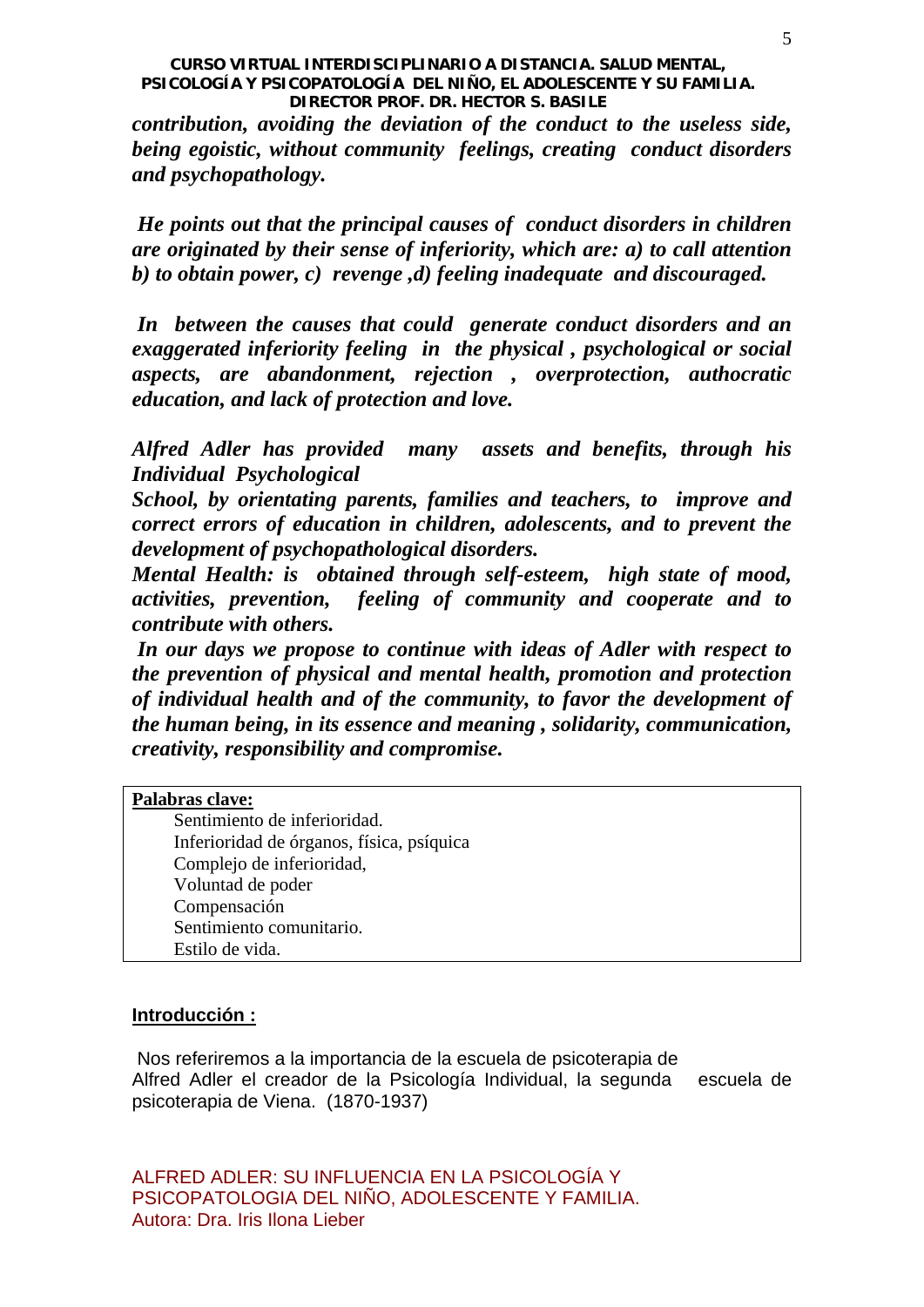El Psicoanálisis de Sigmund Freud, 1856-1939, es la primera escuela . La Logoterapia de Víktor Frankl, es la tercera escuela de psicoterapia de Viena. 1905-1997

Adler nació en Viena el 7 de Febrero de 1870, se licenció en 1895, y se estableció como médico en 1895, especializándose en oftalmología.

Nació en una familia burguesa judía pobre, viviendo en los suburbios de Viena. Era el segundo de 6 hijos.

Era un niño que estaba siempre enfermo además tenía una miopía severa La muerte de su hermano menor lo afectó profundamente. Sus recuerdos incluyen memorias sobre enfermedad, dolor, cementerios y muerte. Era muy solitario y no se tenía mucha confianza.

Tenía tantas dificultades en matemáticas, que el maestro le aconsejó que dejara la escuela, que sea mejor un aprendiz de zapatero. Su padre no estaba de acuerdo con ese consejo, por lo que Alfred trabajó duramente tomando clases particulares y por su esfuerzo llegó a ser el mejor alumno de la clase. Adler dijo de esa experiencia "Si yo no hubiera compensado mis dificultades estudiando, hubiera pensado que yo no tenía talento para la matemáticas, y no podría haber llegado a ser médico".

De su actividad médica procede una serie de observaciones que incluyó más tarde en su "Estudio sobre Inferioridad de Órganos y su Compensación Psíquica."

Al principio trabajó con Freud y en 1910, fue nombrado presidente de la Asociación Psicoanalítica siendo cofundador y coeditor de la revista para Psicoanálisis.

Pero Adler disentía de S. Freud, por lo que en 1911, se produjo su ruptura con él, al exigir éste que el grupo de estudios aceptara su teoría sexual. Adler formó el grupo de miembros de la Sociedad Adleriana para Psicología Individual.

Tenía intereses en el movimiento socialista. En una de esas reuniones conoció a una estudiante rusa, Raissa con quien se casó en 1897.

Desarrolló a) ideas de igualdad entre todas las personas, en raza, religión o sexo b)el juego dialéctico entre la persona y su ambiente.

A partir de 1926, Adler hizo frecuentes viajes para dar conferencias en América, y por todo Europa, donde su psicología y conceptos de educación fue acogida con gran interés y aceptación y se crearon varias escuelas de psicología individual y de consultoría pedagógica.

Cuando Alemania cayó en manos de Hitler emigró con su familia a los EEUU.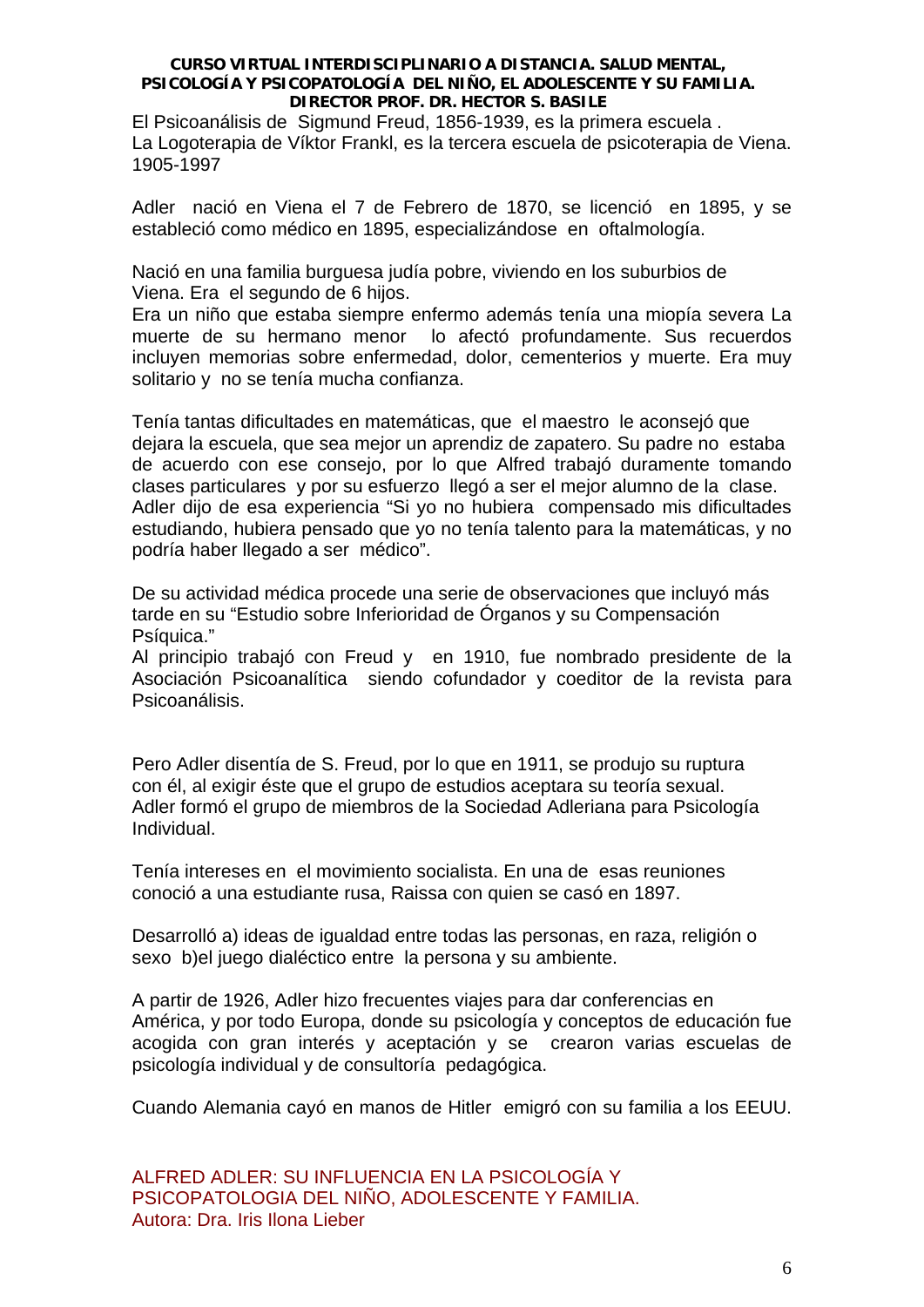Murió por un ataque cardíaco, en el transcurso de un viaje por Escocia, el 28 de mayo de 1937.

# **PSICOLOGÍA INDIVIDUAL DE ADLER**

La teoría de la personalidad de Alfred Adler y su concepción antropológica constituyen un sistema conocido como Psicología individual.

 El término individual, se refiere a la unidad única y singular de la personalidad, que es una totalidad indivisible.

Considera que ninguna manifestación vital ni síntoma puede considerarse aisladamente, debiendo ser relacionada a la personalidad total.

 "La Revista de Psicología Individual define esta teoría que esta dedicada a una psicología que abarca al campo teórico, holístico, fenomenológico, teleológico y orientado socialmente .

Según Adler hay dos dinámicas humanas básicas que son (a) la lucha por el significado de la vida, y b) el interés social, los cuales deben ser desarrollados conscientemente. Uno se siente realizado, cuando opera con las dos dinámicas.

Es un sistema de orientación sociopsicológica que ayuda a comprender mejor las vivencias, la conducta y los actos del prójimo. Su objetivo constituye un sentido de firme realidad, de responsabilidad frente a otros y con uno mismo.

Uno de los supuestos básicos, de este sistema es que la vida es movimiento, y que lucha indefinidamente por una mejor adaptación al entorno, es lo que Adler denomina "instinto de superioridad".

 Cualquier error en la adaptación es vivenciado como "sentimiento de inferioridad" o de inadecuación por lo que el cuerpo, los sentimientos y la mente luchan por superarlo hacia la consecución de la meta final.

Adler considera que en la medida en que todos luchamos por la perfección, el predominio y la superioridad, la meta final de todos los individuos es la misma, sin embargo cada concepción personal con respecto al significado de la perfección, el predominio y la superioridad es distinta y única.

Como terapeuta privilegió la relación cara a cara con el paciente y una actitud de encuentro personal con él.

Creía en la necesidad de que el paciente asumiese su responsabilidad ante los síntomas en lugar de lamentarse y de esgrimirlos como excusas para evadirse de los compromisos y obligaciones que acarrea la vida, utilizando la confrontación como herramienta terapéutica para lograr su cooperación en pos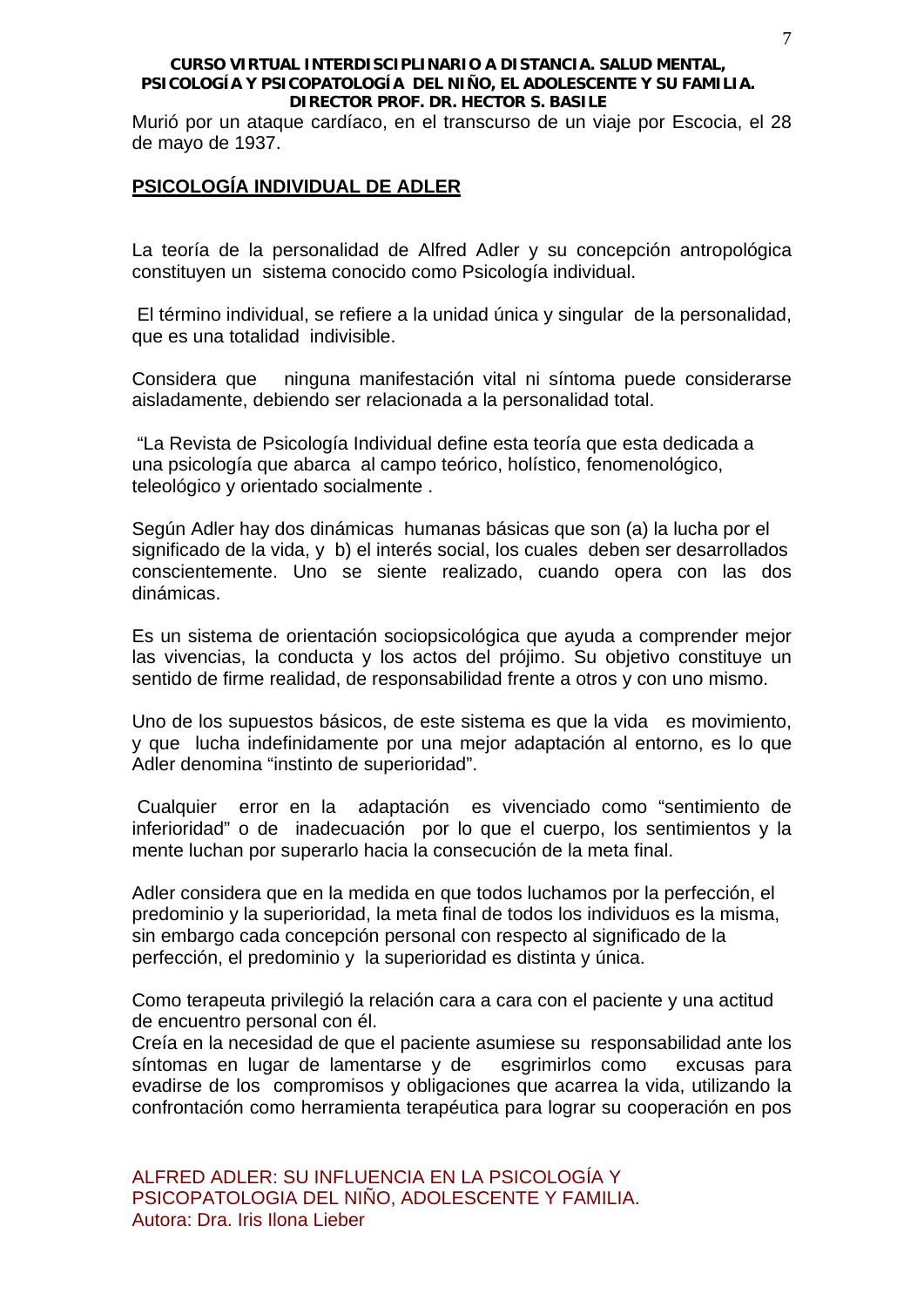de un objetivo común.

Se basa en la singularidad, en la autoconsistencia, actividad y creatividad del ser

humano (estilo de vida),y abierta a un sistema dinámico de motivación busca una meta subjetiva de éxito, y una potencialidad innata para la vida social (interés social)

Sostiene que hay un nexo entre persona y la sociedad. No se puede estudiar el hombre desvinculado de su entorno y comunidad.

La persona sólo llega a realizarse si establece con el mundo una relación que incluya a sus prójimos: esto se logra, en una relación social.

Según Adler la principal fuerza motivante es el de tener poder, el ser superior, no para dominar a otros, sino para mejorarse uno mismo, moverse hacia delante, progresar, elevarse, es una fuerza de crecimiento para ir de un menos a un más,

moverse hacia el autoperfeccionamiento ,hacia una meta, a encontrar un sentido a la vida.

Para ello es necesario que los padres den estímulo, coraje, ánimo, confianza y creatividad a sus hijos.

Sostenía que nuestras emociones no son simplemente el resultado de eventos exteriores, sino más bien son el resultado de las interpretaciones de estos eventos. Todo ser humano esta orientado hacia una meta subjetiva. Se debe conocer cuales son los motivos de la persona, su lógica privada sus y constructos personales.

 El comportamiento está influido por los sentimientos de inferioridad. El tomar conocimiento de nuestras deficiencias pueden generar sentimientos de malestar y querer superarlo.

Estos sentimientos de inferioridad son comunes, normales y funcionales, pues sirven para motivarse, y movilizarse, pero la dirección que se toma como resultas del sufrimiento determinan si el comportamiento subsecuentes es útil o inútil.

Si uno comprende el objetivo final de una persona lo llegamos a conocer pues considera a la conducta como determinada por los propios pensamientos, sentimientos, convicciones y juicios del individuo con respecto a si mismo, su entorno físico, social y de su relación con ellos.

Una contribución especial de la psicoterapia de Adler es la orientación social. Es una filosofía de vida, concepción del mundo , una teoría de la personalidad y una profilaxis.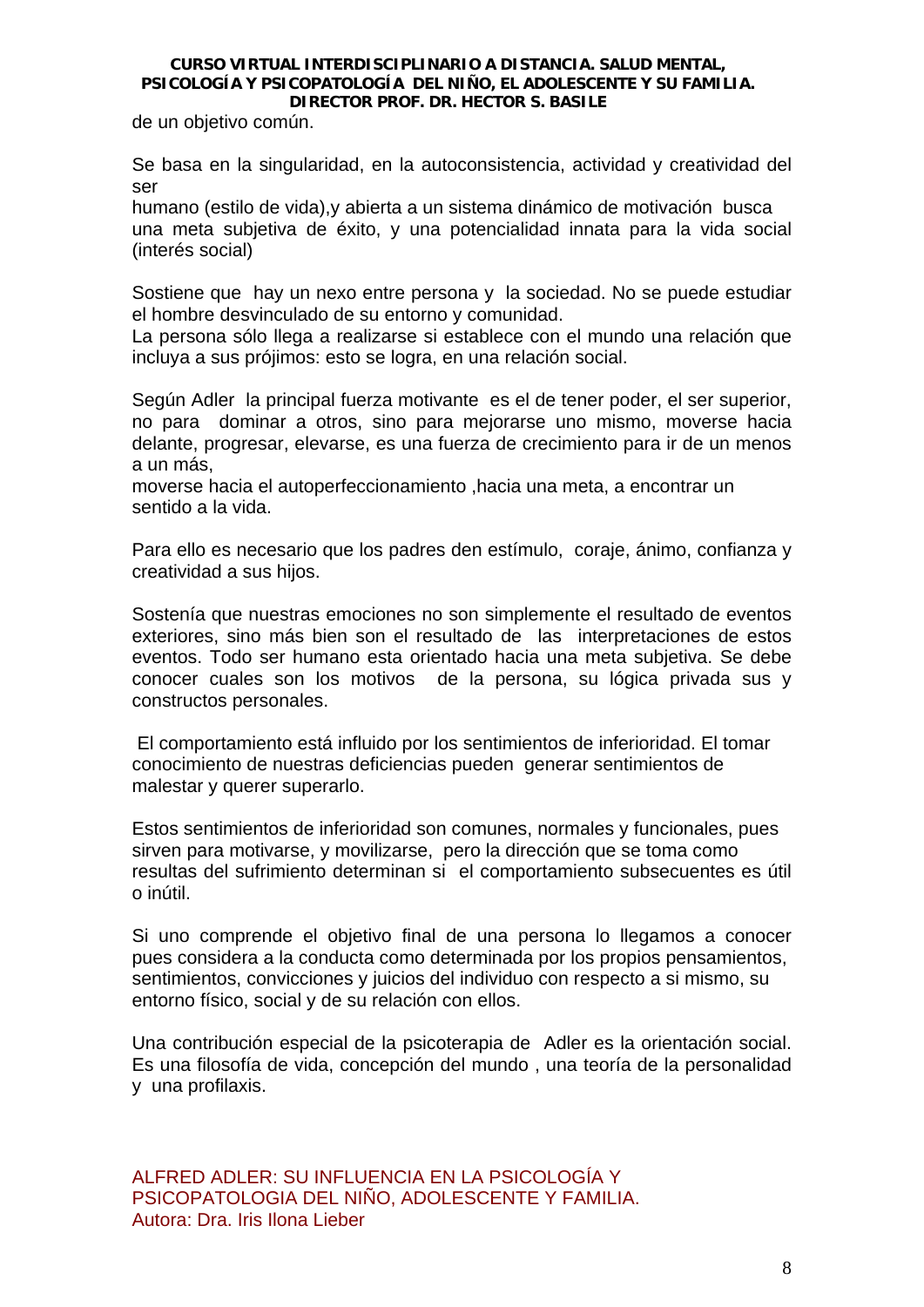La Psicología individual es subjetiva, y toma en cuenta la felicidad y el éxito, y que lo bueno proviene de la integración con el interés social, y el de ser buena persona. Las vidas están relacionados a los demás. Es importante considerar el bien de la humanidad. La psicología individual toma en cuenta la moralidad ,que es también un pilar de la resiliencia.

Las personas actúan en términos de su fenomenología, percepciones,

memorias, ideas, conceptos, valores, lo que piensan, sientan o interpretan de los eventos.

 Es decir, que lo que la persona siente es más función de fenomenología, el punto de vista de la persona, más que en los hechos.

 Uno puede llegar a hacer mucho consigo mismo dentro de los límites establecidos por lo biológico, lo social y el ambiente

 La concepción dinámica que la psicología individual no está en el determinismo, sino que la persona construye su mundo. El niño no es una criatura pasiva formada por fuerzas externas, sino, más bien, un ser autónomo que avanza entre sus propias experiencias, depende del propio individuo lo que él mismo logre con su capacidad, esfuerzo y voluntad.

 Es personal, subjetiva y holística. Lo que importa no es lo que uno tiene, pero qué hace cada persona con lo que tiene. Es el uso que se haga de ello. Hay personas que tienen oportunidades, pero no las aprovechan, otros tienen desventajas y sin embargo triunfan.

 Esto significa que, aunque el mismo individuo es responsable de su éxito también lo es de su fracaso. Adler no lo exime de responsabilidad Si fracasa debe buscar la causa en si mismo- Adler, quien no moraliza, no hablará de culpa, sino más bien de error-y no utiliza la herencia y el medio como excusa.

 El plan de vida del neurótico, pretende que ha fracasado por culpa ajena, sin que exista responsabilidad personal.

 Si se piensa que un niño que no tiene éxito escolar, no está utilizando sus capacidades, surge la obligación de ayudarle. Si se tiene la confianza de la psicología individual en la capacidad del individuo para configurar su vida por iniciativa propia surge la obligación de ayudarle. Lo mismo se puede sustituir el estilo de vida dañino por la orientación hacia una meta socialmente útil, lo que constituye un principio para la rehabilitación.

 El interés propio de la terapia no es el análisis de los conflictos, sino la comprensión del estilo inadecuado y su transformación hacia el lado socialmente útil, hay que formular metas.

# **TELEOLÓGICO**

.

 La teoría de la psicología individual parte de que toda persona tiende a un fin específico y de que la vida psíquica humana está determinada por la persecución de una meta.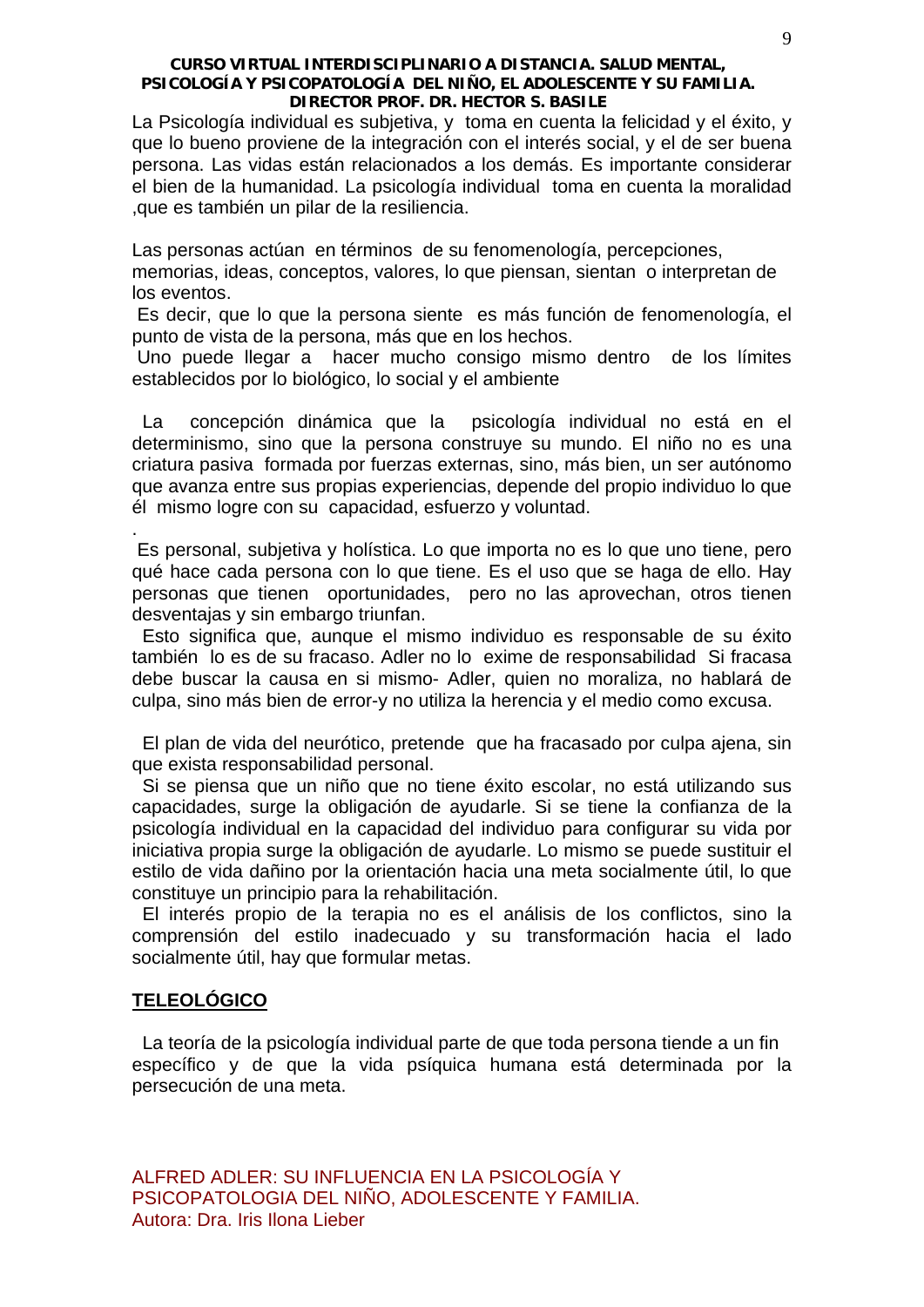Este principio teleológico constituyó para Adler la clave, significa moverse hacia propósitos, metas. Que en cuanto se ha reconocido la meta que se ha propuesto una persona, se pueden comprender sus pensamientos, intenciones ,

# y afectos.

 En este ¿Hacia dónde va? se encuentra el motivo. Se toman en cuenta las causas que han producido una conducta determinada, aunque es más esencial la cuestión de lo que el individuo haya hecho de tales vivencias pasadas.

 La psicología individual está orientado hacia un fin, a una meta. No se puede variar lo que uno lleva consigo, pero si los fines a que se tiende.

 Hay una finalidad, la perseverancia consciente - inconsciente, de todos los movimientos del hombre, así como sus pensamientos, intenciones y afectos. En cuanto se ha reconocido las metas que se ha propuesto una persona, se pueden comprender sus pensamientos e intenciones.

 La psicología individual, es profunda, se ocupa de la dinámica inconsciente del psiquismo.

 Es una filosofía del " cómo sí "algo fuera en realidad, como se imagina ,y su conducta sólo puede comprenderse de este modo.

 La meta es una creación del individuo, inconsciente para la persona. La meta se toma como base para orientarse en el mundo. Como si tendiera hacia un fin.

 En un desarrollo sano, la experiencia vital ayuda a corregir la meta, para aproximarla a la realidad, en el desarrollo neurótico de la personalidad se crean y mantienen metas ficticias, arrangement, inconscientemente irreales.

 El desarrollo de la personalidad total se encuentra tan dominado por el objetivo

final, que inclusive los sueños y fantasías del sujeto reflejan su línea de desenvolvimiento, el leit motiv de su personalidad.

La persona sana tiende hacia metas reales. El neurótico hacia las ficticias.

# **Estilo de vida**

 " Adler introdujo el término "estilo de vida" ,en los años treinta, que constituye lo

singular de una persona.

 En el aspecto del contenido, el estilo de vida es, frente a la meta ficticia, el concepto más general, que resalta sobre todo, el aspecto de lo dinámico.

 La meta abarca tanto la opinión del individuo acerca de sí y del mundo como su modo peculiar de tender hacia un fin en su situación particular. Es un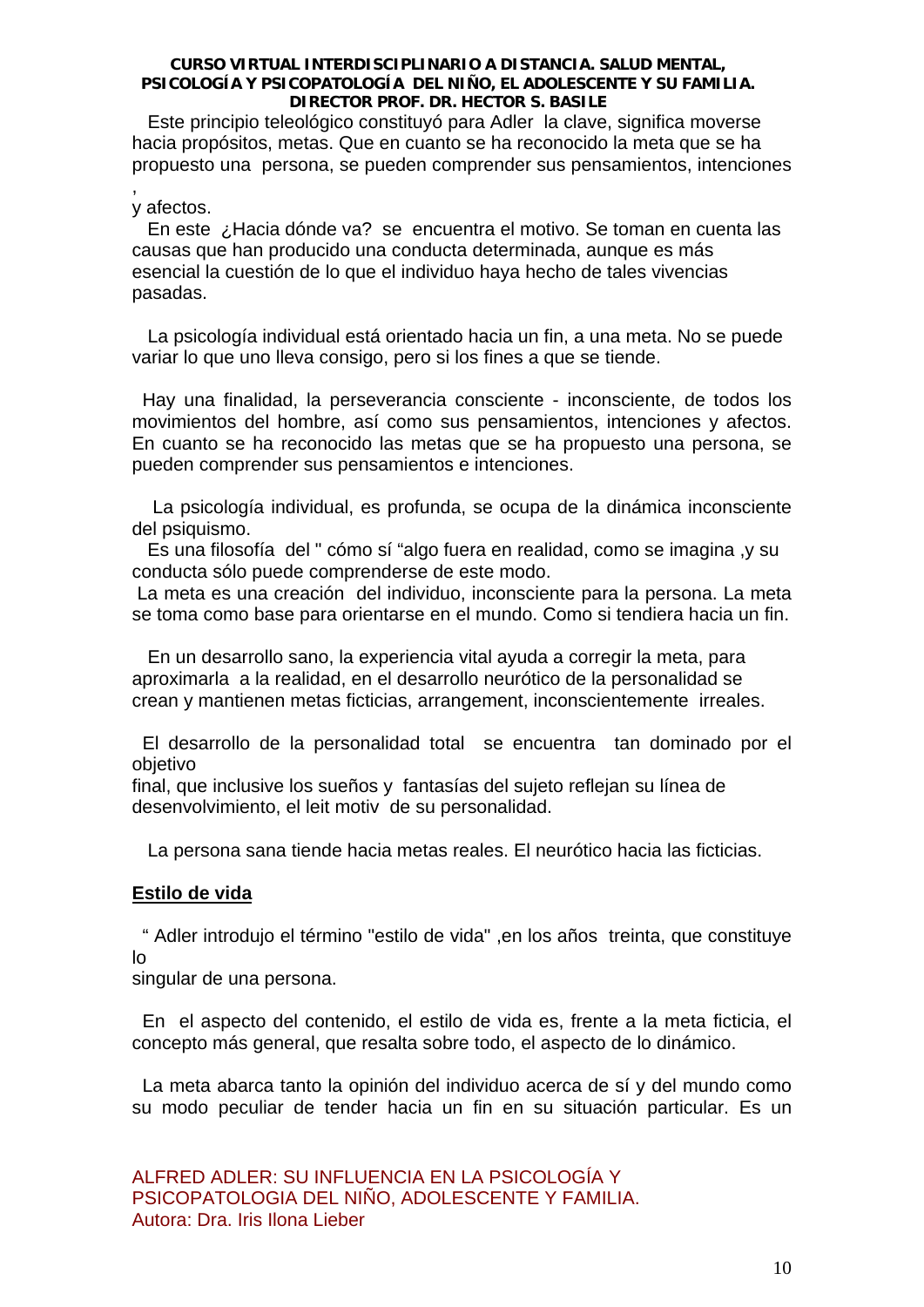producto de la personalidad creativa, que lo distingue de otra, es su individualidad.

Para subsanar un defecto, no basta combatirlo, se ha de descubrir y variar todo el estilo de vida.

 "El modo en que un individuo se conduce hacia su meta final constituye su tipo

o "estilo de vida".

 Un niño de 5 años, ya tiene una opinión de sí misma, de su capacidad y de su actitud futura frente a sus semejantes.

 El estilo de vida es una marca que hace a la persona distinta de los otros y se manifiesta en todo lo que ella haga, se desarrolla en la infancia. Para subsanar un defecto, no basta combatirlo, se ha de descubrir y variar todo el estilo de vida.

Factores que conformar el estilo de vida:

a)Educación. b) Constelación Familiar, c) Posición entre la serie de hermanos.

 El único motivo por el que un estilo de vida puede cambiar es comprender los errores de la infancia cometidos durante su construcción y corregirlos activamente hacia un enfoque vital en consonancia con la comunidad.

 El estilo de vida se manifiesta a través de conductas, actitudes, vivencias hábitos que el ser humano despliega diariamente,consigo mismo,con las demás personas y la naturaleza.

 El único motivo por lo que un estilo de vida puede cambiar es comprender los errores de la infancia cometidos durante su construcción y corregirlos activamente hacia un enfoque vital en consonancia con la comunidad.

 Según Adler los fenómenos psicológicos no pueden ser explicados por causas, energías o impulsos sino solamente por el conocimiento de la meta de una persona, interesa menos de dónde viene una persona que adonde va o intenta ir.

 El valor positivo o negativo de los hábitos dependerá de la orientación que la persona les otorgue, así podemos encontrar nocivos o saludables , está relacionada con la cosmovisión, idea del mundo, valores y principios que sostenga.

 El individuo se adapta en el perseguimiento de su meta, de superioridad, de un

propósito, de un plan ,hacia la consecución del ideal abstracto. Este ideal conviértese en estilo de vida. Hay una línea de movimiento psíquico, para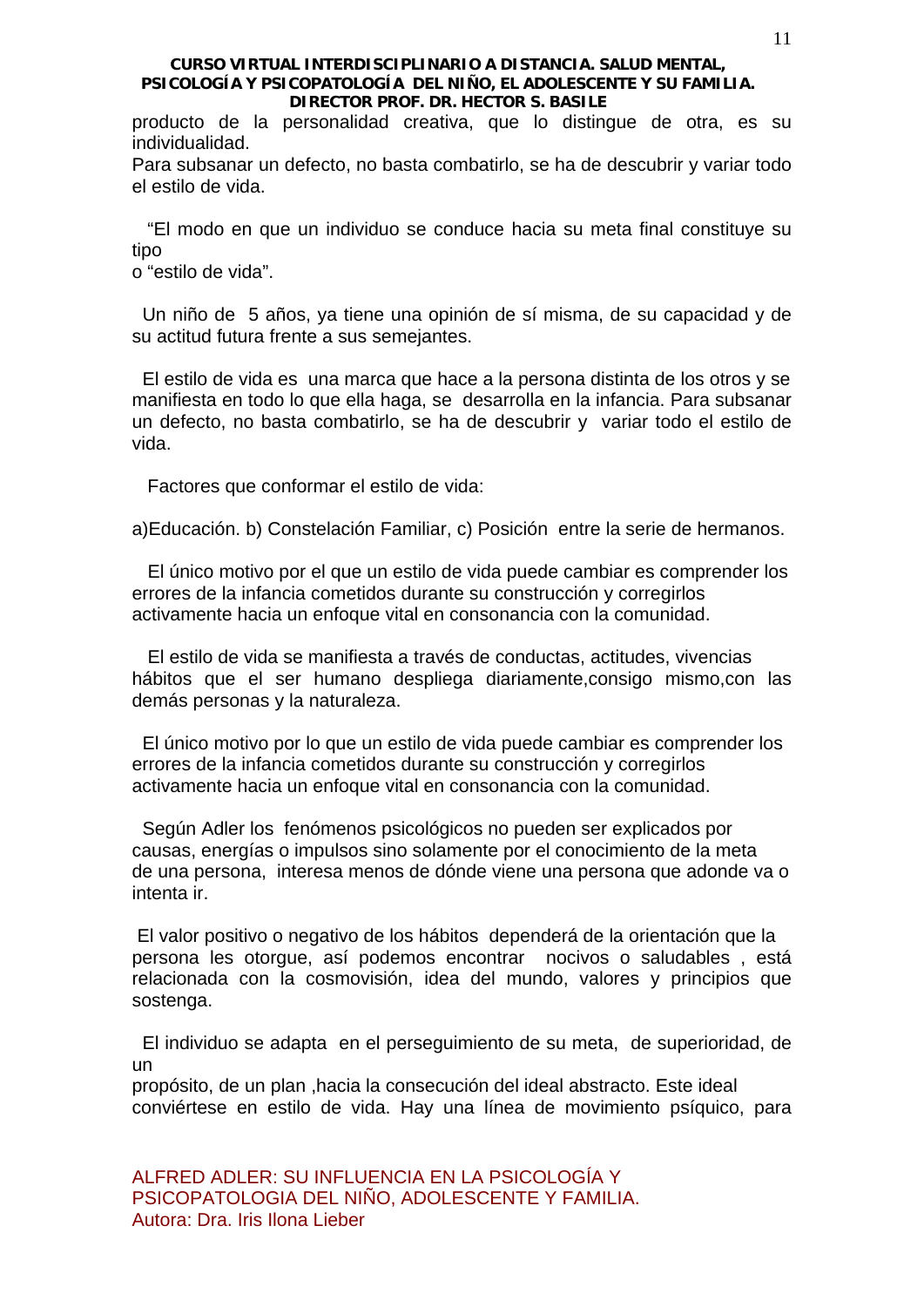alcanzar su objetivo único, venciendo los obstáculos.

 Se debe penetrar en la relación entre una parte de su comportamiento, entre un síntoma y su estilo de vida completo, para poder admitirla y corregirla. Se debe captar la personalidad total, el estilo de vida de un sujeto.

# **CARÁCTER**

 La psicología individual denomina carácter a la actitud psíquica, a la manera en que un individuo se enfrenta a su entorno ,a la directriz sobre la que avanza la tendencia hacia un fin más egocéntrico en combinación con el sentimiento comunitario.

 Rasgo de carácter es una determinada forma de expresión de la psique en una persona que intenta enfrentarse a las tareas de la vida. El carácter es el concepto social, rasgo de carácter si tenemos en cuenta el contacto de una persona con su entorno. El término personalidad se suele usar como sinónimo de carácter.

La base del carácter se crea en la edad de 3 a 5 años.

 Uno de los supuestos básicos de la psicología individual es que la vida es movimiento y que lucha por una mejor adaptación al entorno, esfuerzo que Adler denomina instinto de superioridad.

 La psique está dirigida y gobernada por los valores, fines e intereses del propio individuo por lo que la conducta es el resultado de su lucha por alcanza la meta autopropuesta.

# **INFERIORIDAD DE ÓRGANOS**

 Adler en 1914, expuso la idea de la inferioridad orgánica y los mecanismos de

la compensación. Con ella procuraba hallar una respuesta a la eterna cuestión de por qué ,cuando la gente sufre una enfermedad o una dolencia, éstas se localizan en una determinada región del cuerpo.

 Adler sugirió que la razón del asiento de una dolencia particular en tal o cual región es una inferioridad básica de ésta, una alteración morfológica o deficiencia funcional, que puede estar dada por causa de la herencia o de alguna anormalidad de índole evolutiva, y señaló que a menudo la persona con un órgano defectuoso procura compensar su deficiencia.

 Se caracterizan por un rendimiento o un modo de funcionamiento que no corresponde a lo normal o a las exigencias exteriores.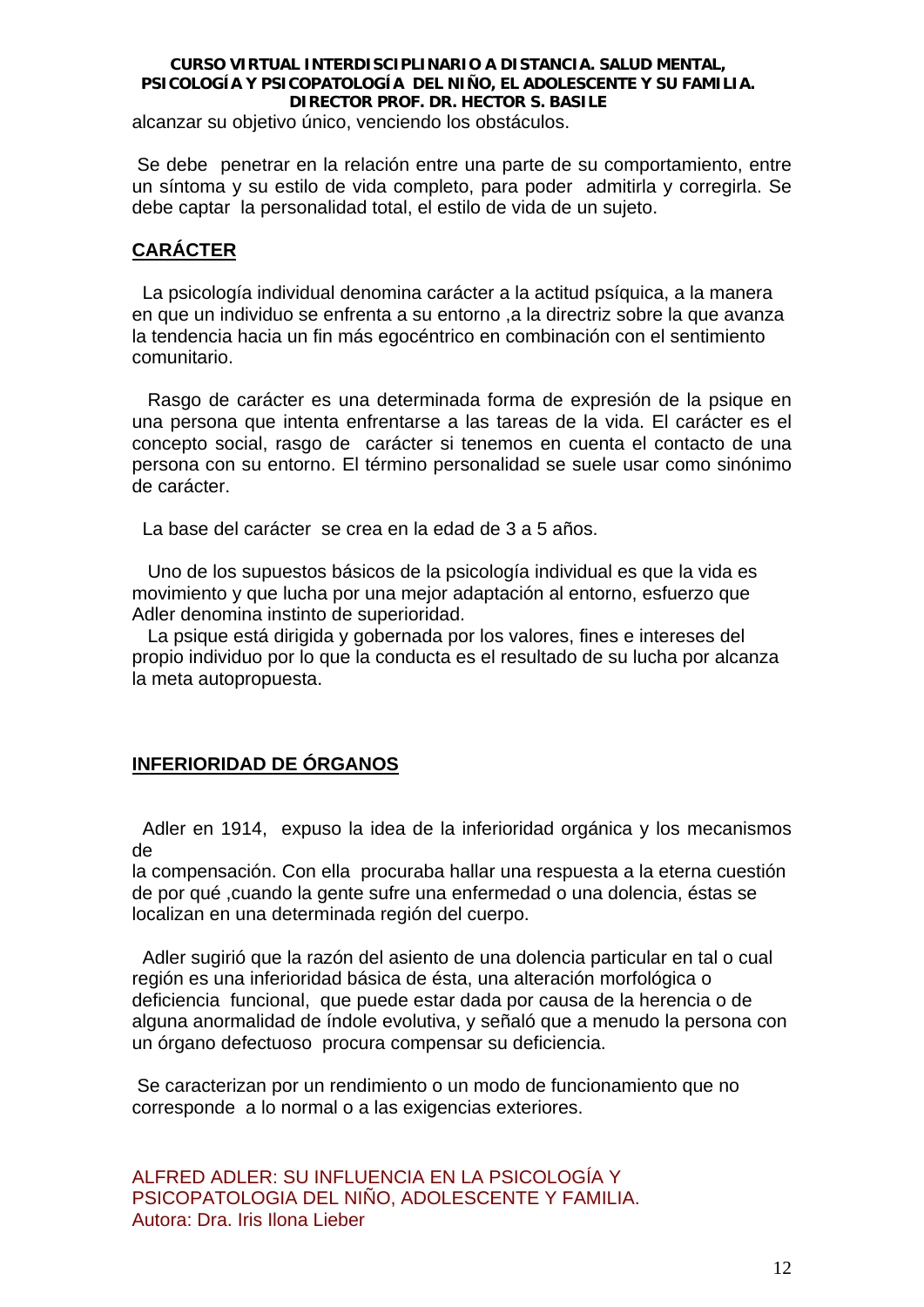Adler precisa la posición de la doctrina de la inferioridad orgánica después de estudiar un número mayor de casos patológicos vinculados con la diabetes ,la epilepsia , las neoformaciones, las lesiones orgánicas ,el alcoholismo ,la obesidad ,enfermedades de riñón, respiratorias, y de la vista ,entre otros.

 "Además de las inferioridades orgánicas de volumen, de forma o de posición, se encuentran las anomalías funcionales .Una alteración morfológica puede estar reemplazada por una deficiencia funcional. Las inferioridades funcionales constituyen el grupo más importante, a partir del cual cabe percibir con mayor claridad el grupo de las inferioridades morfológicas.

 En virtud de la ayuda compensadora de una parte vecina del órgano ,por la contribución de otro órgano o por la explotación exagerada del órgano en estado de inferioridad, en muchos casos ,la compensación a largo plazo se realiza gracias al papel supletorio de un órgano simétrico. La cuestión depende de las posibilidades de reserva. Es fácil comprender que hasta las habituales exigencias de la vida y de la civilización puedan manifestarse de manera nociva en el nivel de esos puntos críticos locus minoris resistentiae.

 La acentuada tendencia a la hipertrofia del órgano en estado de inferioridad permite suponer que precisamente los órganos caracterizados por una inferioridad primaria están llamados ,en ciertas circunstancias, a asumir un mayor rendimiento funcional durante un tiempo, más o menos largo.

 La herencia se caracteriza por la transmisión al descendiente de uno o varios órganos en estado de inferioridad.

 La naturaleza partiendo de órganos inferiores y valiéndose de la compensación, permiten un rendimiento satisfactorio .En otros casos la misma no se realizó de todo a causa de un material de reserva insuficiente o bien a causa de un agotamiento prematuro de aquellas fuerzas que acarrea perturbaciones en el proceso de compensación .En ciertas condiciones esos casos constituyen el grupo de las neurosis y de las psiconeurosis.

 En el mundo circundante, los órganos en estado de inferioridad tropiezan con dificultades, peligros, situación que corresponde al papel de la relación natural de los órganos con el medio exterior y que, en definitiva ,representa la base de la selección natural de Darwin. Sólo al aumento de esfuerzos, el órgano en estado de inferioridad podrá triunfar en esta situación.

 La armonía entre el rendimiento psíquico y el físico ,un paralelismo psicofísico caracteriza el desarrollo del niño de capacidad normal.

 Partiendo de los procesos que permiten superar un defecto infantil o dominar las dificultades resultantes de un órgano en estado de inferioridad podemos llegar a la conclusión de que existen mecanismos de compensación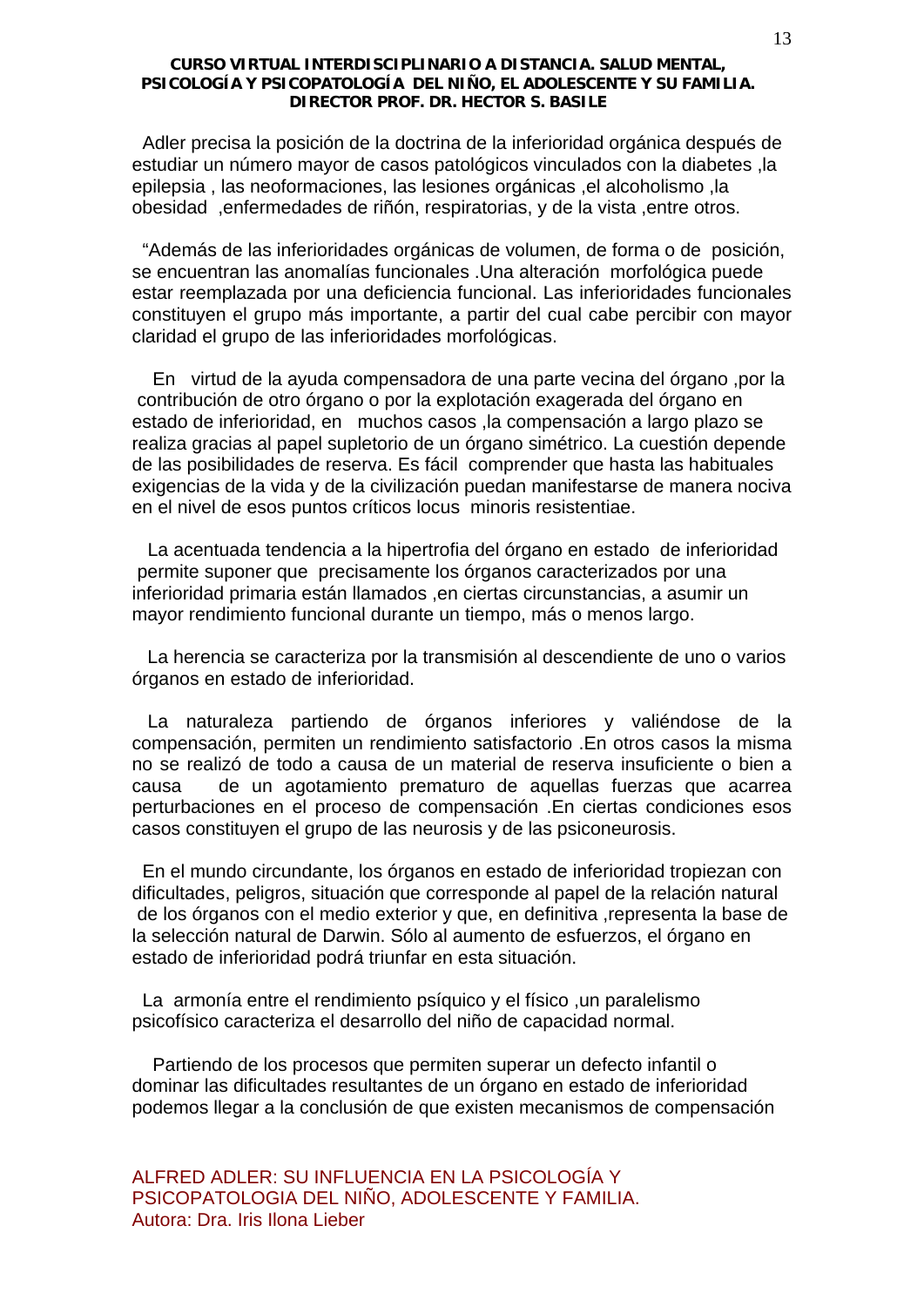en la superestructura psíquica.

 Significa que de un estado de vulnerabilidad se podría llegar a un estado de resiliencia.

# **SENTIMIENTO DE INFERIORIDAD:**

 El principio básico es el del movimiento de todos los procesos psíquicos desde la situación de inferioridad hasta la de superioridad.

 El organismo puede equilibrar, compensar deficiencias innatas o adquiridas; la carencia de un órgano sensorial puede producir la agudización o el aumento de otras funciones sensoriales.

La psique, como parte del organismo total, desempeña un papel en el proceso de

adaptación. Compensación Psíquica.

 Como sentimiento, es siempre subjetivo, depende de ciertas concepciones valorativas y no ha de equipararse a una inferioridad objetiva.

 También se trata de cómo viva cada cual una determinada situación, en algunos se desarrolla un complejo de inferioridad , con trastornos de conducta.

 Sólo uno se puede autovalorar si se basa en una escala comparativa, lo que significa que el sentimiento de inferioridad sólo puede concebirse en comparación con los demás, constituyendo, un fenómeno sociopsicológico.

 Entre sus rasgos de carácter veremos sobresalir con particular relieve los que corresponden a una situación que se cree llena de peligros y que son producidos por su sentimiento de menoscabo.

 Del deseo de vencer, tal sentimiento, de superar las dificultades, nacen esas aspiraciones ambiciosas, esa vanidad, esa susceptibilidad exacerbada y esos excesos de precaución que tipifica a los sujetos en cuestión: todo ello porque se

sienten como si vivieran en territorio enemigo.

 También la actitud hostil para con los otros, la irritabilidad, la sociabilidad, el egocentrismo integran las particularidades de estos niños.

Cuando han perdido la fe en sí mismos y la seguridad de triunfar sobre los demás, y cuando ya no creen en la posibilidad de resolver los problemas que la vida plantea, estos rasgos ceden al desaliento, a la angustia, a la envidia, al disconformismo. Buscan subterfugios y falsos pretextos para mantener su personalidad a un nivel más o menos alto.

Están atormentados, por la idea de su inferioridad. La más simple decisión que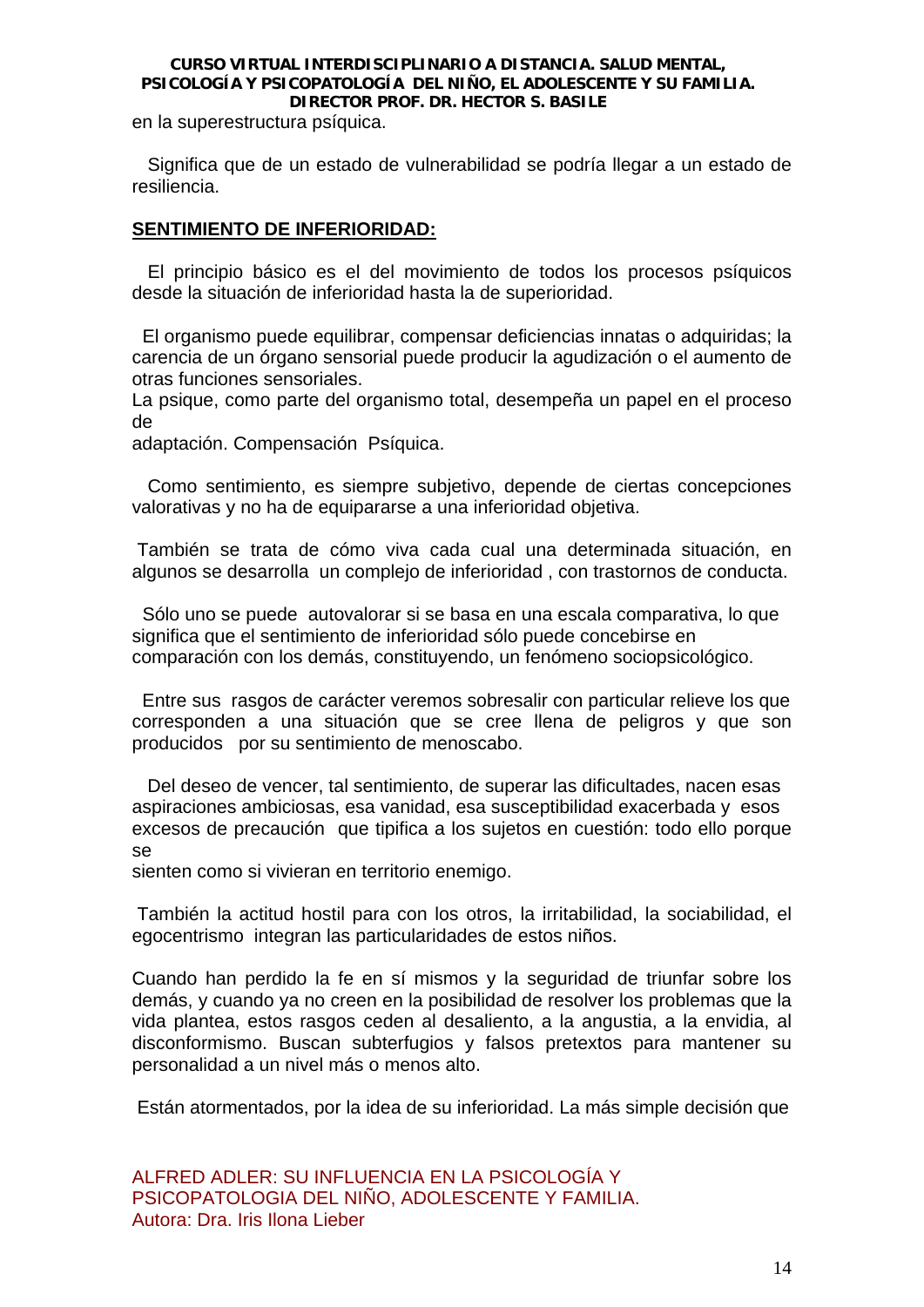deben tomar, a que les somete la vida, los llenan de temor, los hacen temblar y los

llevan a encaminarse en la dirección del menor esfuerzo, a encontrar una excusa

para abandonar el trabajo iniciado.

En su pesada herencia, en la educación que han recibido, en enfermedades,

buscan y encuentran una disculpa y una justificación para sus debilidades de toda

índole. La primitiva aspiración hacia la preeminencia no tarda en dar paso a una

actitud de completa indiferencia respecto a los problemas de la vida. Y pasan sus

días y soportan sus sentimientos en una atmósfera de descorazonamiento.

 El punto de partida de la teoría de Adler lo constituyó un problema médico: junto a los órganos sanos en el organismo existen a menudo órganos que pueden estar inacabados ,retrasados en su desarrollo ,inhibidos ,total o parcialmente ,en su crecimiento o alterados .Tales deficiencias orgánicas suponen un perjuicio considerable para el organismo afectado.

 Pero el organismo puede equilibrar, compensar deficiencias innatas o adquirirlas, como confirman numerosas experiencias clínicas: en un fallo de ritmo cardíaco, por ejemplo ,el músculo del corazón aumenta para satisfacer sus demandas de funcionamiento. La carencia de un órgano sensorial puede producir la agudización y el aumento de otras funciones sensoriales .El desarrollo y las fuentes de estímulos vitales impulsan a superar manifestaciones de estas inferioridades.

 Adler dedujo pronto en sus estudios que, a través de la estructura del sistema nervioso central ,la psique ,como parte del organismo total, desempeña un papel en el proceso de adaptación: Demóstenes, el tartamudo, llegó a ser el mayor orador de Grecia. Lord Byron, cojo, fue un gran poeta.

 De esta manera llegó al concepto de "compensación psíquica", en la psicología adleriana: la fe fisiológica del impulso compensatorio se convierte en una ley psicológica, y el concepto de compensación, perteneciente al campo de los procesos orgánicos ,se amplía a la ley de constitución de la personalidad.

 La búsqueda de tal impulso de compensación condujo a Adler en 1910, al fenómeno del sentimiento de inferioridad.Pero el sentimiento de inferioridad, no siempre tiene por fuente una inferioridad orgánica.

 Idéntico sentimiento de inseguridad se descubre en los niños sobre los que pesan cargas demasiado pesadas, en los que han crecido en la miseria. Igualmente se acumulan dificultades cuando los niños se ven privados de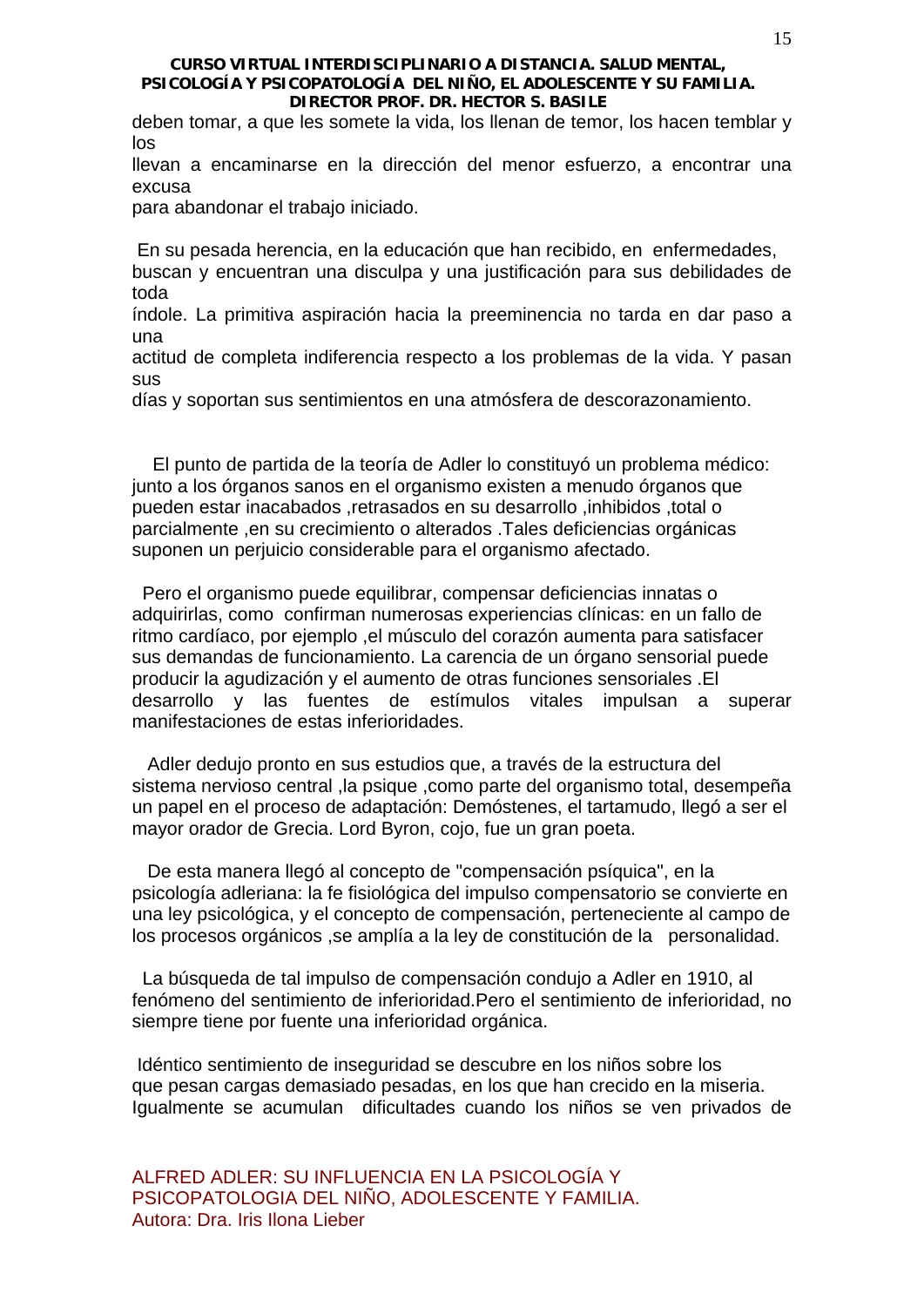amor y

de afecto. Ello detiene el desarrollo de sus sentimientos altruistas y de su sociabilidad, así como de su confianza en los humanos. Tampoco estos niños pueden dejar de sentirse extraños entre los hombres siempre están desilusionado se creen humillados y engañados.

 Asimismo las esperanzas desmesuradas que suelen fundarse en el niño pueden

ser causa de graves perjuicios para él, pues en tales casos el niño no vive sino en

el temor de no justificarlas. Entonces puede llegar a una situación susceptible de

formularse con las palabras de Shakespeare, pone en boca de uno de sus personajes". Por lo tanto, estoy decidido a convertirme en un canalla",O bien, completamente desalentados, estos niños se refugian en la neurosis.

Una tercera situación desfavorable al desarrollo normal del niño es la que crean los cuidados demasiado, tiernos, la existencia de invernadero. Sobreprotección. Tales niños crecen sin conocer dificultades, sin ocasión de entrenar sus capacidades y retroceden ante el menor obstáculo.

 Pasan toda su vida en la espera d e que otros harán por ellos cuanto sea necesario. Sufren de un exceso de ambición y de falta de perseverancia, ,también ellos, mediante diversos pretextos, acaban por retirarse detrás del frente

de la vida, por volver la espalda a las exigencias de su tiempo

 a) Si se valora mucho un rendimiento determinado, una debilidad en este sector provoca un sentimiento de inferioridad. Una debilidad de rendimiento real no ha de conducir necesariamente a un sentimiento de inferioridad, del mismo modo en que la vivencia de tal debilidad no ha de significar una debilidad real.

b) angustia social, de ser excluido de la comunidad, de quedar se solo por privación de la estima social.

c) Sentirse inferior es normal, necesario y deseable. Pero lo que importa es el grado y el modo en que se vive el Sentimiento de inferioridad.

d) La carencia de ánimo y de confianza en uno mismo, aumenta la vivencia.

e) Un sentimiento de inferioridad cuando es acentuado es anormal, porque puede ser causa de un desarrollo neurótico.

f) la forma normal va unida a un sentimiento esperanzador de " no poder aún ".

g) La forma anormal, va unida a la sensación básica de " no poder",no de ver"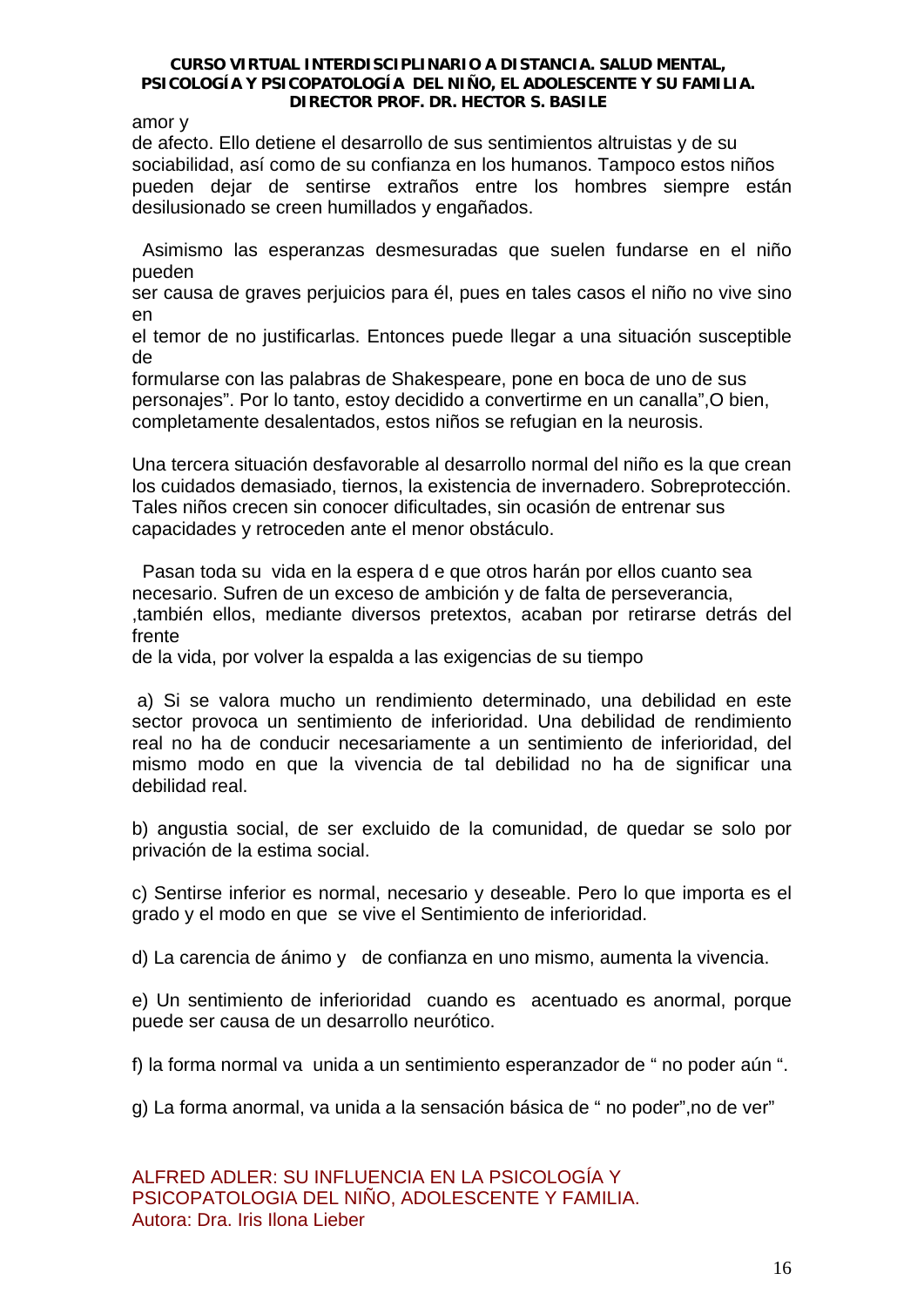h) Si se establece o no un desarrollo neurótico, depende de la formación de opiniones a cerca del propio valor, así como influencias positivas y correctoras.

i) La forma anormal del sentimiento de inferioridad ,se llama complejo.´

 Según Adler, sentirse inferior pertenece a la esencia de lo humano pero lo que importa es el grado y el modo en que se vive el sentimiento de inferioridad puede aumentar tanto que una vivencia y una conducta adecuadas se vean obstaculizadas por una carencia de ánimo y de confianza en uno mismo.

 Un sentimiento de inferioridad tan acentuado es considerado como anormal ,porque puede ser causa de un desarrollo neurótico, y puede llevar a un complejo de inferioridad.

 La comparación con los demás, el tratamiento por parte de los semejantes y la educación ,sobre todo en la primera infancia ,son los factores que deciden primordialmente el efecto en la autoestima de una persona. Actitudes erróneas en la educación pueden producir un sentimiento de inferioridad.

 La forma normal va unida a un sentimiento esperanzador de "no poder aún",la forma hipertrofiada -anormal-va unida a la sensación básica de "no poder y no deber".

 Hay niños que vienen al mundo dotados de una constitución débil y que no se adaptan a las exigencias de la vida. Esta debilidad, esta inferioridad, se debe a que tales niños han recibido por herencia órganos inferiores. .Muchos de ellos desaparecen tarde o temprano, Pero en virtud de cuidados constantes, del arte del

médico, y también, de sus propias fuerzas de resistencia-la mayoría sobrevive.

Gran número de estos sobrevivientes sufre toda su vida debilidades orgánicas, otros-merced a un enorme impulso de crecimiento-logran cierto equilibrio, otros ,a

consecuencia de una sobrecompensación, presentan un exceso funcional.

 Tanto el desarrollo orgánico como el triunfo sobre los obstáculos con que se choca en el transcurso de la vida, por lo regular sólo se obtienen después de una

lucha cruenta, y que el estado psicológico que ella engendra suele caracterizar se por un sentimiento de inferioridad, más pronunciado que la inseguridad normal en todo niño.

 Este sentimiento de debilidad origina a su vez una perspectiva pesimista, duda, incertidumbre, una apercepción tendenciosa que impulsa al sujeto a librarse de su sentimiento de in seguridad y a propender hacia fines que le procuren seguridad y reposo.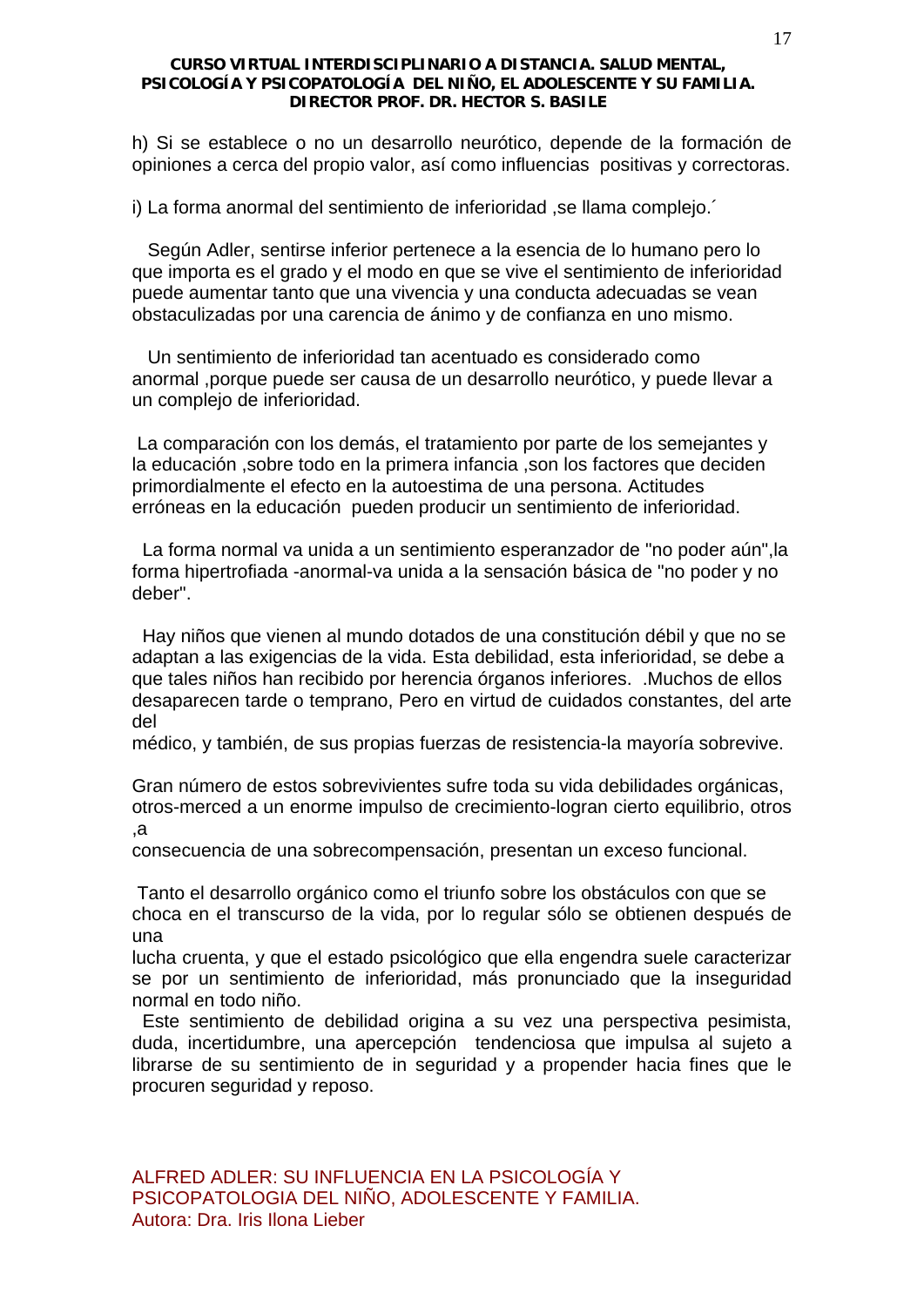Todas las funciones psíquicas del niño, así como su mundo afectivo y toda su tabla de valores pierden serenidad e imparcialidad y se ponen al servicio del objetivo final, cuya consecución el niño cree factible lograr cierta superioridad. Es

así como aparece la teleología de la vida anímica.

 Entre las causas de inferioridad, conviene mencionar, entre ellos los defectos de

los órganos sensoriales, y de otros órganos. Todos estos defectos, desórdenes e

insuficiencias, hacen para el niño más o menos difícil la solución de las tareas de la existencia.

 Le imponen un sobreentrenamiento, que se traduce en una potente hipertrofia de las funciones psíquicas, exigidas al extremo, buscarán asimilarse y utilizar los recursos que les sean accesibles, y en ocasiones lograr un uso artístico de ellos, o bien, desalentados, los sujetos se apartan y renuncian a todo enriquecimiento de su saber.

 La actitud del niño frente a estas primeras dificultades, permite prever la que adoptará más tarde respecto a la vida en general.

 Se puede observar el interés, el grado de actividad de que es capaz el niño así como su autovaloración, su coraje, y su opinión acerca de si mismo, o bien su pereza e indecisión. En esta primera lucha por afirmarse, el niño denuncia la fuerza o debilidad de su resolución para vencer las dificultades. La educación, y la temprana preparación recibida influyen en gran medida sobre su actitud.

# **CONDUCTA DEFENSIVA:**

 La seguridad crece con la autoestima: Mientras cree que sus semejantes la admiten, aceptan y valoran.

Con un sentimiento de inferioridad fuerte, el individuo tendrá la angustia de quedarse sólo por la privación de la aceptación social.

 Hace enormes esfuerzos para afirmar su autoestima, monta defensas para proteger el yo de las amenazas del exterior, y para preservar e imponer su afan de superioridad ,poder y valor.

Agresión: Intentos de compensación anticomunitarios.

Desvalorización.

Autocensura y culpa.

Defensa por retroceso, por distancia.

Comportamientos pasivos,

Proteger la autoestima y preservar la necesidad de poder y de valor.

Evitar o escapar toda situación peligrosa que puede llevar a la derrota, retraimiento, indecisión, escape.

Síntomas,

Construye obstáculos, excusas, justificaciones, cansancio, Si, pero.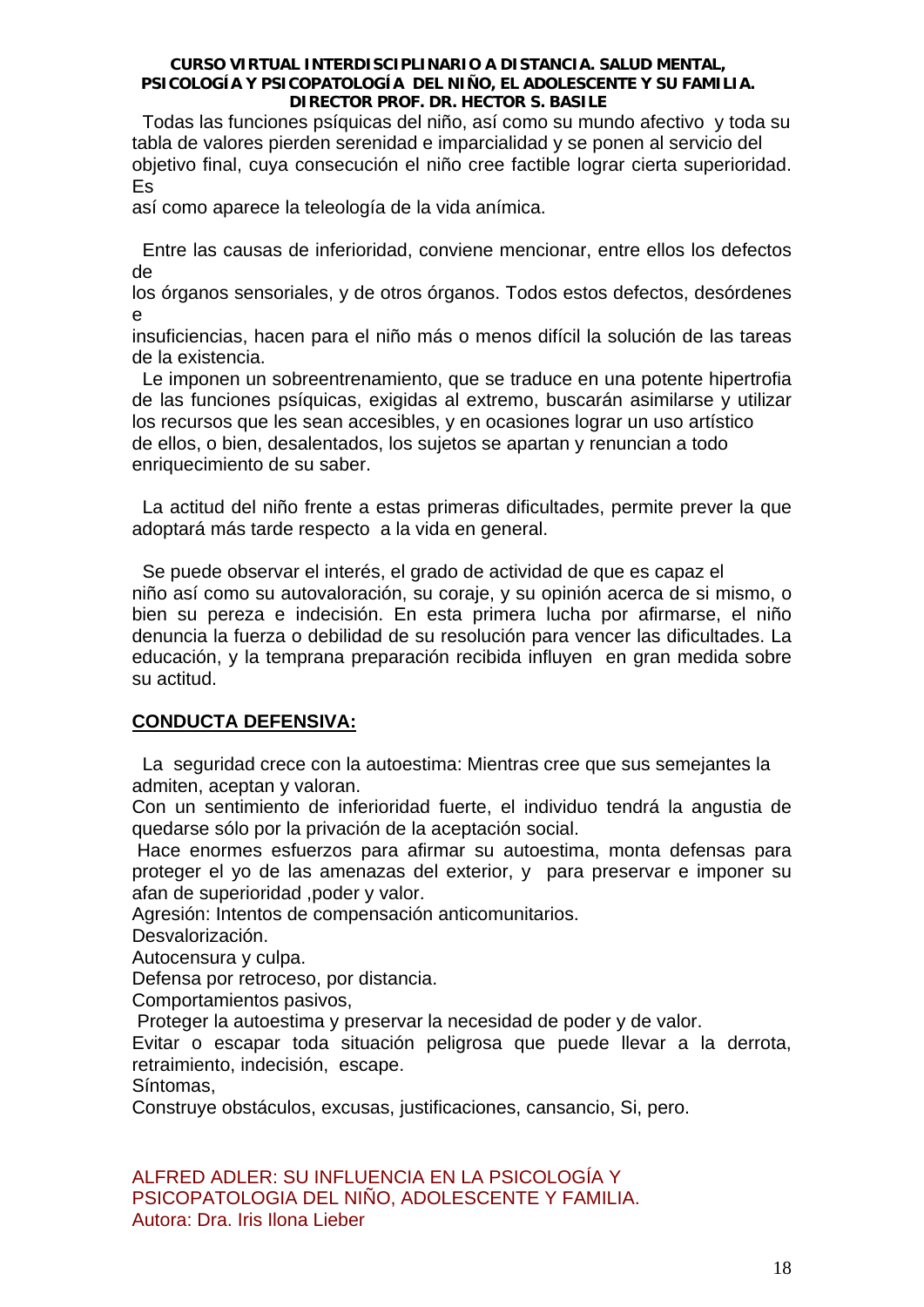Carácter básico de la neurosis, poner distancia entre uno mismo y la decisiones. Manejar con arreglos, arrangements : síntomas de comportamiento neurótico de defensa.

# **NEUROSIS:**

Intento fallido de librarse de un sentimiento de inferioridad y lograr, así el de superioridad. Se retira ante las exigencias de la convivencia.

Neurosis-proceden de la dinámica inconsciente.

Disposición Neurótica:

 Por un fuerte sentimiento de inferioridad, la persona tiende más hacia una meta personal, produciéndose en su sentimiento comunitario un desarrollo retardado, la persona tiene una opinión errónea acerca de sí y del mundo, sus metas son falsas, y su estilo de vida, erróneo.

Desánimo, egocentrismo, tendencia a la descompensación.

Todos los problemas de la vida, lo son de cooperación humana una persona que se retrae ante las exigencias de la vida en común y persigue un fin más

egocéntrico no podrá responder a la realidad, por lo que podrá alcanzar meta ni tampoco compensar su sentimiento de inferioridad.

Afan de seguridad, anticomunitaria, se introduce en una espiral peligroso, o círculo de brujas o infernal, puesto que el sentimiento de inferioridad no se puede superar persiguiendo un fin, esta vivencia refuerza los fallidos intentos de compensación, no pueden suprimir el sentimiento de inferioridad. Monta fantasías de ser grande, fuerte, superior. Desviación a la lógica de la convivencia humana.

Tienen una lógica privada ,una *apercepción tendenciosa*, sólo recoge los estímulos que concuerdan con la lógica privada, ésta influye en la percepción y la falsea, constituye la creencia de una persona formada por el error.

 El que tiene un sentimiento de inferioridad, tiene la angustia de no ser aceptado, valorado, de quedarse abajo. Es la razón del retroceso ante las exigencias de la convivencia y el de usar la lógica privada. Estilo de vida del neurótico se manifiesta en miedo a decidir, huida ante la realidad, sustituir por una ficción, a costa de la conciencia de la realidad. Comportamientos que suponen un fuerte retroceso ante las exigencias de la vida.

Causas que pueden llevar a la neurosis, por sentimiento de inferioridad:

- a) La posición de partida de toda persona es la insuficiencia, desvalimiento, dependencia del adulto, imposibilidad de realizar lo que les está permitido a los adultos y a los niños mayores. Se compara y se estima insuficiente. Estado emocional que se produce cuando lo que se desea aún no parece asequible con las propias fuerzas.
- b) Se siente inferior porque debe hacer algo que fisicamente no puede y que no está permitido.
- c) Cuando lo que se desea ha de alcanzarse con las propias fuerzas, aún cuando no se pueda, y no esta permitido alcanzar lo deseado.
- d) La comparación con los demás, la educación, el trato por los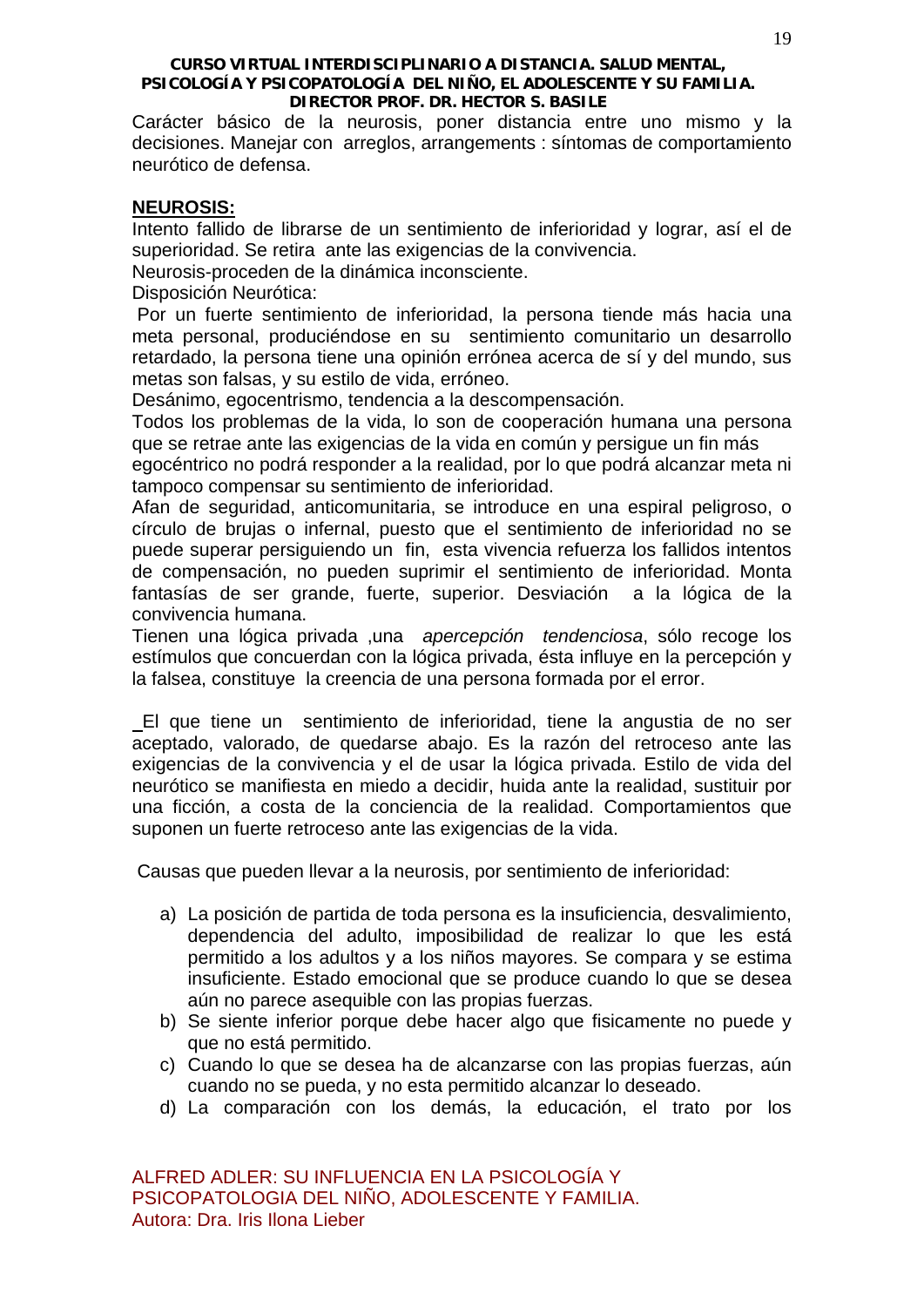semejantes son los factores que deciden el efecto en la autoestima de na persona.

- e) Defectos y actitudes erróneas en la educación
- f) Situación en el grupo de referencia.

 El término**,"***complejo de inferioridad*" Adler lo designó como una forma anormal o exagerada de tal sentimiento" lo que puede originar trastornos de conducta y psicopatológicos.

- La persona cuando busca compensar dicho complejo de inferioridad, puede orientarse hacia el lado positivo,con acciones dirigidos hacia la comunidad hacia un comportamiento socialmente útil, y son negativas cuando son egocéntricas.

 -Se debe observar si el individuo está tomando el camino adecuado para modificar y superar su sentimiento de privación y limitación, si el movimiento de compensación se realiza en la dirección adecuada o si ha elegido un camino erróneo al querer compensar su deficiencia.

- El realizar la compensación hacia el lado útil, el sentimiento comunitario, la interacción con otras personas significativas y la prevención son todos factores protectores que intervienen en el desarrollo de la resiliencia y para dar un significado a la vida.

# **COMPENSACIÓN –SUPERCOMPENSACIÓN.**

Adler sostiene que hay una compensación física y /o psíquica, para superar las deficiencias e incapacidades, lo que también se podría relacionar a la capacidad de resiliencia.

Resiliencia es :

 1) Resistencia frente a la destrucción, es decir la capacidad de proteger la propia integridad frente a las presiones deformantes.

2) La capacidad para construir conductas, habilidades y competencias vitales positivas pese a las dificultades y las circunstancias adversas.3) Acceder a una vida significativa y productiva.(Basile)

 Ante el sentimiento de inferioridad, por todas las causas mencionadas, y por la variedad de adversidades que se enfrentan, se busca superarlas, y salir fortalecidas.

 Adler creía que los sentimientos de inferioridad son dolorosos, no pensaba que el alivio de tales sentimientos deba ser necesariamente placentero, pero para él la finalidad de la vida no es el placer sino el afán de perfección.

 Es difícil soportar el sentimiento de ser inferior y de estar abajo, por lo que, para dominarlo se intenta equilibrar, compensar dicho sentimiento.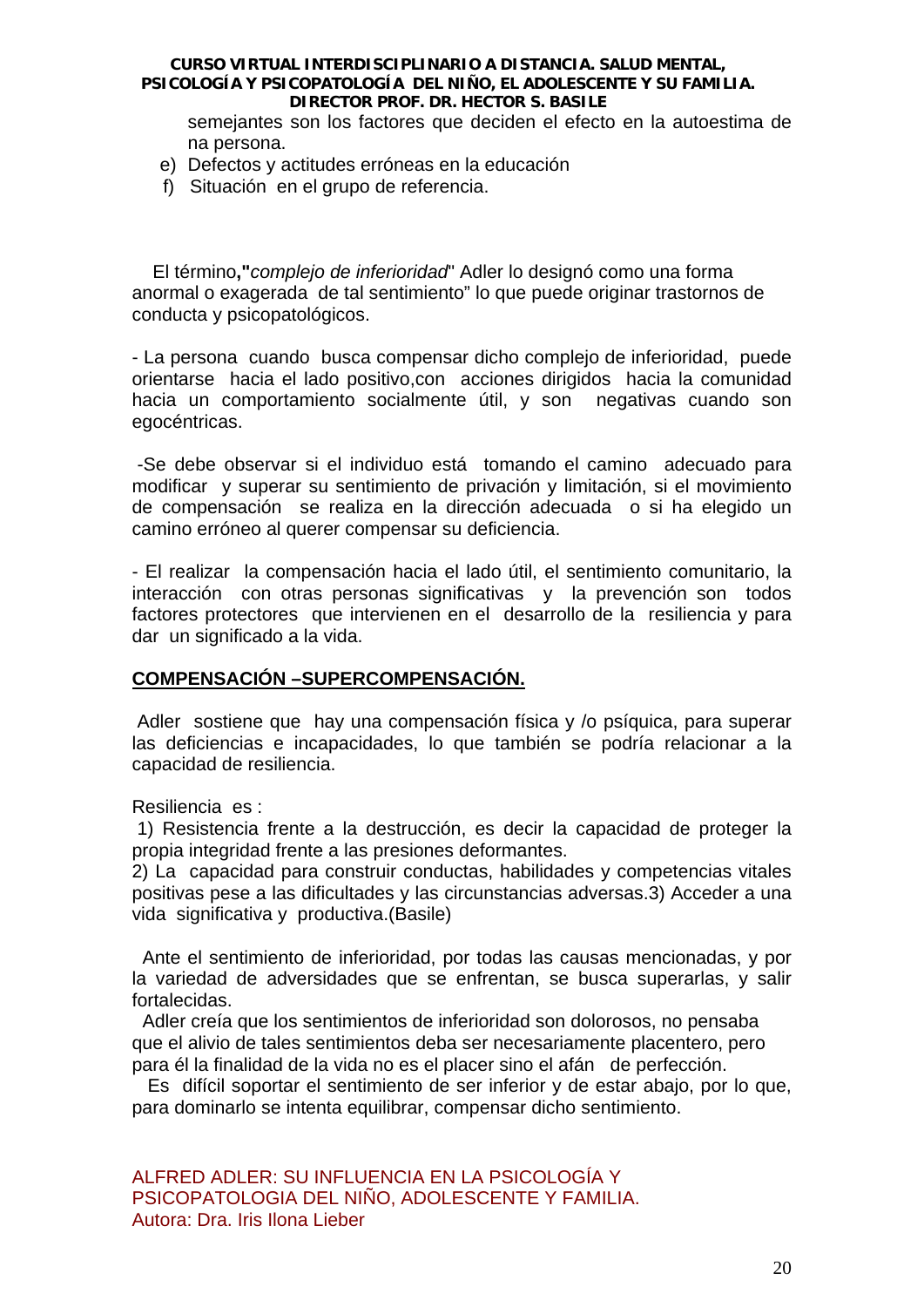La compensación se orienta a la meta final a que tiende la persona, y procede del sentimiento de inferioridad, siendo éste la fuerza motriz.

Orientación psicodinámica: toda la vida humana se encuentra en movimiento, es un esfuerzo hecho desde un estar abajo, hacia un estar arriba, de una situación inferior, a una situación superior El fin dirige hacia la compensación. Situación superior, se crean metas ficticias, y se mantienen o se tiende a metas más reales.

 Según la valoración individual, la compensación puede discurrir en dos direcciones, mientras la tendencia hacia "arriba" en la persona psíquicamente sana, incluye el bien de los demás, en la neurótica, se concentra más sobre ésta y tiene un objetivo personal, la meta del egoísmo, no considera el bien común.

 arriba" en la persona psíquicamente sana, incluye el bien de los demás, en la neurótica, se concentra más sobre ésta, y tiene un objetivo personal,

 Mientras que el individuo psíquicamente sano se compensa por la parte socialmente útil, el neurótico lo hace más por la socialmente inútil. Gran parte de los problemas de la vida lo son de cooperación humana.

 El neurótico quien tiene una finalidad más personal, no responderá a la realidad social, no pudiendo alcanzar esa meta.

 Se crea fantasías, y una situación como sí, que no corresponde n a la realidad.

 Los fines situados al lado de la utilidad social son cercanos a la realidad, mientras que los situados del lado de lo inútil son neuróticos y ficticios.

 La persona cuando busca compensar el complejo de inferioridad, puede orientarse hacia el lado positivo, con acciones dirigidos hacia la comunidad hacia un comportamiento socialmente útil, y son negativas cuando son egocéntricas.

 -Se debe observar si el individuo está tomando el camino adecuado para modificar y superar su sentimiento de privación y limitación , si el movimiento de

compensación se realiza en la dirección adecuada o si ha elegido un camino erróneo al querer compensar su deficiencia.

 a)Cuando la persona elige compensar el sentimiento de inferioridad hacia el lado inútil, podrá tener la actitud de quejarse todo el día, estar de mal humor, sentirse deprimido y perturbar al entorno que lo rodea, no colabora ni asume y no

acepta las situaciones límites que le ha tocado vivir, toma una actitud egoísta y está únicamente concentrado en sus problemas físicos y psíquicos y no dirigido

también hacia el resto de la familia y hacia los demás.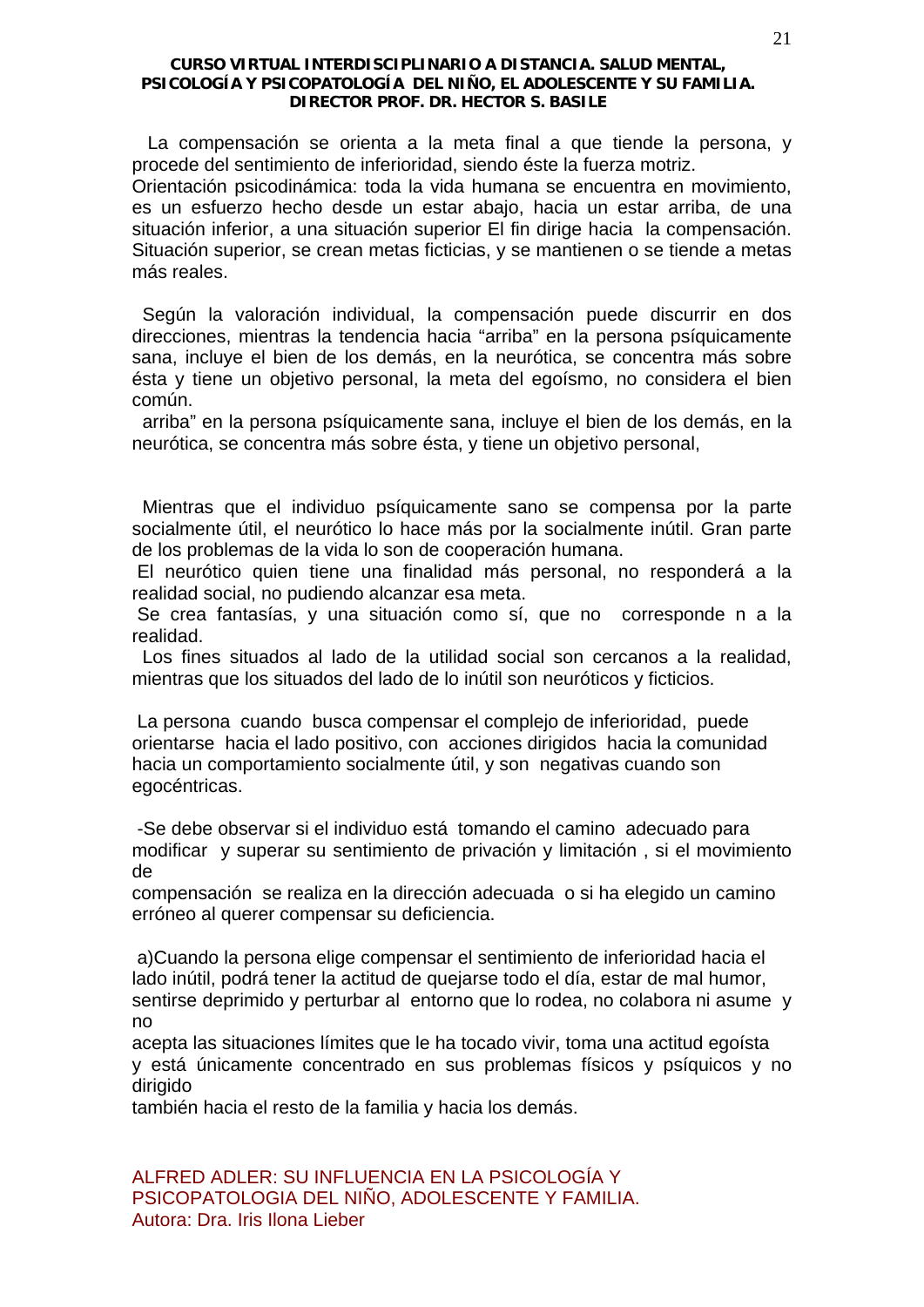b)La persona puede compensar el sentimiento de inferioridad ,con un comportamiento o meta hacia el lado socialmente útil, es el que asume, y acepta

las situaciones límites que le ha tocado vivir y trata de colaborar con los demás .

 Pide ayuda a la familia, sólo cuando es necesario, y trata de encontrar un significado al evento traumático que le ha tocado vivir.

- Es una terapia orientada hacia la contribución, al bien común, la de realizar acciones buenas, con colaboración activa a la comunidad, a la solidaridad, y al

tener un estado de apertura y disposición hacia el prójimo, con espíritu de cooperación, de sentimiento comunitario, de pertenecer y estar unido a otras personas, lo que constituyen atributos de la moralidad , el cual es a su vez un pilar de la resiliencia.

-Adler dio gran importancia a todo lo relacionado al sentimiento de comunidad, el

afecto de los padres hacia sus hijos, para que tengan alguien significativo que les

de aliento, valor, coraje, esperanza .Estos también son considerados factores protectores de la resiliencia.

-El realizar la compensación hacia el lado útil, el sentimiento comunitario, la interacción con otras personas significativas y la prevención son todos factores

protectores que intervienen en el desarrollo de la resiliencia y para dar un significado a la vida.

 La resiliencia es efectiva no sólo para enfrentar adversidades sino también para la

promoción de la salud mental y emocional.

 "Es díficil soportar el sentimiento de ser inferior y de estar "debajo"·,por lo que ,para dominarlo ,se intenta equilibrar ,compensar dicho sentimiento.

 La compensación se orienta por la meta final a que tiende la persona, y procede del sentimiento de inferioridad ,siendo éste,"la fuerza motriz ,el punto del que parten y se desarrollan todos los esfuerzos por marcarse una meta

 De este modo, el sentimiento de inferioridad constituye el origen de cualquier acción y conducta.

 "Según la valoración individual ,la compensación puede discurrir en dos direcciones: mientras la tendencia hacia "arriba" en la persona psíquicamente sana, incluye el bien de los demás ,en la neurótica, se concentra más sobre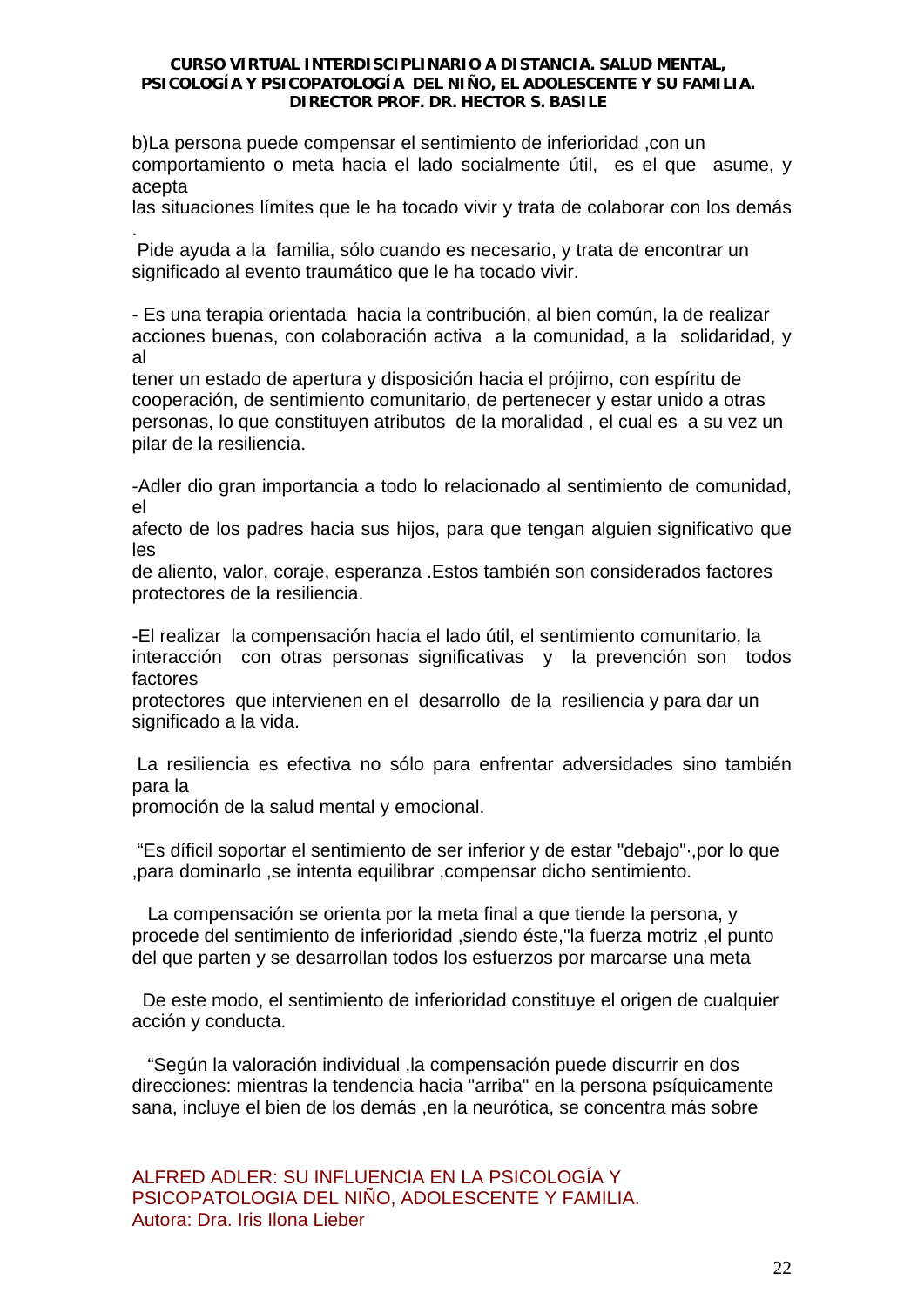ésta y tiene un objetivo personal, la meta del "egoismo",tendencia egocéntrica que no considera el bien común.

 El individuo psíquicamente sano se compensa más por la parte socialmente útil, con el sentimiento comunitario, con la cooperación humana, con el desarrollo de sus facultades sociales, ganando seguridad y ánimo, es decir alcanzando su meta.

 Los fines situados al lado de la utilidad social son cercanos a la realidad, mientras que los situados del lado de lo inútil son neuróticos y ficticios.

 El neurótico, quien, por el contrario tiene una finalidad más personal ,no responderá a la realidad social ,no pudiendo, por ello, alcanzar esa meta.

Los fines neuróticos y ficticios, están situados del lado de lo inútil.

 *Compensación*: se ha de reservar para los "procesos psíquicos normales de equilibración

 La *supercompensación* da como resultado un rendimiento auténticamente positivo.

*Pseudocompensación* son intentos fallidos de compensación de los sentimientos de debilidad, que se dirige hacia metas ficticias ,hacia un fin personal.

 Pertenecen a ésta numerosos síntomas neuróticos cuyo sentido es el de ganar secretamente poder ,valor, superioridad, y rasgos de personalidad de naturaleza agresiva. Si el sentimiento de inferioridad es muy acentuado, el individuo realizará enormes esfuerzos para asegurar su autoestima, construirá defensas para proteger su Yo, contra las amenazas del exterior y para preservar e imponer su afán de poder, valor, perfección y superioridad.

 Sin embargo el sistema de defensas fija a la persona en sí misma, haciendo que ésta se retraiga ante las exigencias de la convivencia y siga su propia lógica privada ,ajena a lo real. La neurosis supone una desviación de la lógica de la convivencia ,y construye su propia lógica que no corresponde a la realidad. Estos rasgos no son basados en una auténtica fuerza, sino como intentos falllidos de compensación de los sentimientos de debilidad.

 Es posible que actué el deseo compensatorio de superioridad pero que el miedo al fracaso haga que el individuo retroceda ante cualquier situación sentida como amenazadora se trata de *descompensacion.*" Pertenecen a ella los rasgos de personalidad de "naturaleza no agresiva",como el retraimiento timidez, a evitación de dificultades, para no perder más prestigio , se evita toda situación que pudiera suponer una derrota."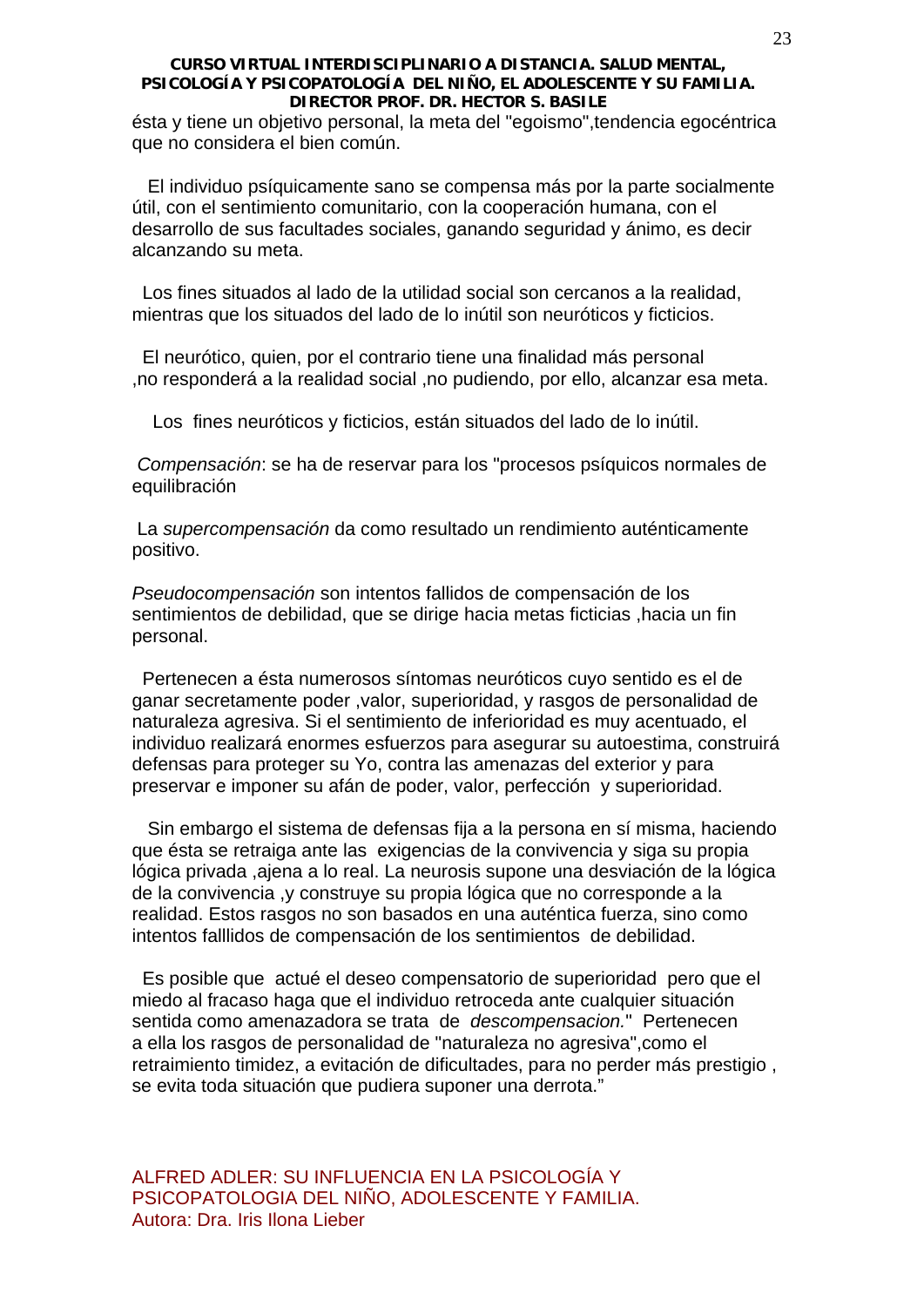Las deficiencias orgánicas heredadas o adquiridas pueden, perjudicar su autoestima. Organos deficientes se refleja en la psique y puede rebajar a la propia estima. Lo decisivo es la vivencia de la desventaja en comparación con los semejantes, quien puede hacer algo que uno mismo no puede a causa de dicha deficiencia. Perjuicio social. Influyen en la vivencia psíquica. Defectos estéticos.

Descompensación: miedo al fracaso, retrocede, retraimiento, timidez, no perder prestigio, se evita toda situación que pudiera suponer una derrota.

 La persona cuando busca compensar el complejo de inferioridad, puede orientarse hacia el lado positivo, con acciones dirigidos hacia la comunidad hacia un comportamiento socialmente útil, y son negativas cuando son egocéntricas.

# **SENTIMIENTO COMUNITARIO**

 Para Adler la vida humana es principalmente vida social y no se puede dar cuenta de una conducta aislada de su contexto social.

 El hombre es un ser primordialmente social, que está inmerso en una situación social, y llega al mundo como ser socializado.

El modo existencial del hombre es la convivencia. Al hecho de la inserción social del individuo, con sus exigencias, inalienables, lo denomina Adler la " férrea lógica de la convivencia humana".Infringirla perturba la existencia humana y, si la persona incurre en contradicciones con las exigencias de la convivencia, pierde el equilibrio psíquico. Esta capacidad de relación se refleja en el sentimiento comunitario.

 Adler habla del innato sentimiento comunitario, es una capacidad, una potencia y de una tendencia que se ha de actualizar, se ha de desarrollar conscientemente; de una disposición, genéticamente programada, que se puede aprovechar o desechar.

 Los trastornos psíquicos se pueden entender no sólo como perturbaciones en el individuo, sino también en la situación social.

 El sentimiento comunitario incluye la aspiración al propio bien como parte del bien de la colectividad, lo que significa que la persona en su legítima y personal aspiración a la felicidad, procure que otros participen de ella y considere como misión propia la solución de todas las dificultades de la vida, surgidas tanto dentro como fuera de su persona.

 La persona es comprometida la que se plantea sus propios problemas y los de sus semejantes para así tener una forma de vida útil para todos.

El hombre, en cuanto ser social primario, siente el natural deseo de ser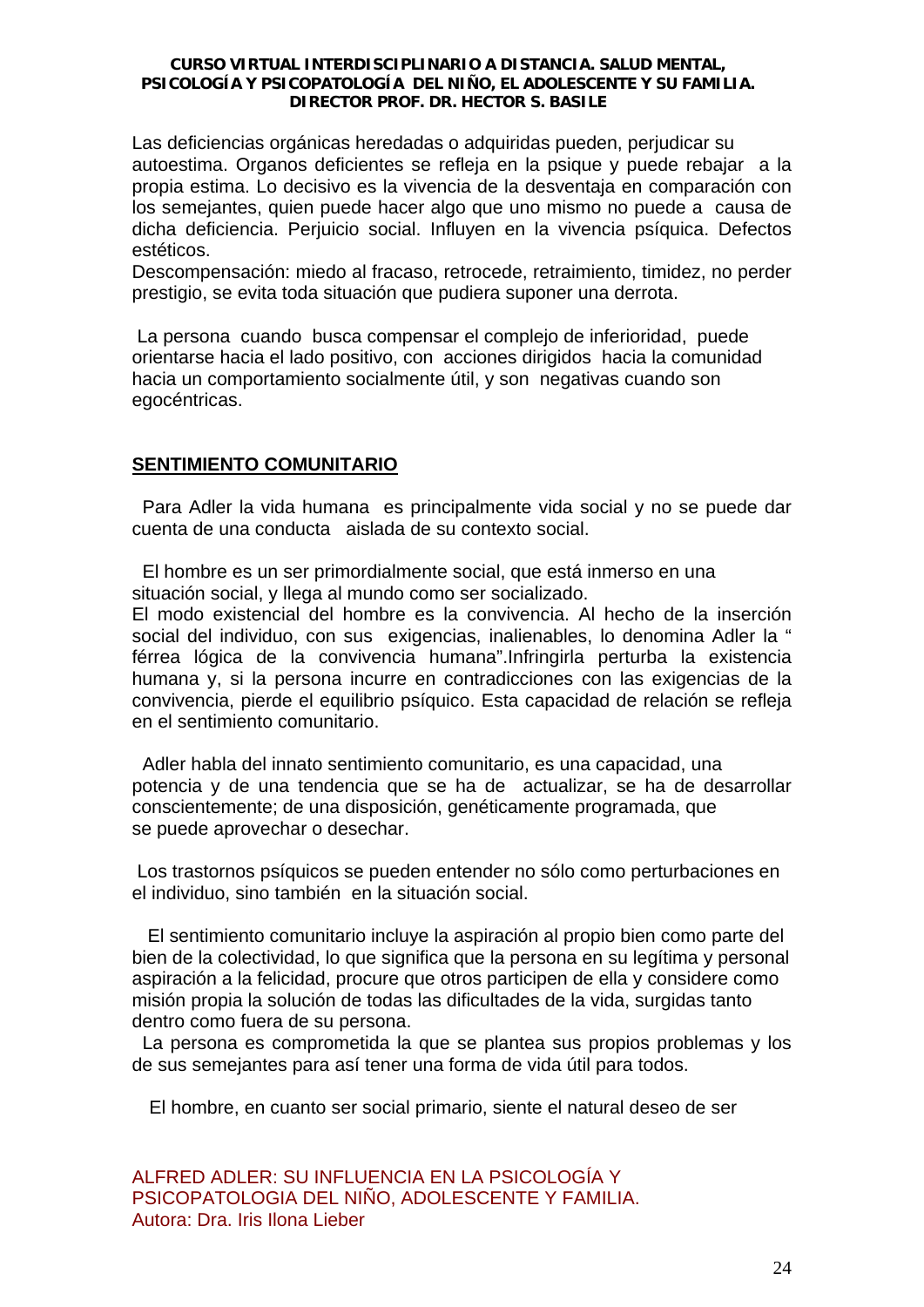admitido y aceptado por sus semejantes, de que éstos le valoren. De aquí deriva la importancia del sentimiento de autoestima, unido al ánimo necesario para plantearse los problemas de la comunidad y de la vida.

 La autoestima el ánimo son, otros tantos criterios más de la salud psíquica que, a su vez, depende del sentimiento comunitario. La aceptación por parte de la comunidad aumenta la autoestima, una autoestima débil rehuye la cooperación.

 Para Adler,el sentimiento comunitario bien desarrollado significa el ánimo de ser independiente y combatir los males sociales, el deseo de un futuro mejor en bien de la humanidad.

 Da mucha importancia al sentido comunitario para lograr la compensación hacia el lado útil de la vida, y no sólo hacia metas personales y egoístas.

 La solidaridad social, es el sentimiento de vivir junto a los demás es para Adler, la condición necesaria de la salud mental . La conciencia social ancla al individuo con firmeza en la realidad y contrarresta la tendencia a la meta ficticia que lo aleja de ella.

 La Psicología Individual tiene una visión optimista, hacia la esperanza, y con espíritu de cooperación de sentimiento comunitario.

 Sólo cuando la persona posee un sentimiento comunitario desarrollado, puede responder a la realidad, constituida por las situaciones sociales y encontrar la solución a sus problemas.

 Así, los trastornos psíquicos se pueden entender no sólo como perturbaciones en el individuo, sino como de la situación social. Desempeña también un papel importante en la actividad intelectual.

 El hombre, en cuanto ser social, siente el natural deseo de ser admitido y aceptado por sus semejantes, de que éstos le valoren.

 La aceptación por parte de la comunidad, aumenta la autoestima, que es también un pilar de la resiliencia. Una autoestima débil rehuye la cooperación. Animo de ser independiente y combatir los males sociales, y el deseo de un futuro mejor en bien de la humanidad.

 La inserción social del individuo, se llama las exigencias y lógica de la convivencia humana.

 Potencial de capacidad de relación, que se refleja en un sentimiento comunitario.

Madre e hijo: es un nosotros primario, confianza primaria, de Erikson. Creador de una vivencia de pertenencia y vinculación y de una atmósfera de protección, da lugar a la confianza en uno mismo, en los demás y en el mundo, que es necesaria si un niño ha de adquirir el ánimo para enfrentarse, mediante el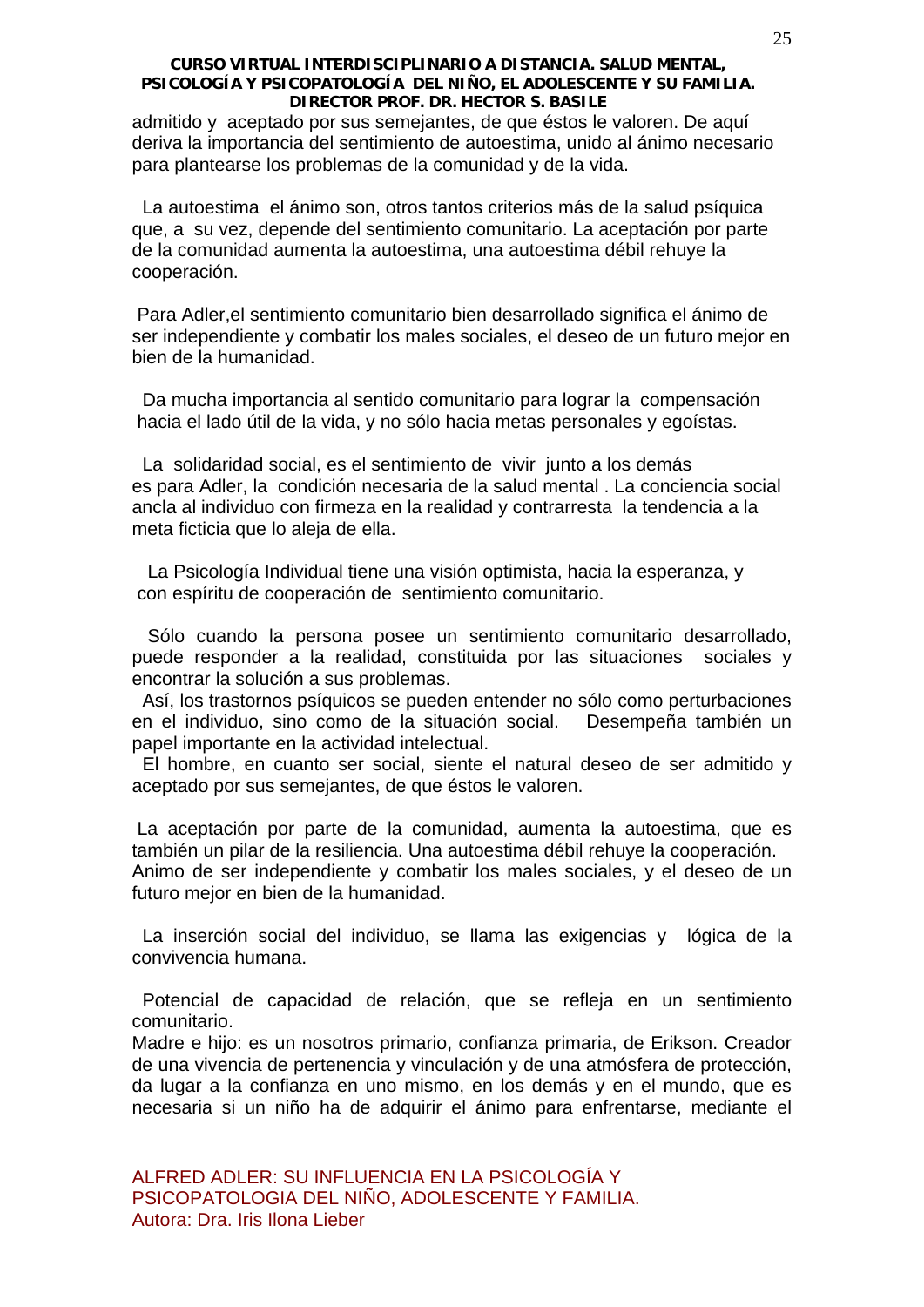aprendizaje, con personas desconocidas.

 Si falta este nosotros primario el niño se cierra ,es desconfiado y temerosos y no se atreve a explorar lo desconocido, frustrándose así su capacidad de aprendizaje y su posibilidad de educación.

 El sentimiento comunitario es la capacidad innata por la que el individuo puede responder a la realidad, constituida por la situación social.

 Comienza con la relación materno infantil, el nosotros primario. Dos o más personas para un bien común. Ese nosotros da confianza, protección , pertenencia, convivencia en paz y compartir un bien común.

# **LA SITUACIÓN EN EL GRUPO DE REFERENCIA: POSICIÓN ENTRE LOS HERMANOS. CONSTELACIÓN FAMILIAR**

La situación psicológica de cada hijo es individual .

Dedicó especial atención al orden de nacimiento, en la elección del estilo de vida de un individuo. Sostiene que la posición que el niño ocupa en la familia influirá decididamente sobre él, posición que más que responder a un ordenamiento numérico tiene que ver con la relación en que el niño se siente respecto de sus padres y hermanos.

# El hijo único:

Está entre personas adultas que pueden más que él.

Desarrollan habilidades para lograr la aceptación de los adultos. Todo el amor se concentra en un solo hijo, superprotección, mimos, contacto excesivo entre el hijo y uno de los padres, impidiendo la recepción más contactos sociales. Centro de interés de los adultos, se encuentra muy interesado en su propia

persona.

Dificultad para el ejercicio de conductas sociales.

# Hijo Mayor:

Mientras se es único, centra sobre si el interés. Se ve destronado, puede producir el desánimo y la neurosis. El niño se siente abandonado, perjudicado , competidor. Pueden surgir protestas activas y pasivas. Debe ser educado para la cooperación, puede mostrar actitudes positivas, volverse complaciente. Pretenden dominar a los demás.Conserva el orden de las cosas.

# Segundo Hijo:

Tiene uno más fuerte, por delante, lo que le motiva a esforzarse, superarle. Como si participaran en una carrera, hiperactivos, ambiciosos. Revolucionario, subvierte el orden. Vivencia de no poder alcanzar al predecesor, desánimo, resignación

Protesta pasiva.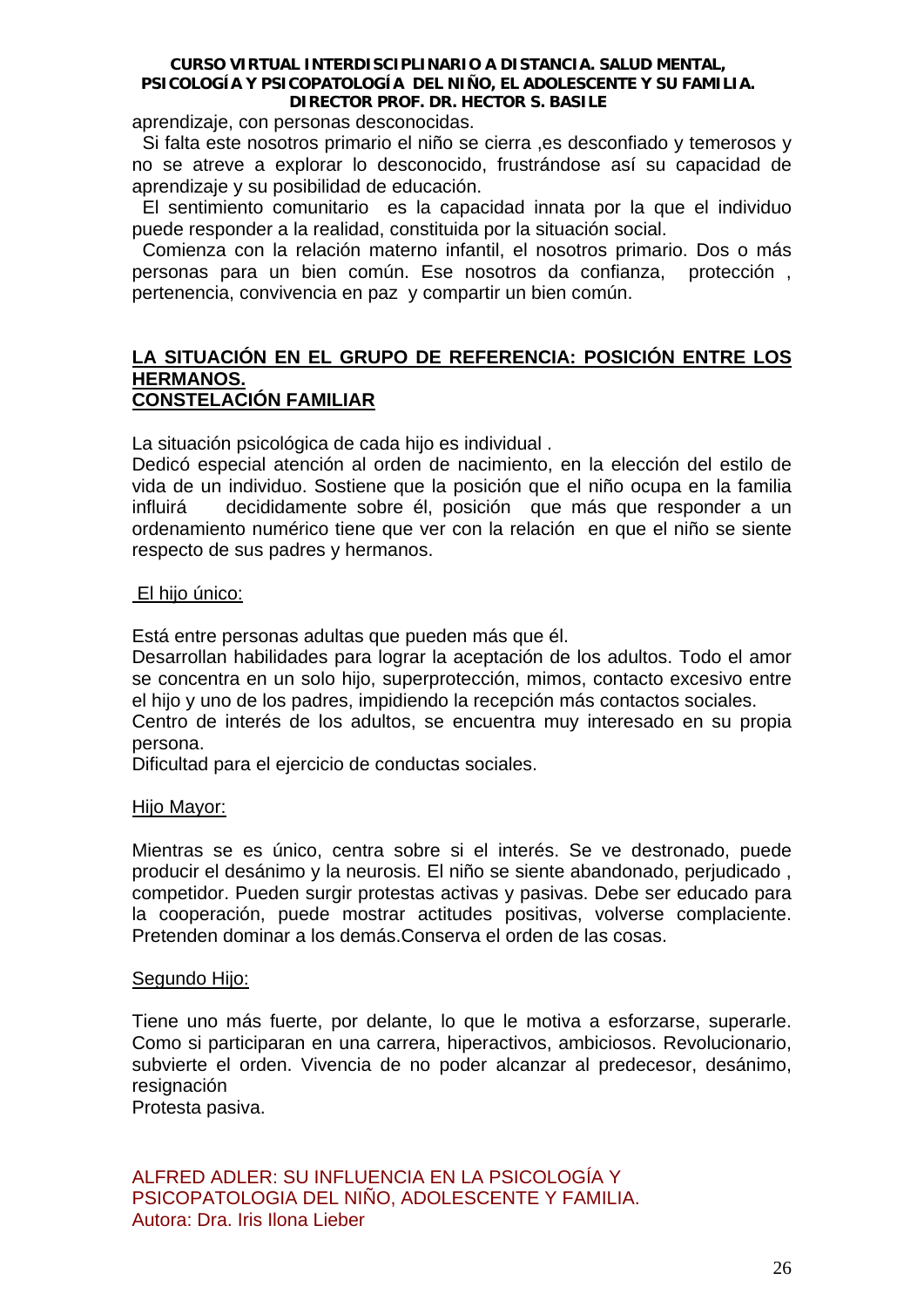# El del medio

Desánimo, desplazamiento por el menor, protesta pasiva hacia arriba, y activas hacia abajo ,se combate ,0sometimiento del menor.

# Menor

No tiene sucesores, si predecesores. Tiene ímpetu para sobrepasar a sus hermanos y ser el mejor. Estimulados por los hermanos. No poder hacer lo que pueden o les está permitido a los adultos y los mayores que le rodean. Se le da todo hecho, tanto para tomar decisiones, para asumir responsabilidades. No poder, no deber. Es mimado, consentido, chivo expiatorio.

Otros factores:

Las expectativas, desafíos, las vivencias de éxito, de fracaso, lo que el niño haga de ello. Influencia de la educación.

Un niño que sea preferido por sus padres. Comparado con grupo de amigos, que no se crean aceptados, puesto inferior de jerarquía social, que se vean desplazados, marginados, se sienten relegados.

# **TRASTORNOS DE CONDUCTA:**

 Adler sostenía que los niños y adolescentes pueden tener trastornos en la conducta, por tratar de vencer el sentimiento de inferioridad, por el lado inútil, no dirigido hacia la sociedad.

 Se ha establecido que cada niño opera de acuerdo a una apercepción tendenciosa, son las asunciones inconscientes que dirigen las relaciones con otros. El comportamiento de un niño tiene un propósito definido, que está orientado a una meta. Adultos que reconocen las metas erróneas, tienen una oportunidad de cambiarlos. Si no conocen o comprenden las metas, ellos refuerzan este mal comportamiento y continúa.

 Cuando los niños se sienten afirmados, amados y animados, sienten que pertenecen al grupo, que valen y son aceptados. Su meta es la cooperación. En cambio, cuando sienten que no son aceptados y su auto estima es baja, se sienten descorazonados, desanimados. Sienten que no pertenecen a través de medios constructivos, por lo que tanto se comportan mal inconscientemente, con el fin de encontrar lugar para que sean reconocidos.

 Tras observar niños con alteraciones en el comportamiento, Adler, Dreikurs y Manaster, Painter y Corsini, descubren esta 4 metas, que operan como motivos en la vida de los niños debajo del 12 años.

- a) Para llamar la atención-
- b) Para obtener poder-
- c) Por venganza .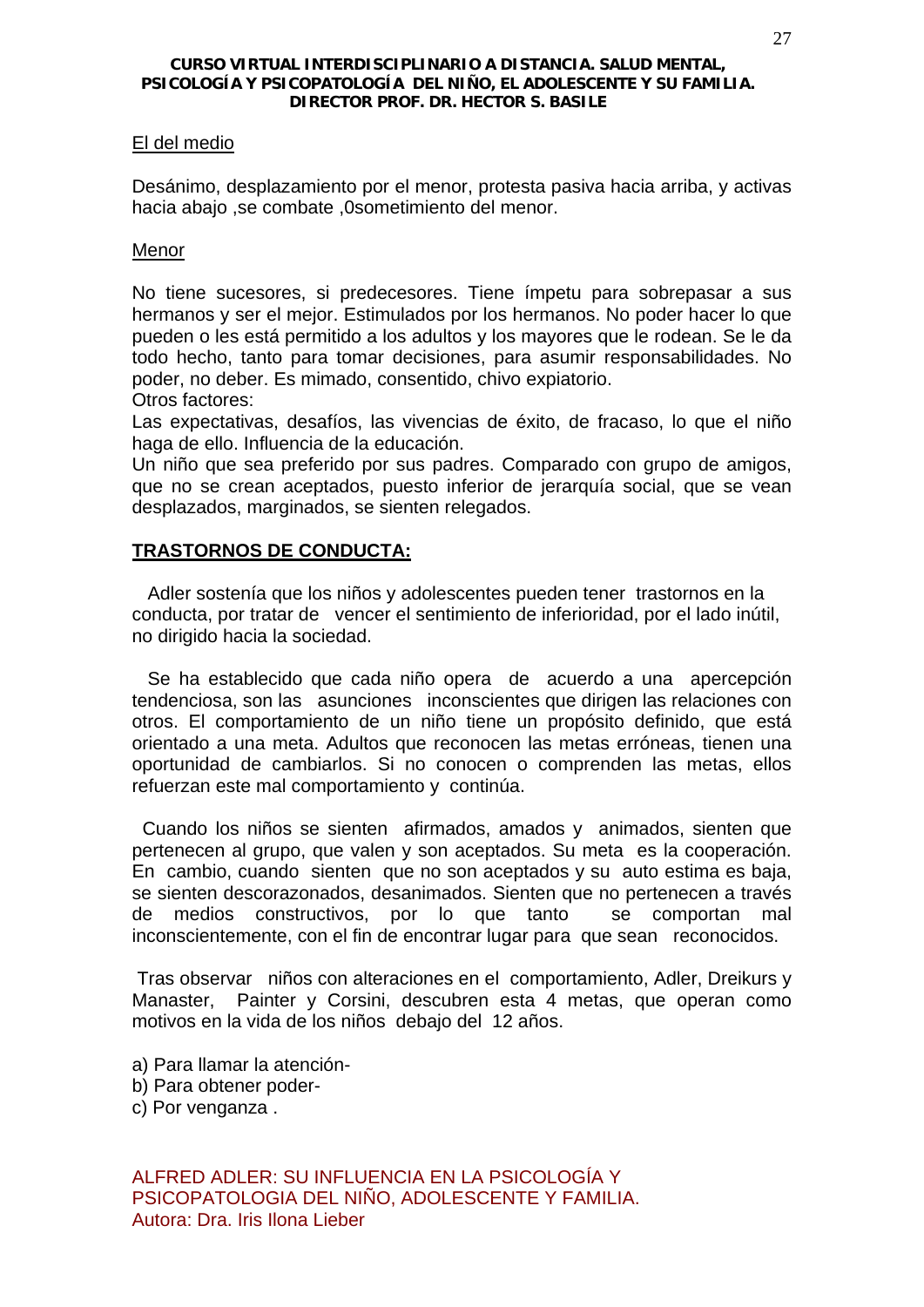d) Sentirse inadecuados e incapaces de vencer las dificultades de la vida -

 Los adolescentes también operan dentro de estas metas, pero también resulta importante la relación con sus compañeros, entonces tienen una mayor variedad de patrones de comportamiento de manera de encontrar su lugar en el grupo. Su mal comportamiento, representan un esfuerzo erróneo de encontrar un lugar y que no sólo puede ser explicado en el término de estas 4 metas. Aquí entra la aceptación, de sus pares, la búsqueda de excitación, relaciones sexuales, posesiones materiales. Además les gusta mostrar su independencia,

 con respecto a lo que los adultos digan. Maestros y consejeros necesitan ser familiares con la lógica privada de los niños, su apercepción individual, con el objeto de ayudarlos. Aquellos que tienen y necesidad de venganza y sensación de inadecuación son los más desanimados.

 De acuerdo a los conceptos adlerianos acerca de los sentimientos básicos, el sentimiento de inferioridad ,de superioridad y el de comunidad ,el estilo de vida de la persona podrá ser pasivo o parasitario ,dominante y opresor ,participativo y protagónico, evitativo e irresponsable o disponible y cooperador con el medio socio ambiental .(Oro)

 Adler distingue tres categorías de niños propensos a desarrollar psicopatología:

a) Los que han nacido con deficiencias orgánicas

- b) Niños que desarrollan un mimoso estilo de vida, o sea sobreprotegidos
- c) Los que han sido abandonados o rechazados.

 De niños construyen su línea directriz y el objetivo y meta de su vida. Hay errores

en la educación .Tanto el sentimiento de inferioridad como el de comunidad son dos elementos afectivos de gran importancia.

 La teoría adleriana de la compensación (según la cual una inferioridad física puede dar lugar a una compensación positiva o negativa en diversos niveles físico, intelectual, emocional, conductual.

 Los niños fracasados sienten las manifestaciones exageradas de una resistencia activa, tales como la arrogancia, maldad, inescrupulosidad, o rasgos de una resistencia pasiva: pereza, mentira, indolencia.

 En su tímida conducta denuncian que intentan sustraerse al cumplimiento de sus obligaciones, antes que descubren su sentimiento de inferioridad prefieren que se los castigue o trate como perezosos. Su reeducación no es posible a menos que se logre infundirle ánimo, y ello exige la remoción de ciertos errores que contaminan sus concepciones fundamentales de la vida.

 Están convencidos de que jamás podrán alcanzar el nivel del padre o de la madre; que les falta virilidad, que siempre necesitan del apoyo de alguien, que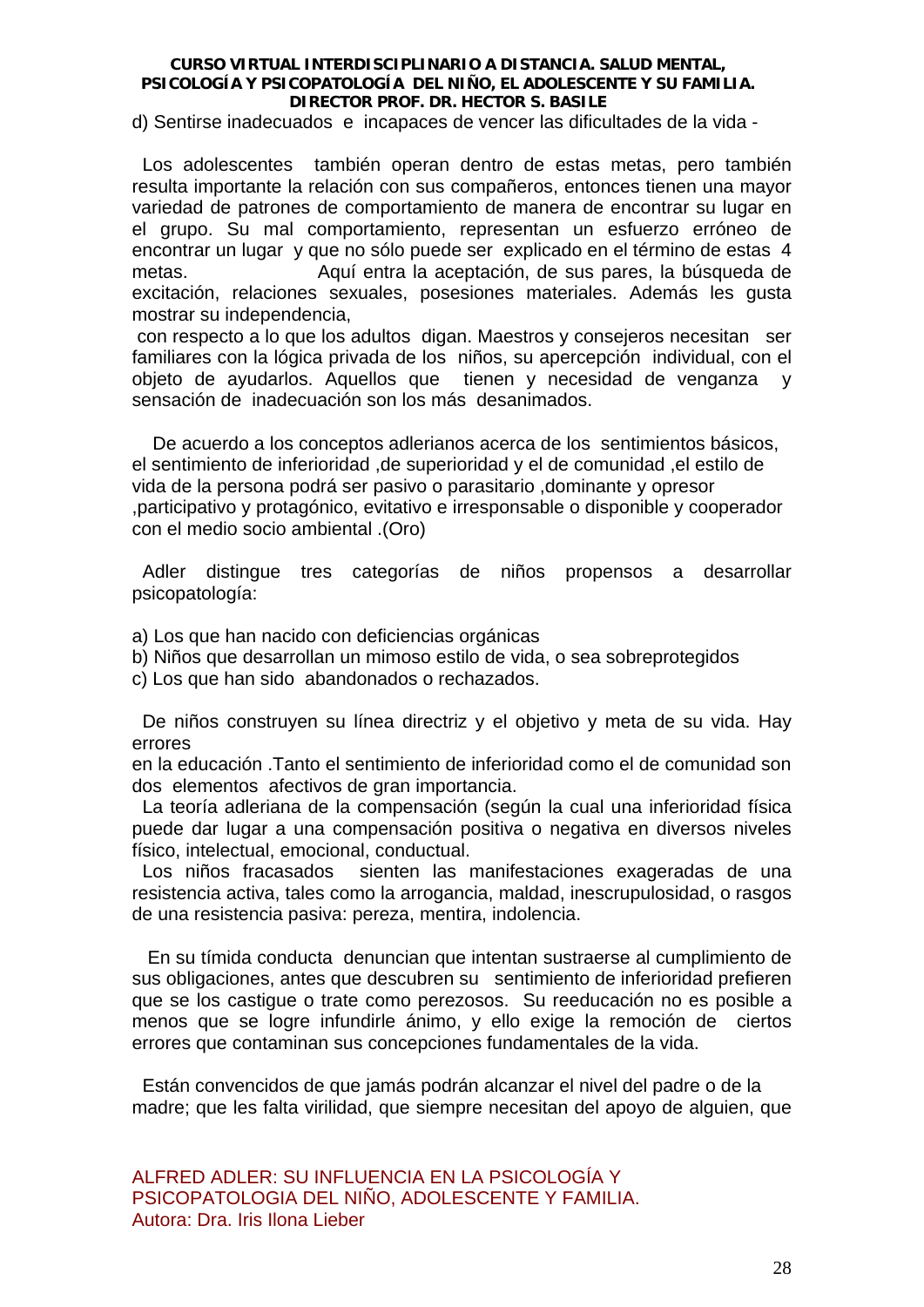son

incapaces de gustar. Tales errores, estorban todo progreso, privan a los niños de

ánimo, les hacen ver en cada fracaso inevitable la confirmación de su concepción

fatalista, pesimista del mundo.

 El concepto de aptitudes innatas, es fuente de graves daños para los que se creen dotados, porque engendra esperanzas cuyo incumplimiento aparece como una catástrofe,.y en el caso de los no dotados, pues los insta a renunciar a todo esfuerzo.

 Todo elevado rendimiento es resultado de una lucha contra las dificultades y que jamás se llega sin esfuerzo.

El ler hijo presenta rasgos conservadores, revela una inclinación a transigir, a pactar con el poder, el segundo piensa en la lucha trata de derribarlo todo, el menor, sobrepasa a los otros o manifiesta un carácter indolente.

# **CASO CLÍNICO ENTRE HERMANOS , POR LA LUCHA DEL PODER .**

Adler considera que la principal motivación de una persona no es la búsqueda del placer, como sostiene Freud, sino la voluntad y el afán de poder, ir hacia la perfección, el de superarse y ser cada vez más completo .

 Hay diferentes maneras de obtener poder, una forma útil con contribución social. Otra forma es el desvío hacia el lado inútil, egoísta, sin interés social, ni cooperación .Puede manifestarse a través de trastornos de conducta, de hacer sentir a la otra persona que es superior , por sus esfuerzos e inteligencia, a hacerlo sentir inferior , inadecuado, criticado y descalificado.

Se dará un ejemplo de 2 hermanos : la hermana (L) 3 años mayor que el hermano(A). Ambos provienen de una familia de inmigrantes pobre. De niños el hermano se sentía manejado, controlado e inferiorizado por la hermana. Cuando fueron creciendo lucharon para vivir desde la pobreza a ser cada vez más ricos, y de tener una buena posición, y lo obtuvieron. Tienen ambos una linda casa. Buscaron el movimiento como dice Adler de una posición en menos a uno en más.

 El hermano (A) quien llegó a ser un médico famoso y músico, ha tenido un sentimiento de satisfacción, y superación, habiéndose desarrollado, por estudiar intensamente, y buscando ser cada vez más perfecto. En cambio la hermana, (L) que era muy bonita, no le gustaba estudiar, sino el confort, divertirse y hacer el menor esfuerzo, que la sirvan, siempre fue envidiosa del hermano que progresaba.

. La hermana en lugar de estar contenta con el éxito del hermano, trata de desvalorizarlo y criticarlo, hacerle sentir inferior.

 Observamos en niños, adolescentes y en adultos, en algunos, que hay peleas entre los hermanos, queriendo mostrar al otro, quien tiene más poder, tratando de controlar o descalificar al hermano o a la persona, que tiene más cualidades o aptitudes.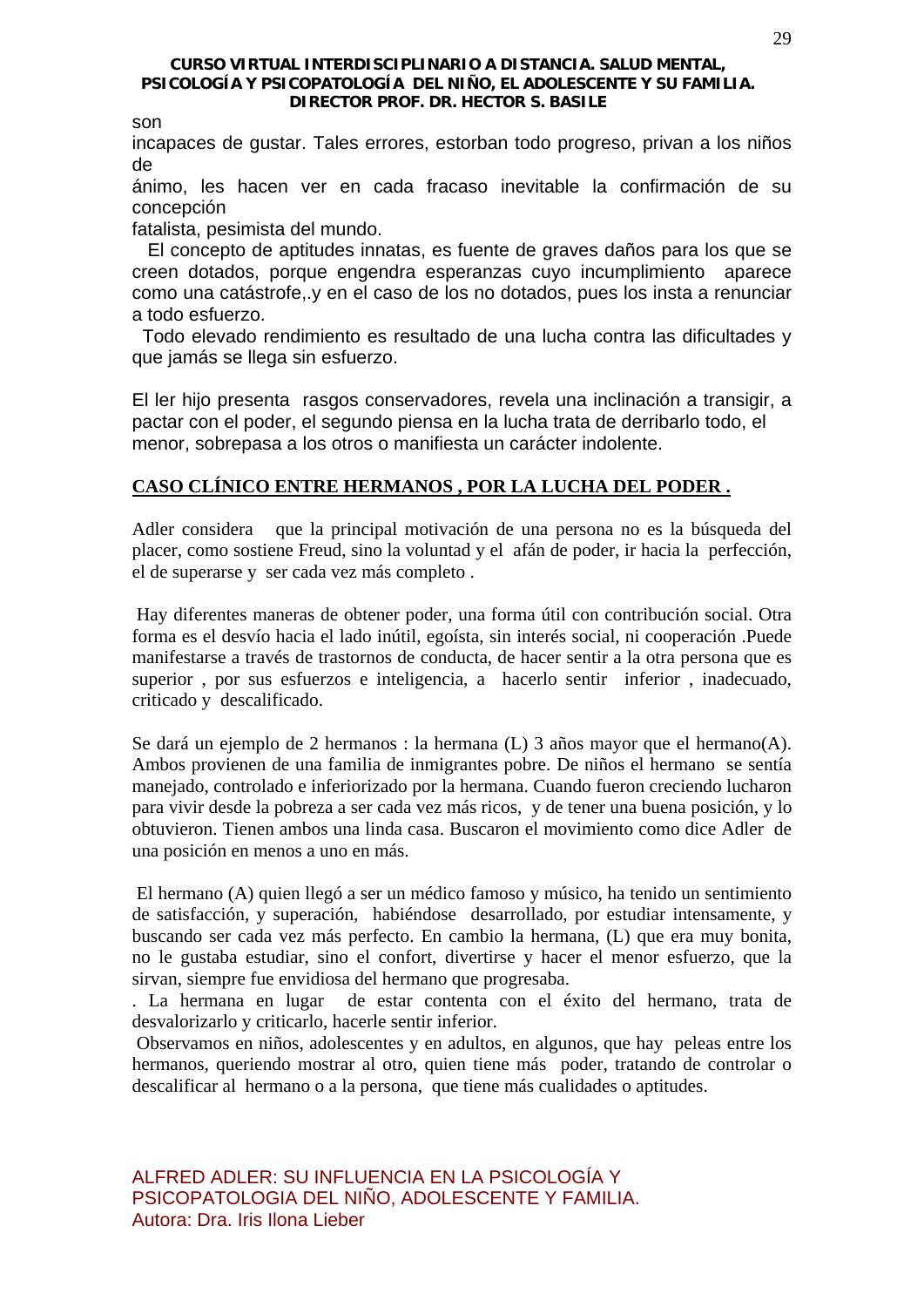Entre estos hermanos, (L ) (A) siempre quieren demostrar quien obtuvo más posesiones, éxito en la vida, quien tiene una mejor casa, posición, quien vive mejor, continúan estando en competición hasta una edad avanzada, ella tiene 86 años, y el (A) 83), buscando métodos para sentirse con más poder y valor.

 "Vos serás médico famoso, de que te vale, pero no tenés tantas amistades como yo, ni tanta vida social, no sabes vivir, yo sí, todos me quieren, yo se todo, tus hijos confían más en mi que en vos me dicen cosas que ni Uds.saben, secretos" Pero esa hermana jamás ayudó al hermano y a sus sobrinos en nada, sino sólo competía.

 Estas personas si no tienen éxito, por sus propios méritos, la forma más fácil es inferiorizar a la otra persona, para sentirse ellos superior y satisfacen así su afán de poder.

# **SENTIDO DE LA VIDA:**

Los seres humanos viven en el terreno de los significados. Experimentamos la realidad a través del significado que le damos, no en sí misma, sino como algo interpretado. Ese significado está siempre incompleto, nunca es enteramente cierto, el terreno de los significados es el de los errores.

 Si observamos las acciones, la conducta, descubriremos que posee su propio e individual "significado de la vida" y existe una determinada consideración del mundo y de sí mismo,

 Los principales problemas pueden estar agrupados en torno a lo ocupacional, social y al amor. Si están orientados sólo a si mismo, sería un significado erróneo.

 El niño a los 4 años, ha fijado su objetivo y su plan de vida, en una dirección que puede ser verdadera o errónea.

 Los errores en el significado otorgado a la vida sólo pueden ser corregidos reconsiderando la situación en la que se ha realizado la defectuosa interpretación.

 -Según Adler el verdadero significado de la vida es cuando se cumple lo relacionado al amor, al trabajo, y a lo social, y busca la contribución y el interés

por el bienestar de los demás y tiene la capacidad de cooperar. El sentido de la

vida es también un mecanismo protector de la resiliencia.

# **PREVENCIÓN**

-Adler se ocupaba de la prevención y corrección de los errores educativos de la primera infancia y de la creación de una convivencia interpersonal dentro de la familia, escuela, y en la comunidad.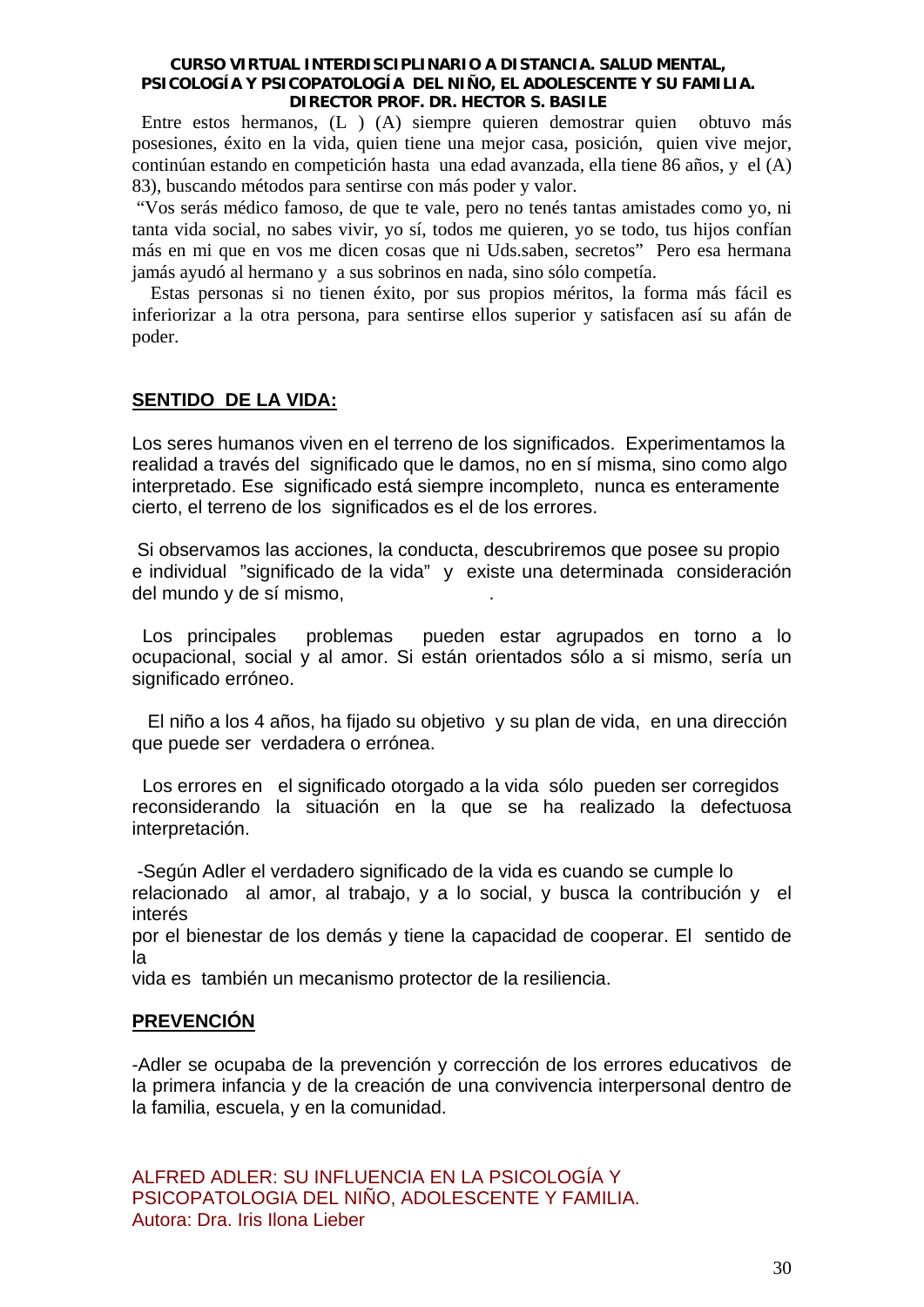-Adler daba importancia de estimular la autoestima, el ánimo, la confianza, la creatividad, el coraje, que son, otros tantos criterios más de la salud psíquica, que a su vez, depende del sentimiento comunitario Debemos considerar que la autoestima también es un pilar fundamental de la resiliencia

-Adler se refería al término de tener un estilo de vida adecuado y que era necesario investigar y educar para corregirlo si era inadecuado.

 La Psicología Individual ha sido pionera en la prevención de la neurosis, desde

la infancia.

 Adler sostiene que cuando el niño fracasa en desarrollar una dosis suficiente de sentimiento social, sentido de pertenencia y habilidad para cooperar, experimenta un sentimiento de inadecuación y de falta de confianza en si mismo.

 Inició su tarea preventiva con la convicción de que la conducción del niño y de sus padres hacia una actitud de cooperación social podría evitar futuras psicopatologías.

 Dio gran importancia a todo lo relacionado al sentimiento de comunidad, al afecto de los padres hacia sus hijos, para que tengan alguien significativo, que les de aliento, esperanza, a la educación, a la orientación pedagógica, a la corrección de los estilos de vida, y principalmente a la prevención.

 Adler llama comprometida a la persona que se plantea sus propios problemas y los de sus semejantes para así tener una forma de vida útil para todos. Ve en la pasividad una evasión de las realidades, un medio utilizado para escaparse.

 El sentimiento de inferioridad psíquica, si es exagerado lleva al complejo de inferioridad lo que puede originar trastornos de conducta y psicopatológicos.

 Se debe observar si está tomando el camino adecuado para modificar y superar su sentimiento de privación, si el movimiento se realiza en la dirección adecuada o si ha elegido un camino erróneo al concretar el objetivo.

 Según Adler la persona al realizar las tareas a través del trabajo, el amor, y lo social con un fin socialmente útil, está cumpliendo con el significado de su vida.

 El prevenir, cuidar, corregir la educación y los trastornos en el niño, el tener un estilo de vida adecuado, el realizar la compensación hacia el lado útil la sobrecompensación, el sentimiento comunitario, la interacción con otras personas significativas y la prevención , son todos factores protectores que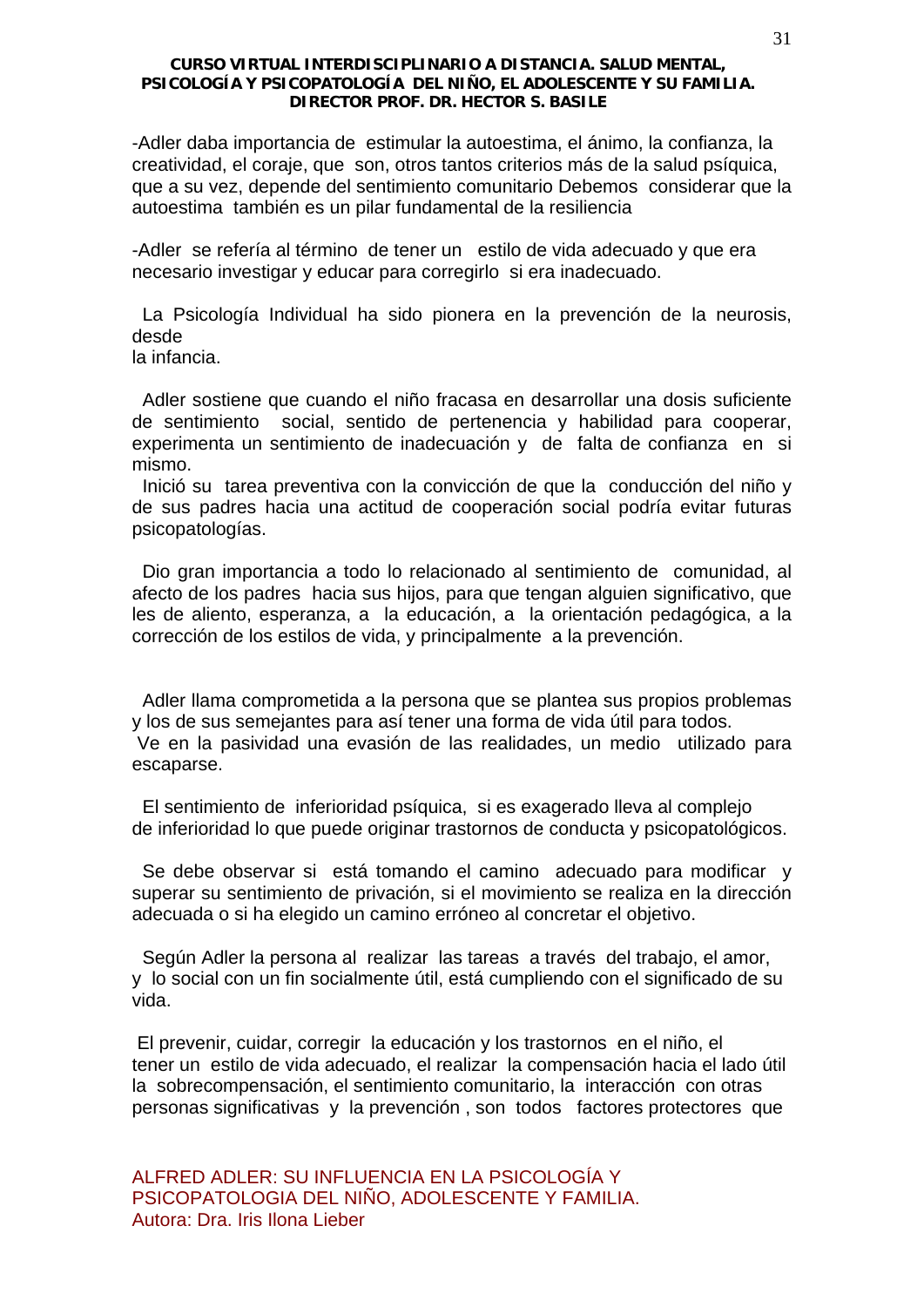intervienen en el desarrollo de la resiliencia y para dar un significado a la vida.

# **EDUCACIÓN\_**

 -La Psicología Individual contiene una tendencia pedagógica directa que ofrece

bases para la educación. Adler tuvo un gran interés en transmitir sus ideas a padres, maestros y educadores.

Creó varios instituciones educativos para guiar a os niños.

 Las formas de la convivencia no se heredan; se han de aprender a lo largo del desarrollo. El ser humano precisa aprendizaje y educación, para estar preparado para afrontar los problemas de la vida social, por lo que encontraría dificultades entre si y su entorno. La educación debe inducir una compensación que conduzca a un resultado valioso y mantenerla del lado útil para la sociedad o, por lo menos no perturbarla.

 La posición de partida de cualquier individuo es la insuficiencia, la cual impulsa

a su superación para desarrollar una serie de capacidades, es esencial para que la persona sea educable.

 La finalidad de toda educación debe ser la disposición y la capacidad comunitaria de la persona. Se refiere a las relaciones interpersonales, asumir las exigencias de la situación o la tarea, a un cometido socialmente valioso, un rendimiento o un producto con valor social, la conciencia de lo que es socialmente útil y la disposición a hacerlo.

 Educar para la capacidad de cooperación, para la responsabilidad, la independencia, la capacidad crítica, el amor, la paz ,la presencia de ánimo, como medio de compensación, de reeducación.

La opinión sobre si mismo, sobre el mundo y la posición que uno ocupa en base a vivencias experiencias.

 Las defensas adlerianas protegen a la autoestima frente a las amenazas de las exigencias externas y de los problemas vitales.

 Las formas de la convivencia no se heredan se han de aprender a lo largo del desarrollo. El niño, no puede realizar por sí mismo este proceso de aprendizaje, necesita apoyo de otras personas.

 El ser humano precisa aprendizaje y educación, sin educación no queda preparado para afrontar los problemas de la vida social.,se debe reconocer la naturaleza social de la persona.

La finalidad de toda educación debe ser la disposición la capacidad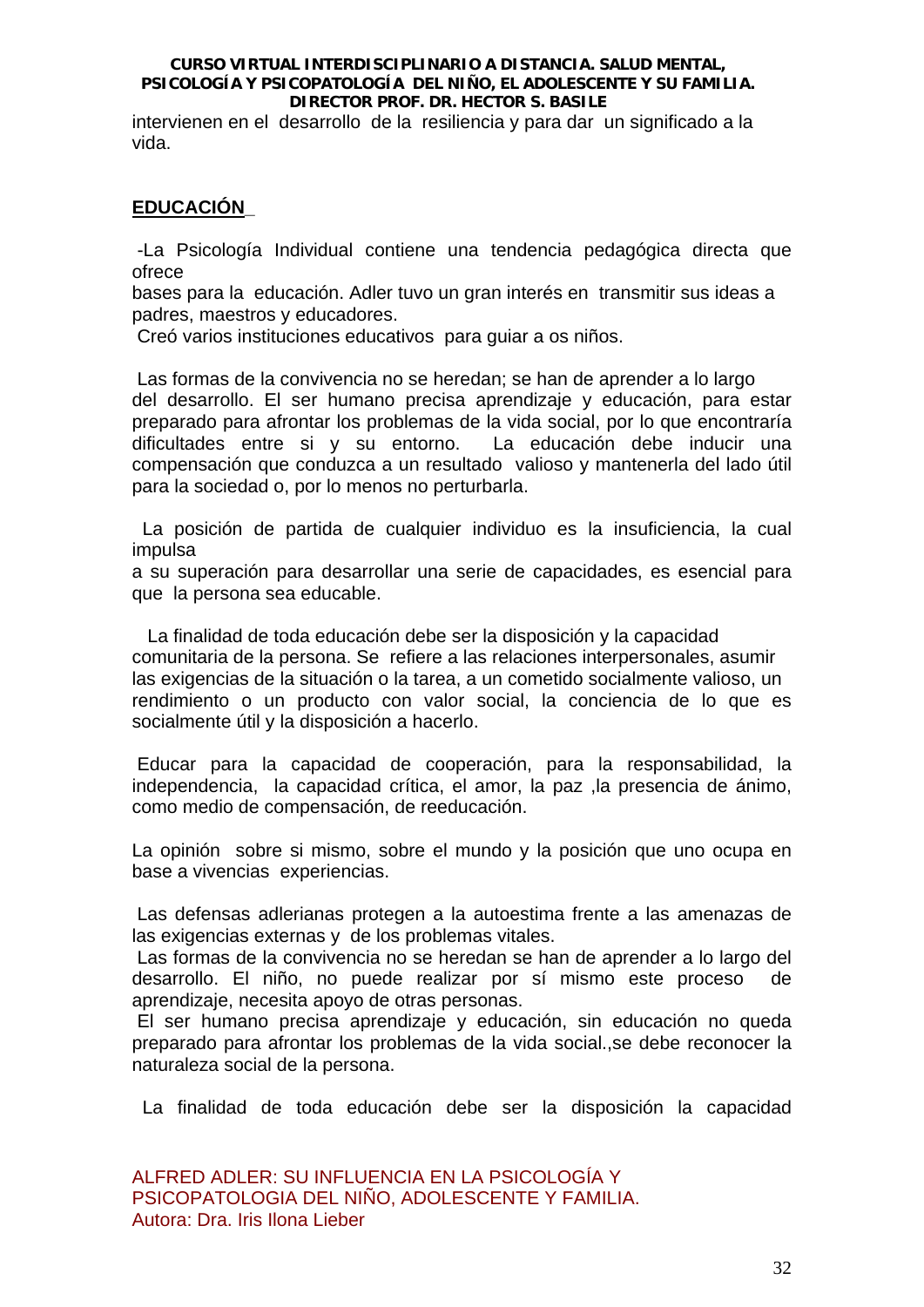comunitaria de la persona. Orientación del individuo hacia la comunidad que puedan responder a las exigencias de la convivencia y dominar la realidad constituida por una situación social.

 La responsabilidad significa disposición y capacidad para someterse a la lógica de la convivencia y responder al cumplimiento de este compromiso. Asumir y actuar con responsabilidad y aceptar compromisos.

 La educación, se debe orientar por las consecuencia objetivas, derivada directamente de un comportamiento o proceder determinados, de un modo lógico y comprensible.

Se deben distinguir las consecuencias naturales, que

surgen por sí mismas, y las lógicas se manipula, para producir cambios en la educación y se basan en las normas vigentes de la convivencia.

 La estimulación resulta ser en consecuencia el principio básico de la educación, eleva el ánimo, disminuye el sentimiento de inferioridad, que se puede equiparar al desánimo. El Yo se pone cada vez más al servicio de la comunidad, y a la

actividad. Es el elemento más importante en la educación infantil.

 Su falta puede ser considerada como una razón de un comportamiento equivocado. Un niño díscolo es siempre un niño sin estímulo. Cualquier niño necesita que se le anime continuamente, igual que una planta necesita agua.

 Las vivencias de éxito curativas, elevadoras de la autoestima presuponen rendimientos auténticos y aumenta la resiliencia, alivia al alumno de sus dificultades, procurándole la esperanza de poder resolver y dominar sus problemas.

 El ánimo, la esperanza, la anticipación del éxito también desempeñaban un papel

decisivo en la motivación. El alivio es la liberación del bloqueo de la desesperanza. Fijar firmemente al niño en el lado de lo útil. Es necesario ayudar al alumno a experimentar vivencias de éxito.

 Toda educación debe desarrollar el ánimo. La falta de estímulo, esperanza provoca un miedo continuo a los fracasos, retrae a la persona sobre si, perturba su capacidad para captar clara y objetivamente la situación, disminuye su movilidad psíquica y su capacidad de cambio, finalmente, agota su inventiva para resolver los problemas.

 Toda la actividad educativa consiste en un medio de compensación, pues en todo individuo existe un sentimiento de inferioridad, la ecuación también se ha de entender como reeducación de un plan de vida erróneo, y ha de llevar hacia la

comunidad.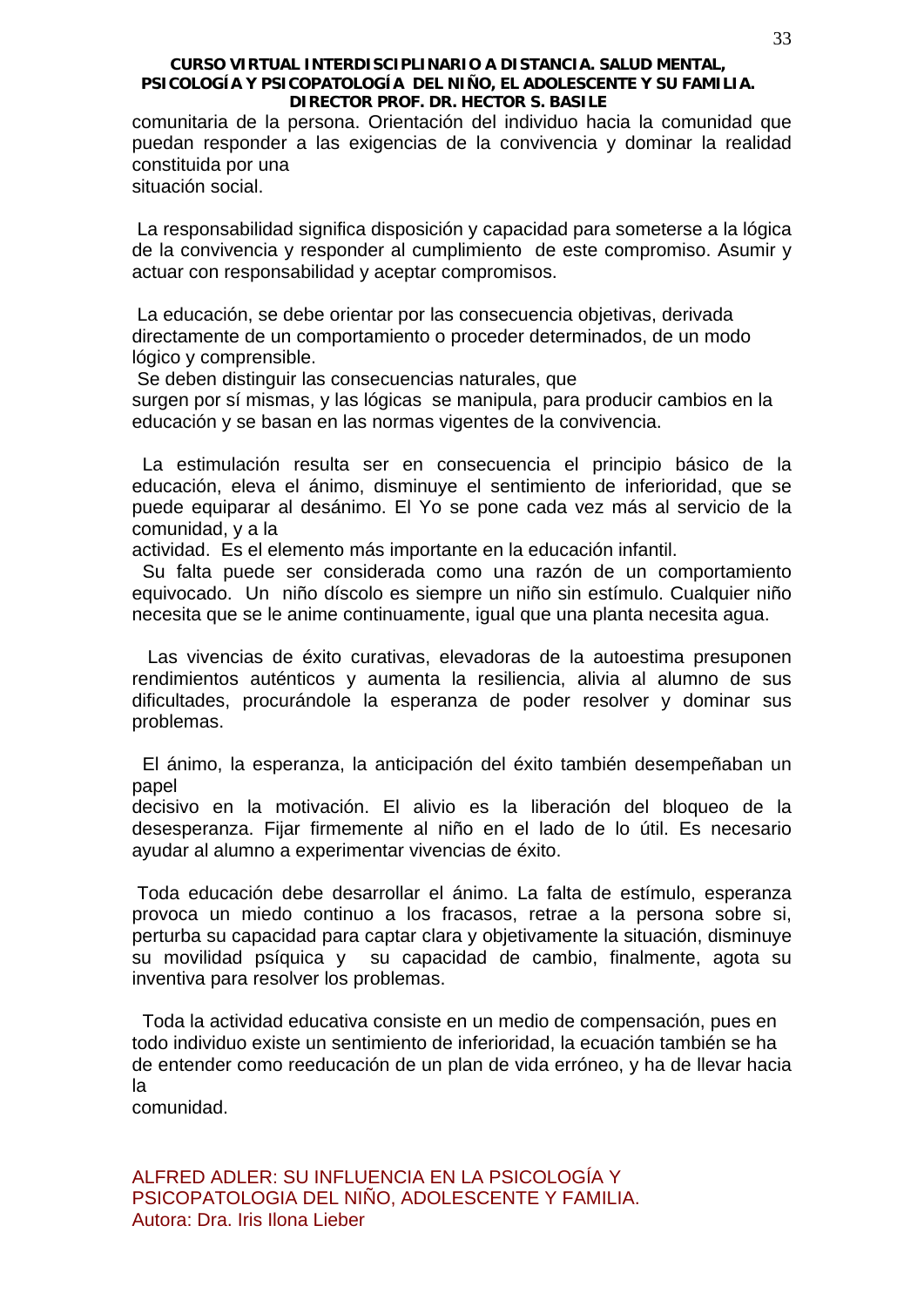Las metas educativas de la psicología individual están determinadas por a) La finalidad de toda educación debe ser la disposición y la capacidad comunitaria de

la persona, para que puedan responder a las exigencias de la convivencia y dominar la realidad, constituido por la situación social.

Se debe descubrir el origen de los errores en la educación y los factores que lo corrigen.

Estimular los sentimientos sociales:

Que son a) contribución.b) Interés social. c) Cooperación, d) Amor.

a) Educación para la capacidad de cooperación,

b) Pasar de un estado de ser, a un estado de deber ser .La educación es actividad

social que pretende motivar y apoyar consciente e intencionalmente ciertos procesos de aprendizaje,para alcanzar una determinada meta educativa.

c) Educación para la responsabilidad y la independencia.

d) Educación para la capacidad crítica , y la intelección.

e) Educación para la presencia de ánimo .

f) La educación como medio de compensación: la misión consiste en inducir una

compensación que conduzca a un resultado socialmente valioso y mantenerla del

lado útil para la sociedad o, por lo menos no perturbarla.

f)Educación como reeducación:es actuar en el plan de vida erróneo del niño o del adolescente.

 La educación, en la psicología individual , se debe basar en la consecuencia objetiva, derivada directamente de un comportamiento o proceder determinados,

de un modo lógico y comprensible.

. Rudolf Dreikurs distingue, entre consecuencias naturales y consecuencias lógicas. la diferencia consiste en que las naturales surgen por sí mismas, sin intervención del educador, mientras que las lógicas se manipulan, sino en la cosa en si y en las normas vigentes de la convivencia. Las consecuencias lógicas son siempre susceptibles de arreglo en la medida en que se adapten a la situación al grado de desarrollo del niño.

 Por ejemplo, un hijo que no vaya a comer a casa a mediodía, no volverá a comer algo hasta la noche. Si los alumnos no terminan sus deberes, por distracción, los deberán recuperar en su tiempo libre y a costa de otras ocupaciones preferidas

El ánimo, la esperanza, la anticipación del éxito también desempeñan un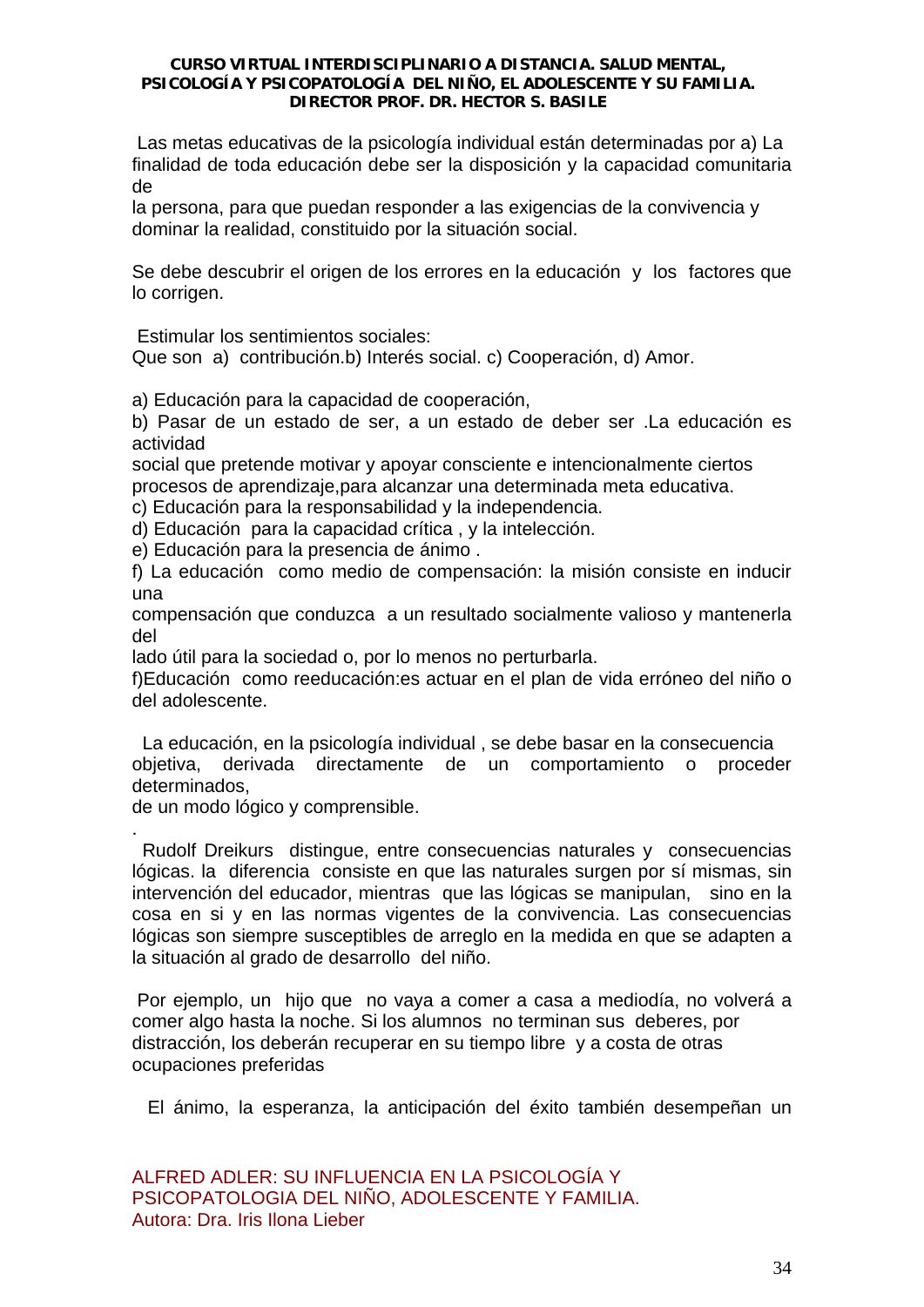papel decisivo en la psicología de la motivación.

# **ACTITUDES ERRÓNEAS EN LA EDUCACIÓN:**

 El retraso y los defectos de carácter del niño han de explicarse por los errores en su educación, el problema de la confianza reviste gran significado en lo

tocante a los padres y educadores del niño.

 No sólo no se le debe reprender por sus faltas, sino que, se le explica el porque de éstas y se le dice que nada impide su retorno al lado útil de la vida.

 Entre las causas que influyen negativamente sobre la educación se encuentran:

1) *Los niños abandonados, no amados, indeseados.* 

 No tienen ningún apoyo ni ayuda, o son insuficientes. No se encuentra capacitado para dominar dichos procesos de aprendizaje, sin ayuda, no puede satisfacer la exigencias del mundo.

No poder alcanzar lo que desea mediante sus propias fuerzas, produce un sentimiento de desaliento, la creencia de un no poder básico. Si falta la madre ,el contacto materno, el niño será deficitario en todas las capacidades fundamentales para su vida futura, como son la de la comunicación ,la del trato con personas y la de orientarse en el mundo.

2)*La Educación Autocrática:* 

 Elevado grado de control, obligación, coerción, rechazo, incomprensión censura, castigo, frialdad emocional, intolerancia, falta de empatía. Produce la convicción de no poder ",no estar permitido". Se les da castigos.

El niño se siente el más débil, dependiente, debajo de aquel, el otro es el fuerte.

3*) Mimar, sobreproteger a los niños en forma exagerada.* 

 Exceso de atención, de apoyo y de control, elogios, ternuras, premios, bajo tutela del niño pequeño, dependencia, se le apartan todos los obstáculos del camino, se le hace todo en su lugar y se lo vigila constantemente. Se le impide utilizar sus propias fuerzas y superar por si mismo sus problemas.

Sensación de " no poder" no deber".

El dependiente, el desválido, el más débil.

 Complejo de Edipo, afán de poder por la madre, al ver su ámbito de poder limitado por el padre.

Simbiosis entre madre e hijo, o puede impedir que el niño reciba contactos sociales más amplios.

4) *Profecías aciágas.*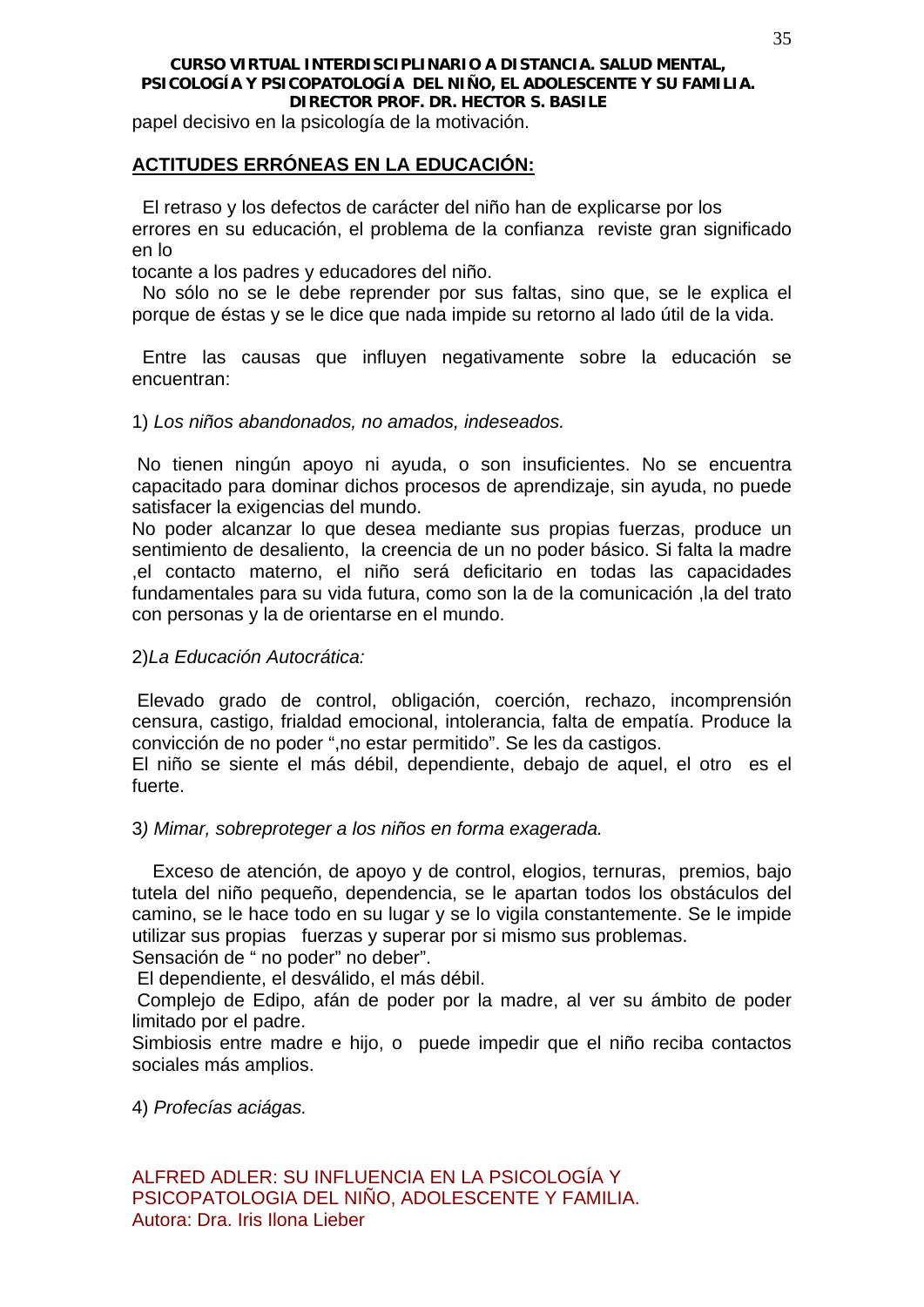Crear los hechos pre dichos: no servís para nada, sos estúpido.

5) Padres que *sobreexigen* al hijo, que dirigen hacia él unas expectativas que lo superen.

*6) Excesivas expectativas* en el niño, sensación de " no poder"

# 7) *Educación indiferente, incongruente*.

Impedimento para la aspiración del niño a dominar su medio, disminuye la autoestima .

# *8)La situación social y económica:*

Mala situación económica, la pobreza, bajo nivel social, pueden ser abrumadoras para el sentimiento de autoestima del niño.

9)*Desgracias, situaciones conflictivas, vivencias de fracaso*.

El fracaso de una pareja o un matrimonio, la pérdida de personas queridas, un desengaño, fracasos en exámenes decisivos. Vivencias de fracasos desalienta siempre.

# **CLÍNICAS PEDAGÓGICAS:**

 -La Psicología Individual contiene una tendencia pedagógica directa que ofrece bases para la educación, Adler tuvo un gran interés en transmitir sus ideas a padres, maestros y educadores.

Creo varios Instituciones educativos para guiar a los niños.

 Estableció las primeras clínicas para Guía de los niños, en 1922, y otras para adultos. Funcionaban en Viena 28 clínicas pedagógicas, 32 Clínicas Adlerianas en Austria, como las de Alemania cerraron cuando los fascistas entraron al poder en 1936.

La tarea de la clínica pedagógica, ayuda para salvar las dificultades educa-cionales del niño y para estimularlo para permanecer en la esfera útil de la vida o a reincorporarse a ella.

La primera clínica pedagógica basada en la Psicología del individuo fue organizada en Viena por Dr.Alfredo Adler.

 La Psicología del Individuo de Adler vino a ejercer notable influencia en la prevención en la salud mental , al tratar de corregir los errores en la educación orientando a padres y maestros, para mejorar la calidad de vida y prevenir el desarrollo de trastornos psicopatológicos en los niños ,adolescentes y familias.

# **BIBLIOGRAFIA**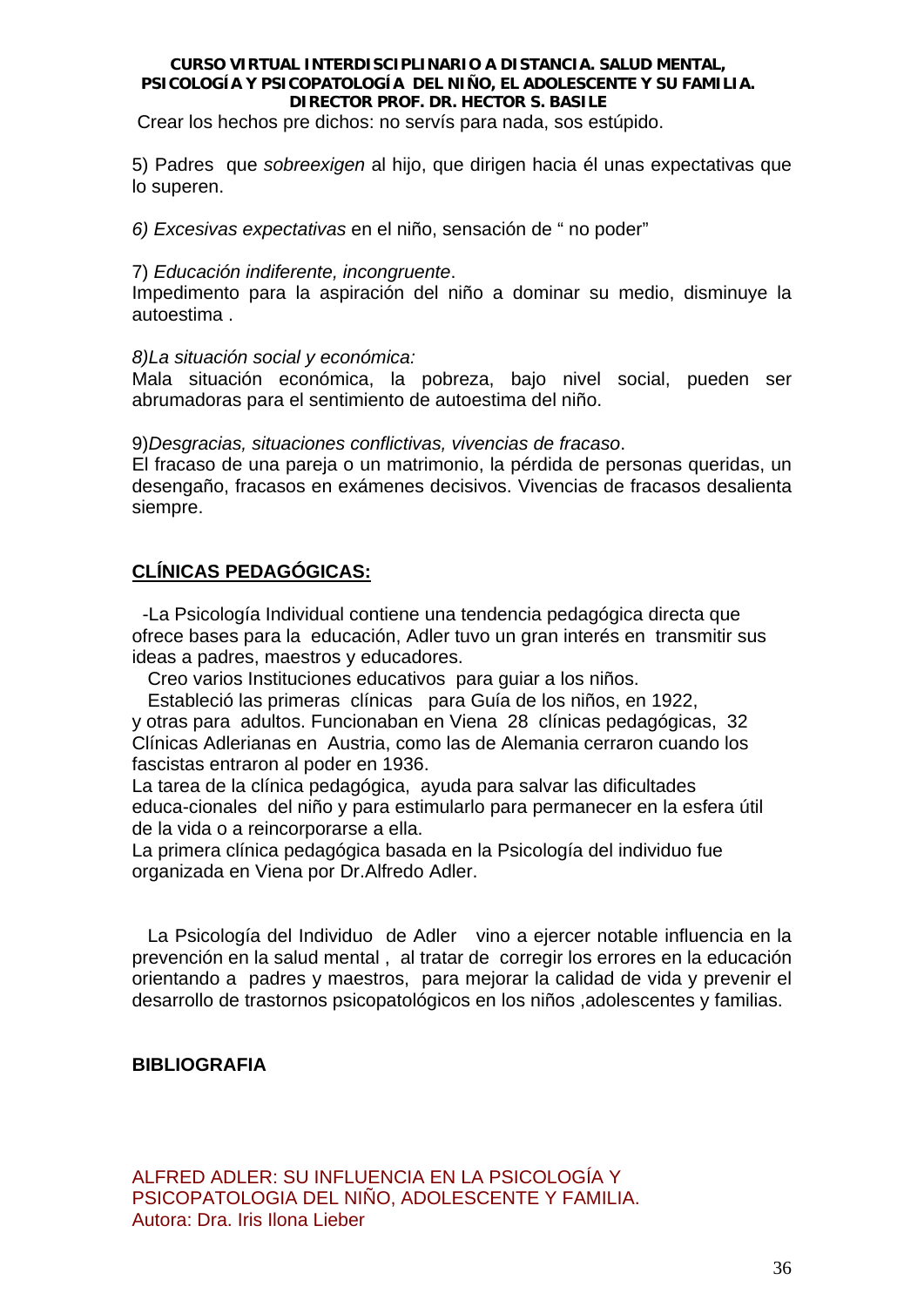Adler, A. "El papel del sistema nervioso central en la doctrina de la inferioridad orgánica. "*Estudios sobre la inferioridad de los órganos*. Barcelona, Paidós, 79- 83, 1980

 Adler, A. *Guiando al Niño* .Biblioteca Hombre Contemporáneo, Paidós, 4ta Ed. Buenos Aires, pág 12,13 ,1960.

Adler A. *El Sentido de la Vida*. Colección Austral. Espasa Calpe, S.A.1921-

Adler, A. "Inferioridad funcional "*Estudios sobre la inferioridad de los órganos*. Barcelona, Paidós, pág 22-23, 77-78 ,1980

Adler,A. citado por Hall y Lindzey, en contratapa de *Estudios sobre la inferioridad de los órganos.*Paidós,1980*.*

Adler A*. El carácter neurótico* Ed.Paidós, 53-87 -16,1965

Adler A. *Guiando al niño* .Ed.Paidos ,pag 7-41, 1960

Acevedo,G. *Modo humano de Enfermar*, citado por Oro,O.R., en *Psicología Preventiva y Salud*.Fundación Argentina de Logoterapia " Víctor E.Frankl."Buenos Aires, pág 64,2001.

Basile Hector. Resiliencia. Curso Virtual de Psicología y Psicopatología del Niño,del Adolescente y Familia. APSA , 2006-2007

Corsini,R,Ignas,E. *Alternative Educational Systems*. Illinois.Peackock Publishers Inc. 2nd Ed.,65.,1982,

Corsini R.- *Five Therapists and one client*. Peacock Publishers Inc Chicago,Illinois.1-57,1991.

Corsini R. *Current Psychotherapies* 5th edition F.e.Peacock Publishers Inc Illinois,Chicago ,51-94,1995

Corsini R*: Incidentes Críticos en la Psicoterapia*. Herrero Hnos Sucs.S.A. ,Mexico.,1961

Dreikurs R. *Grundbegriffe der Individual psychologie*.Klett, Suttgart 107,1975

Dreikus R. *Aprendiendo a ser padres*, Hawthorns books,Inc.Publishers,New York 1964.

Hobmair,H.,Treffer,G. "*El* principio Teleológico" *Psicología Individual*.Herder, Barcelona,,pág 17-18-19- El sentimiento de inferioridad,20-21,1981.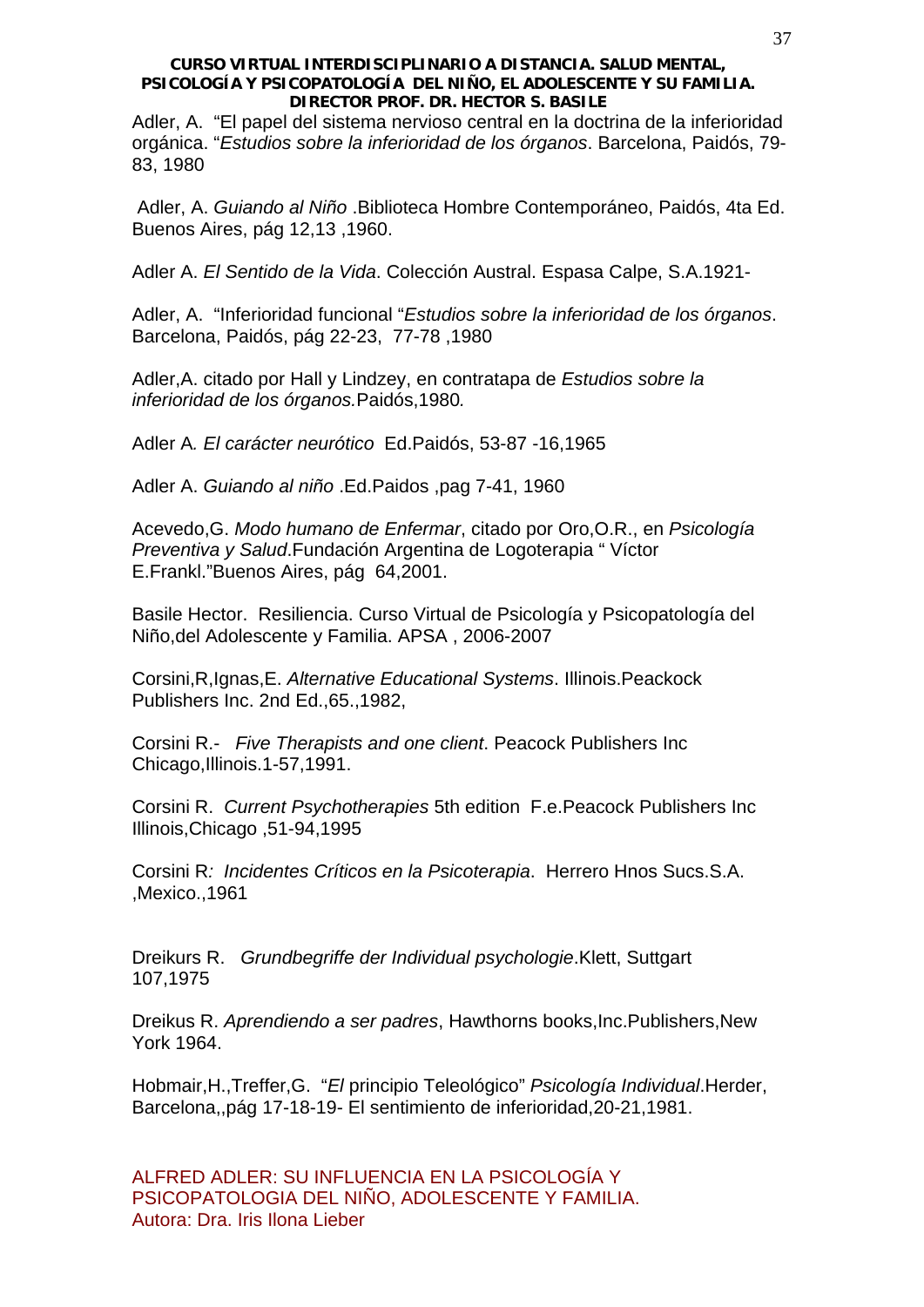Hobmair, H.Treffer,G. "El sentimiento de inferioridad "*Psicología Individual*  ,Herder,Barcelona,1981,pág -7-20-21 -34-35-36, Sentimiento comunitario.37- 39.,51-64 Educación 60-84,1981

Hobmair,H.,Treffer,G. "El principio de la estimulación" .*Psicología Individual,*Barcelona,Herder, pág 77, 103 1981

Ignas E.Corsini R.J. *Alternative Educational systems* 201-225 .F..Peacock Publishers Inc.Illinois 1979 .

Manaster, G., Corsini,R. "Inferiority Feelings." *Individual Psychology*. Adler School of Professional Psychology, 1982, pág 15,55. Social Aspects , 7,13,16, Holism,Phenomenology, Teleology, 2-5, Chicago Illinois,1982.

Oro ,O.R. "La Idea de Salud en Alfred Adler", *Psicología Preventiva y de la Salud*, Fundación Argentina de Logoterapia, "Viktor E.Frankl" pág 58,59,60,93-94,2001

Oro R.- *Psicología Preventiva*- Ediciones Fundación Argentina .de Logoterapia VÍctor E .Frankl.,39, 41, 67,1998

Manaster G.,Corsini,R. "History and Current Status" *Individual Psychology*, Adler School of Professional Psychology, Chicago, Illinois,pág 19 a 22, Introduction, 2-5,1982.

Manaster G , Corsini R. - *Individual Psychology* Theory and Practice . Adler School of Professional Psychology .The process of Counseling and Psychotherapy. 195-217,218-238-1982

Manaster G, Corsini R" *Theory of Therapy and Counseling," Individual Psychology, theory and Practice*, 147, 165, 1982

Manaster G, Corsini R. "The development of Personality". *Individual Psychology*, *theory and Practice*, Adler School of Professional Psychology, 81- 96 ,1982.

Manaster G. Corsini,R. The creative Self and its structure, *Individual Psychology,,theory and Practice*. Adler School of Professional Psychology, 65- 79,1982.

Painter, G. Corsini,R. *Effective Discipline in the home and school*. Accelerated Development USA,Inc.Indiana, pág 363-365,1989

Ray M.B. *Como Aprovechar nuestro complejo de inferioridad*.Edic. ¨ Cosmos.Edit.Sudamericana.1959